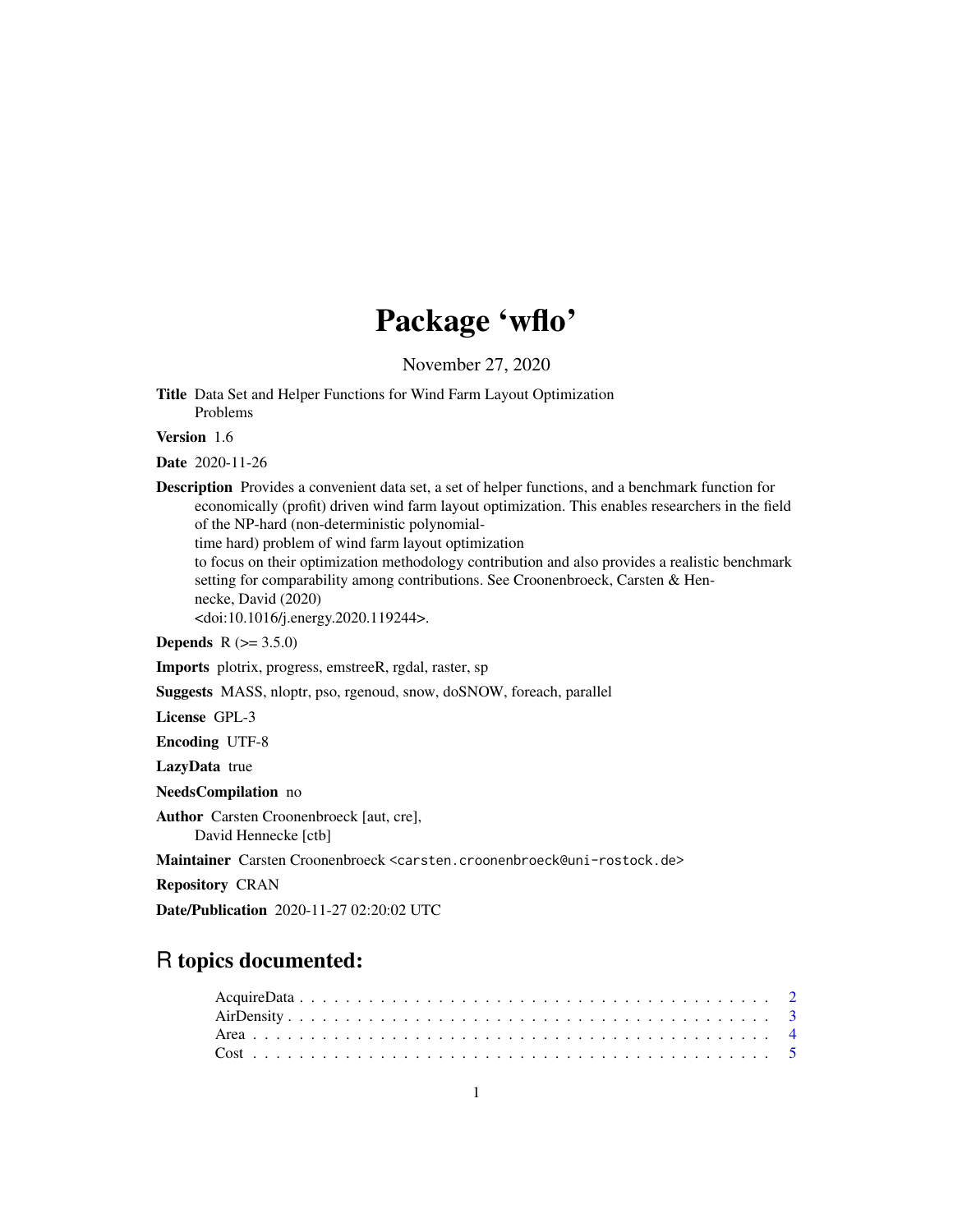<span id="page-1-0"></span>

| <b>FarmVars</b> |  |  |  |  |  |  |  |  |  |  |  |  |  |
|-----------------|--|--|--|--|--|--|--|--|--|--|--|--|--|
| GaussWS         |  |  |  |  |  |  |  |  |  |  |  |  |  |
|                 |  |  |  |  |  |  |  |  |  |  |  |  |  |
|                 |  |  |  |  |  |  |  |  |  |  |  |  |  |
| GetAngle        |  |  |  |  |  |  |  |  |  |  |  |  |  |
|                 |  |  |  |  |  |  |  |  |  |  |  |  |  |
|                 |  |  |  |  |  |  |  |  |  |  |  |  |  |
|                 |  |  |  |  |  |  |  |  |  |  |  |  |  |
|                 |  |  |  |  |  |  |  |  |  |  |  |  |  |
|                 |  |  |  |  |  |  |  |  |  |  |  |  |  |
|                 |  |  |  |  |  |  |  |  |  |  |  |  |  |
|                 |  |  |  |  |  |  |  |  |  |  |  |  |  |
|                 |  |  |  |  |  |  |  |  |  |  |  |  |  |
|                 |  |  |  |  |  |  |  |  |  |  |  |  |  |
|                 |  |  |  |  |  |  |  |  |  |  |  |  |  |
|                 |  |  |  |  |  |  |  |  |  |  |  |  |  |
|                 |  |  |  |  |  |  |  |  |  |  |  |  |  |
|                 |  |  |  |  |  |  |  |  |  |  |  |  |  |
|                 |  |  |  |  |  |  |  |  |  |  |  |  |  |
|                 |  |  |  |  |  |  |  |  |  |  |  |  |  |
|                 |  |  |  |  |  |  |  |  |  |  |  |  |  |
|                 |  |  |  |  |  |  |  |  |  |  |  |  |  |
| Profit          |  |  |  |  |  |  |  |  |  |  |  |  |  |
|                 |  |  |  |  |  |  |  |  |  |  |  |  |  |
|                 |  |  |  |  |  |  |  |  |  |  |  |  |  |
|                 |  |  |  |  |  |  |  |  |  |  |  |  |  |
|                 |  |  |  |  |  |  |  |  |  |  |  |  |  |
|                 |  |  |  |  |  |  |  |  |  |  |  |  |  |
|                 |  |  |  |  |  |  |  |  |  |  |  |  |  |
|                 |  |  |  |  |  |  |  |  |  |  |  |  |  |
|                 |  |  |  |  |  |  |  |  |  |  |  |  |  |
|                 |  |  |  |  |  |  |  |  |  |  |  |  |  |
|                 |  |  |  |  |  |  |  |  |  |  |  |  |  |

<span id="page-1-1"></span>AcquireData *Downloads the larger data set for entire Germany.*

# Description

Convenience function that downloads the larger data set covering the entire area of Germany and saves it to the specified directory. This data set can replace the smaller sub sample data set that is part of this package.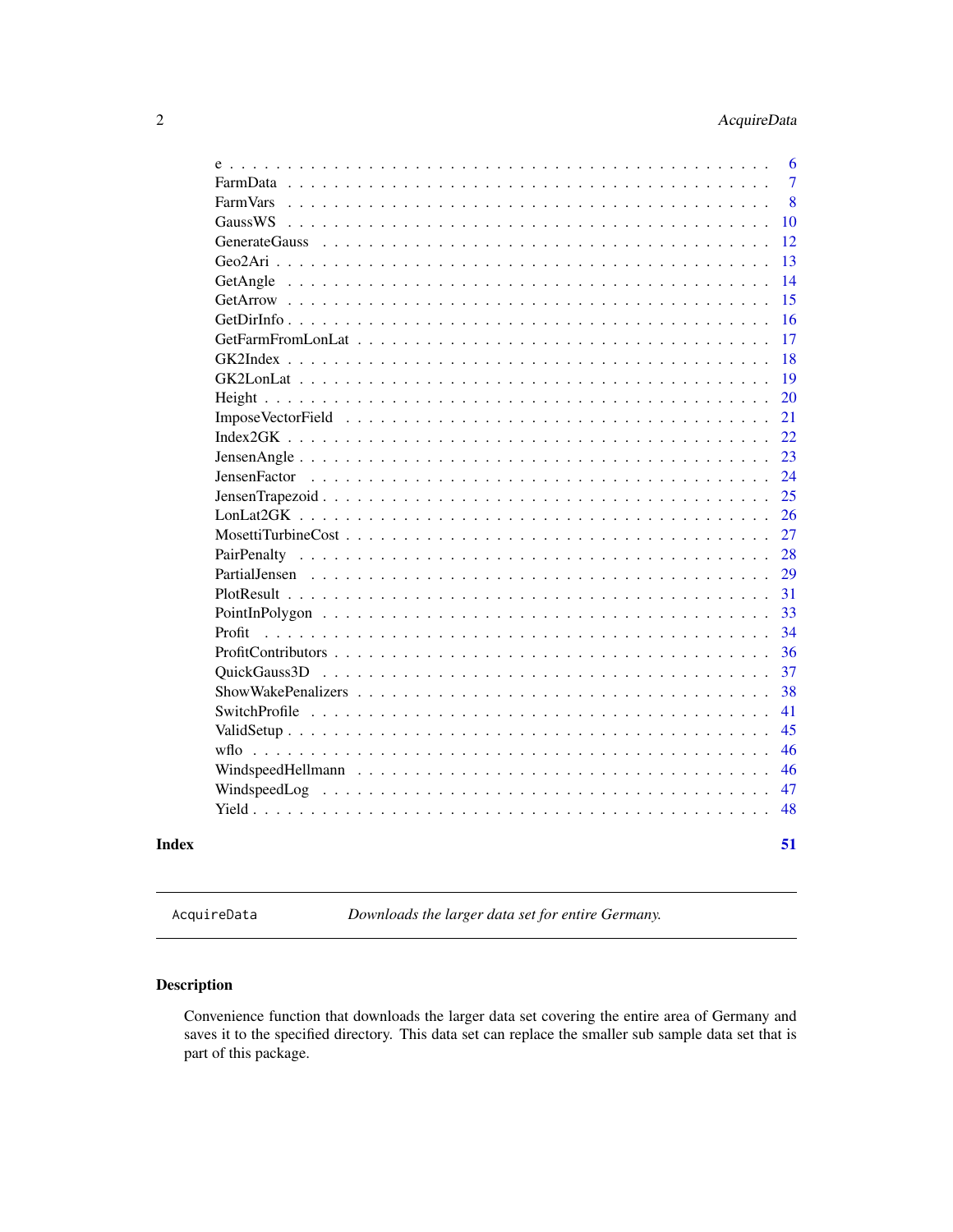# <span id="page-2-0"></span>AirDensity 3

#### Usage

AcquireData(Folder)

# Arguments

| Folder | must be a character string containing the folder location to where the file will be |
|--------|-------------------------------------------------------------------------------------|
|        | saved. For instance, use getwo to save to the current working directory.            |

# Details

This function will interactively lead the user through the downloading process and also gives advice on how to use the larger data set. Make sure that R can write to the specified directory.

# Value

AcquireData returns nothing.

# Author(s)

Carsten Croonenbroeck

#### See Also

Use [FarmVars](#page-7-1) for the settings object and [FarmData](#page-6-1) for the smaller, built-in data set that is part of this package.

#### Examples

```
## Not run:
AcquireData(tempdir())
# Will download the data file to the specified directory.
```
## End(Not run)

AirDensity *Provides convenient computations for air density.*

#### Description

Implements a set of computations and constants to compute air density as a function of altitude (a.s.l.), temperature and relative humidity.

# Usage

```
AirDensity(Altitude = 0, Temperature = 20, phi = 0.76)
```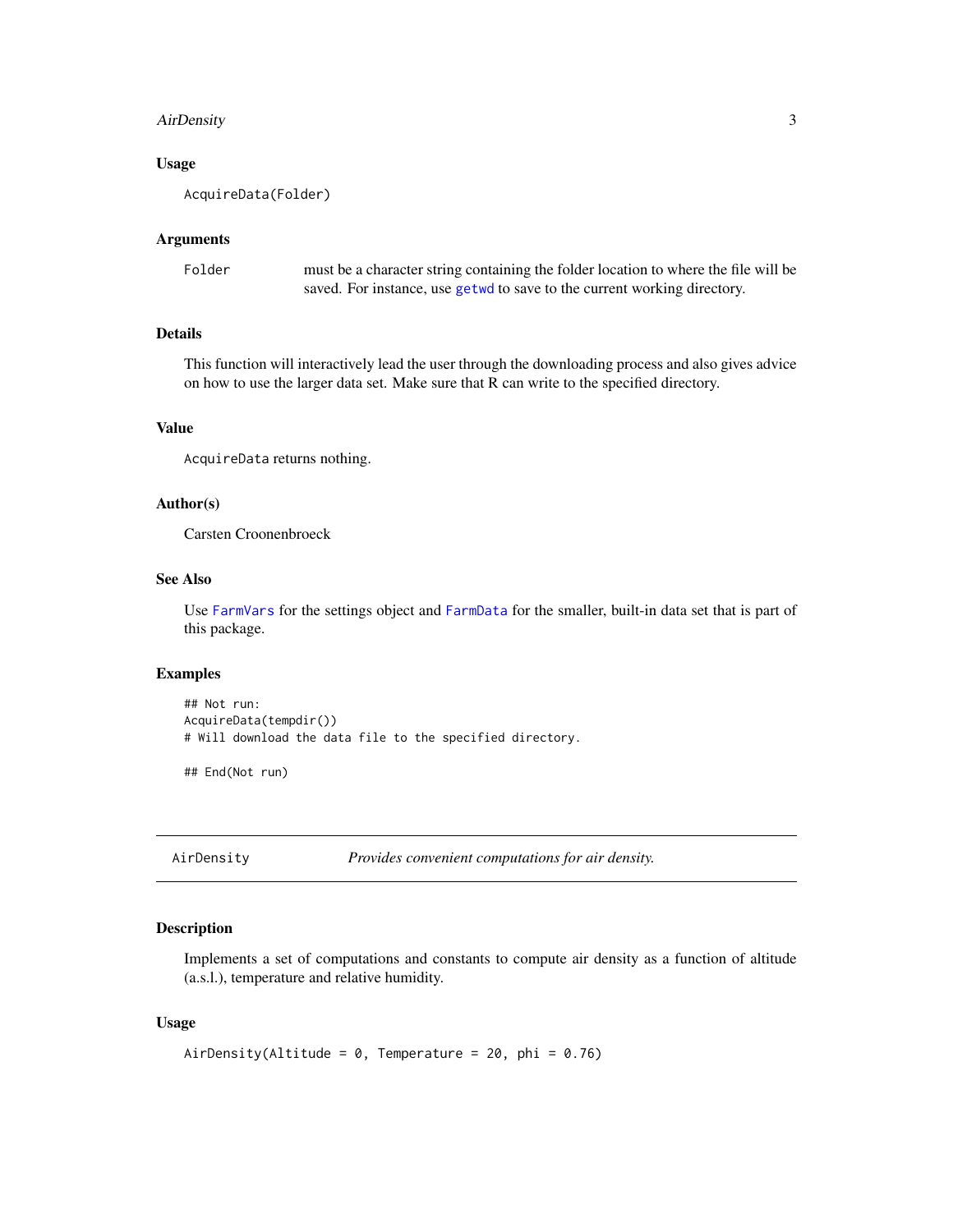#### <span id="page-3-0"></span>Arguments

| Altitude    | altitude in meters above sea level.          |
|-------------|----------------------------------------------|
| Temperature | temperature in degrees Celsius.              |
| phi         | relative humidity, must be within $[0, 1]$ . |

# Details

The function first computes air pressure at user provided target altitude based on the barometric formula. Then, saturation vapor pressure is computed using the Magnus formula. With both, the density of air is computed afterward.

# Value

AirDensity returns a single value representing air density in kg per cubic meter.

#### Note

This function returns valid values for negative altitudes, but only for temperature values between -45 and +60 degrees Celsius.

#### Author(s)

Carsten Croonenbroeck

# See Also

[WindspeedLog](#page-46-1) and [WindspeedHellmann](#page-45-1) to compute wind speed at target heights using two slightly different established models.

#### Examples

```
AirDensity()
AirDensity(300, 25, 0.6)
AirDensity(0, 0, 0) # Standard conditions according to DIN 1343:1990,
                    # returns the expected value of 1.292.
```
Area *Computes the overlap area for the partial Jensen wake.*

#### Description

The partial Jensen wake model requires the overlap area of the rotor disc at the downwind location with the wake disc. This function computes it.

#### Usage

Area(a, b, d)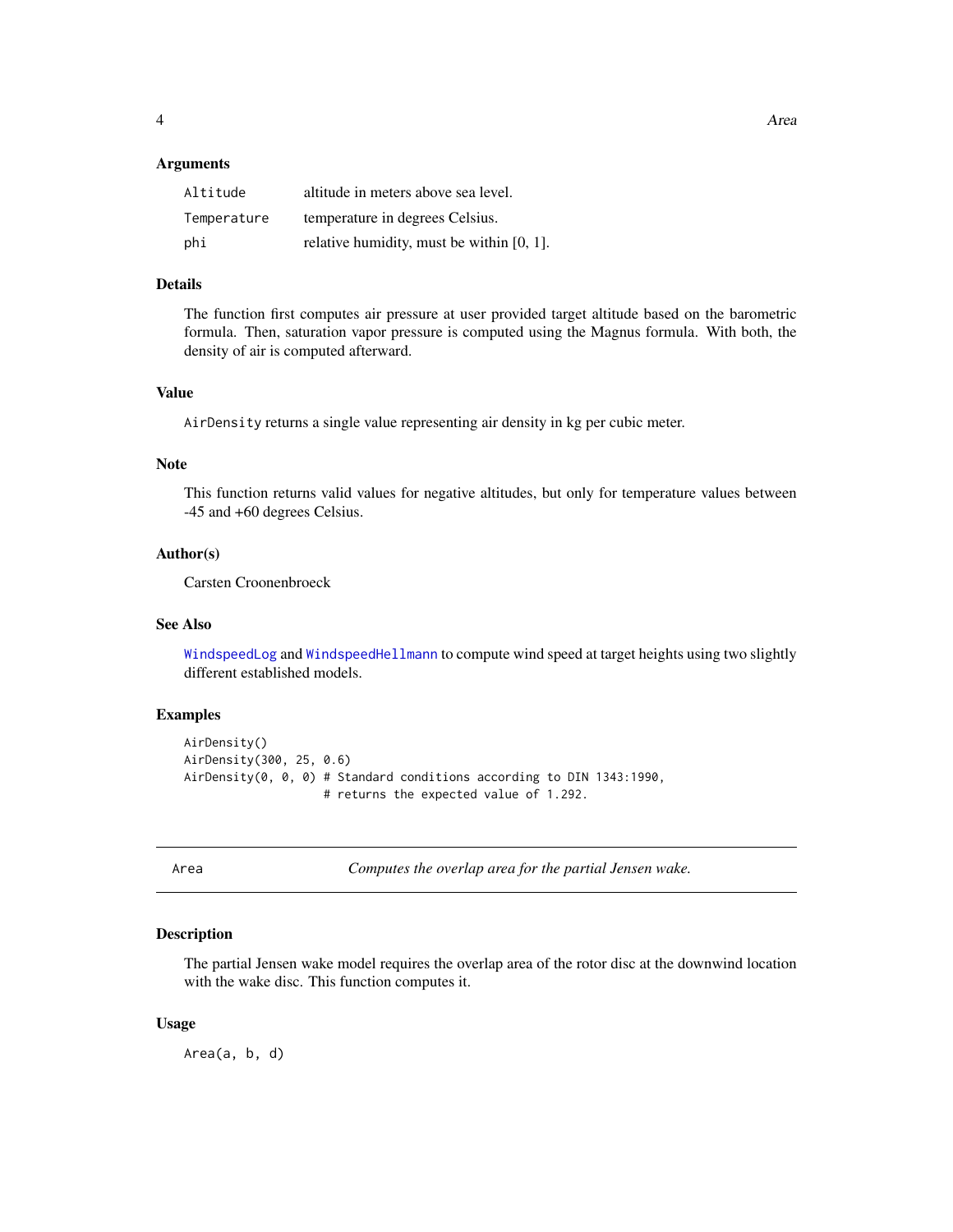#### <span id="page-4-0"></span> $\cosh$  5

# Arguments

| a            | must be a single value. Provide the radius of the first circle in meters.      |
|--------------|--------------------------------------------------------------------------------|
| b            | must be a single value. Provide the radius of the second circle in meters.     |
| <sub>d</sub> | must be a single value. Provide the distance between the two circles' centers. |

# Details

If a turbine is downwind another turbine, the wake cone of that upwind turbine may only partially cover the rotor disc of the second turbine. For the partial wake model it is necessary to compute the covered area.

#### Value

Area returns covered area in square meters.

# Author(s)

Carsten Croonenbroeck

# See Also

[JensenTrapezoid](#page-24-1) to check whether there are wake effects present. [FarmVars](#page-7-1) for the data object.

# Examples

Area(60, 40, 50) # Returns 2930.279.

<span id="page-4-1"></span>Cost *Stub for a turbine's cost function.*

## Description

A function that returns the yearly installation costs for a given set of turbines (provide x and y for the turbines' locations). In its present form it only returns the 'UnitCost' value from the [FarmVars](#page-7-1) settings object per turbine.

## Usage

Cost(x, y)

# Arguments

| $\mathsf{x}$ | can be a single value or a numeric vector of values, contains the 'x' location(s)<br>of turbines. |
|--------------|---------------------------------------------------------------------------------------------------|
| $\mathsf{V}$ | can be a single value or a numeric vector of values, contains the 'y' location(s)<br>of turbines. |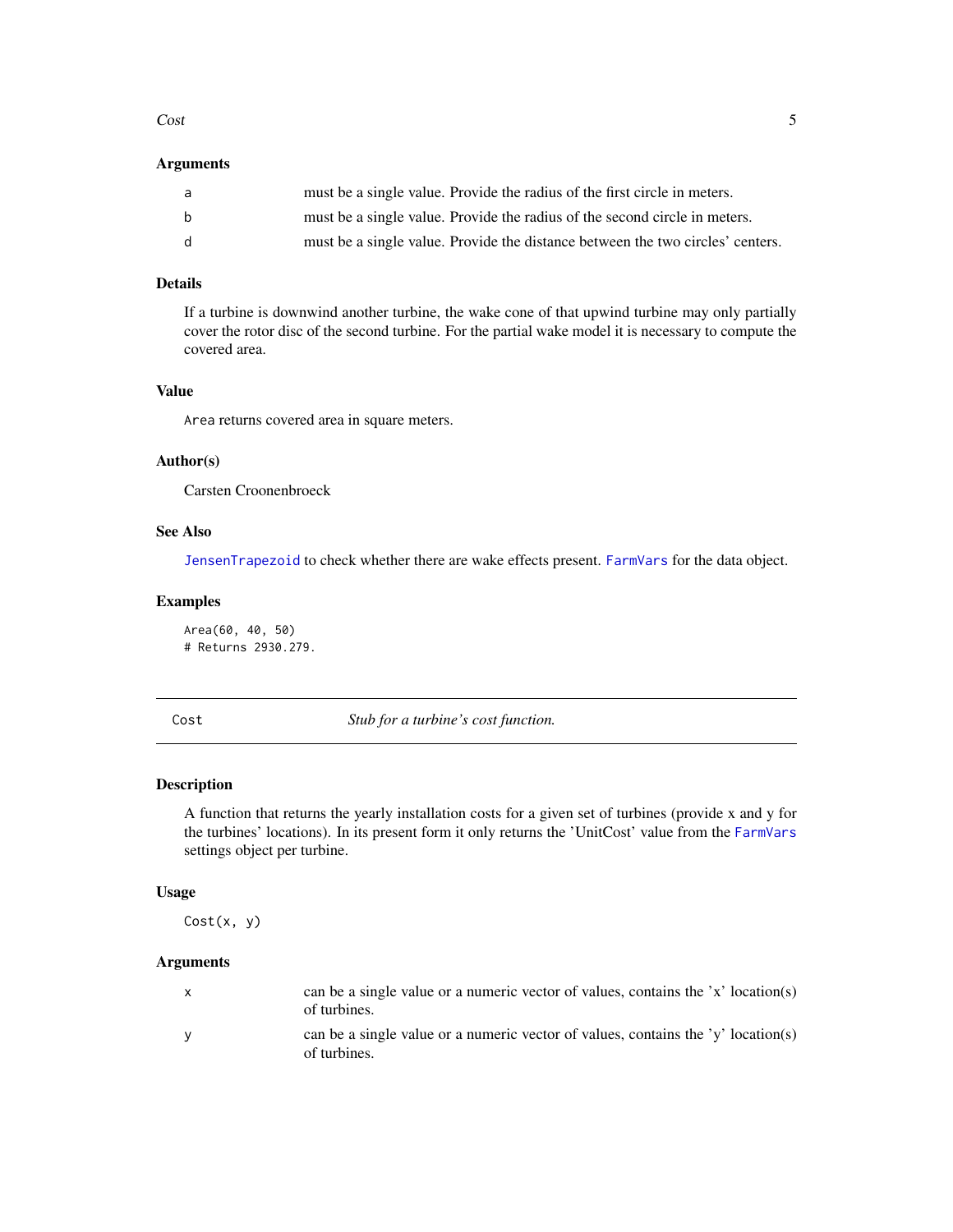# <span id="page-5-0"></span>Details

Note that x and y should both be of length n, i.e. the numbers of values they contain should match the number of turbines in the current wind farm layout problem.

This function is a stub and can and should be replaced by something reasonable in an actual wind farm layout problem.

#### Value

Cost returns a vector of values. The number of elements matches the length of x and y.

#### Author(s)

Carsten Croonenbroeck

# See Also

[Profit](#page-33-1) to see where to use Cost, [Yield](#page-47-1) for a similar function for yearly yield.

# Examples

```
## Returns a vector of two, c(100000, 100000).
Cost(c(0.5, 0.7), c(0.2, 0.3))
## Replace the function by another function
## also called 'Cost', embedded in environment e.
## Also, see the vignette.
e$Cost <- function(x, y) #x, y \in R^n
{
retVal <- rep(e$FarmVars$UnitCost, min(length(x), length(y)))
retVal[x > 0.5] < - retVal[x > 0.5] * 2return(retVal)
}
set.seed(1357)
Result \leq pso:: psoptim(par = runif(NumTurbines * 2), fn = Profit,
  lower = rep(0, NumTurbines * 2), upper = rep(1, NumTurbines * 2)Result
rm(Cost, envir = e)
```
e *Environment for data and variables.*

# Description

Environment that contains variables object FarmVars and, if downloaded, full data set FarmData.

# Usage

e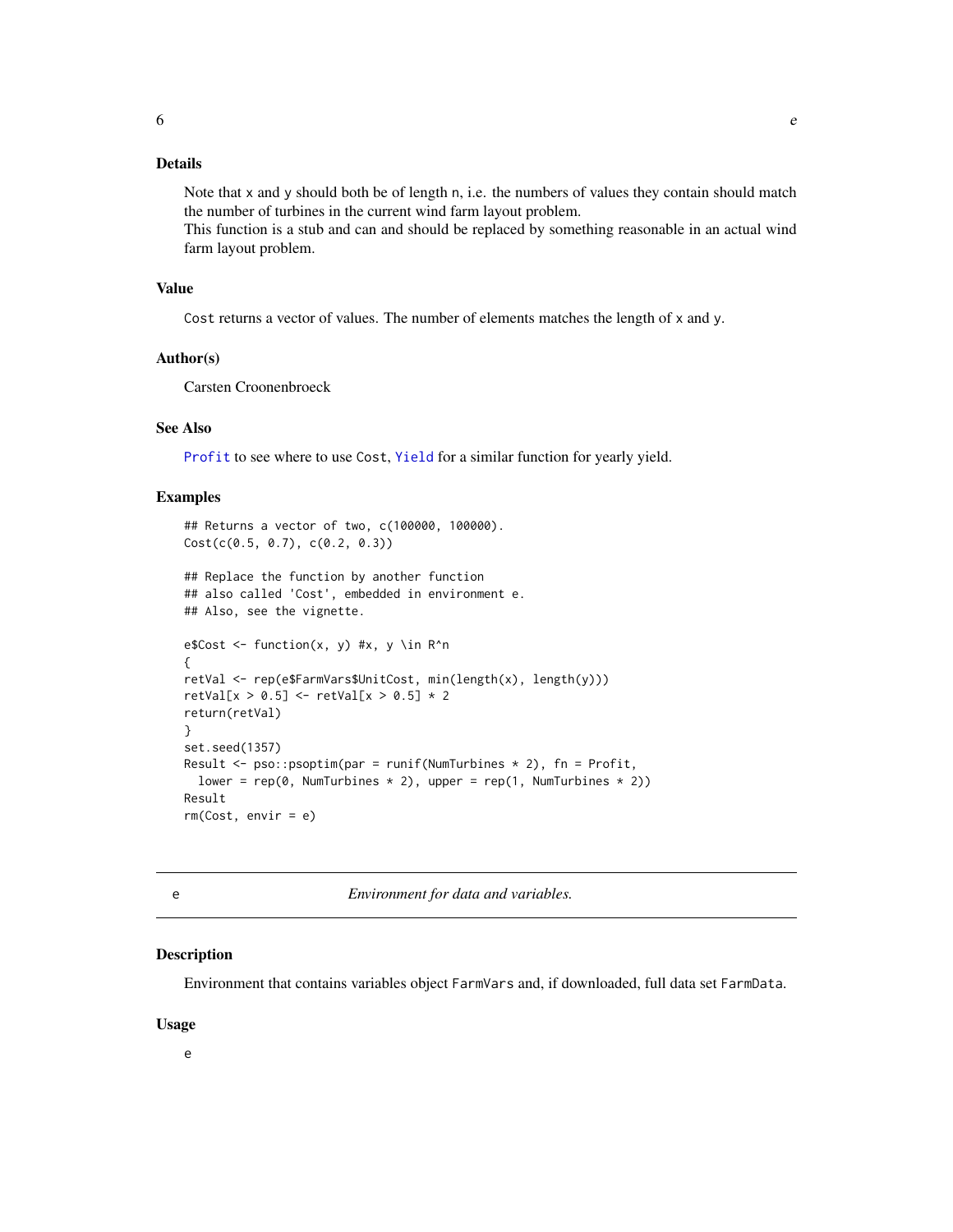#### <span id="page-6-0"></span>FarmData 7

# Details

e contains data and variables, see [FarmVars](#page-7-1) and [FarmData](#page-6-1).

#### Value

e returns the environment for FarmVars and FarmData.

# Author(s)

Carsten Croonenbroeck

# See Also

[AcquireData](#page-1-1) for downloading the full data set.

# Examples

e ## Gives the environment object.

<span id="page-6-1"></span>FarmData *Data set for wind farm layout optimization.*

#### Description

This list object contains four matrices covering adjusted yield, wind speed, wind direction and standard deviations of wind directions in Germany.

#### Usage

FarmData

# Format

A list object containing seven matrices, each containing 25 x 25 values at a raster resolution of 200 x 200 m (note that for the larger data set downloadable using [AcquireData](#page-1-1), each matrix contains 4400 x 3250 values):

\$AdjustedYield: Yield is average annual energy production (AEP). According to FGW technical guidelines, AEP is adjusted due to different location qualities to obtain a better guess at the marketable energy output. Interpret these values directly as 'megawatt hours per year'.

\$WindSpeed: Average wind speeds in meters per second.

\$WindDirection: Average wind directions in degrees (azimuth system).

\$SDDirection: Standard deviations of wind directions in degrees (azimuth system).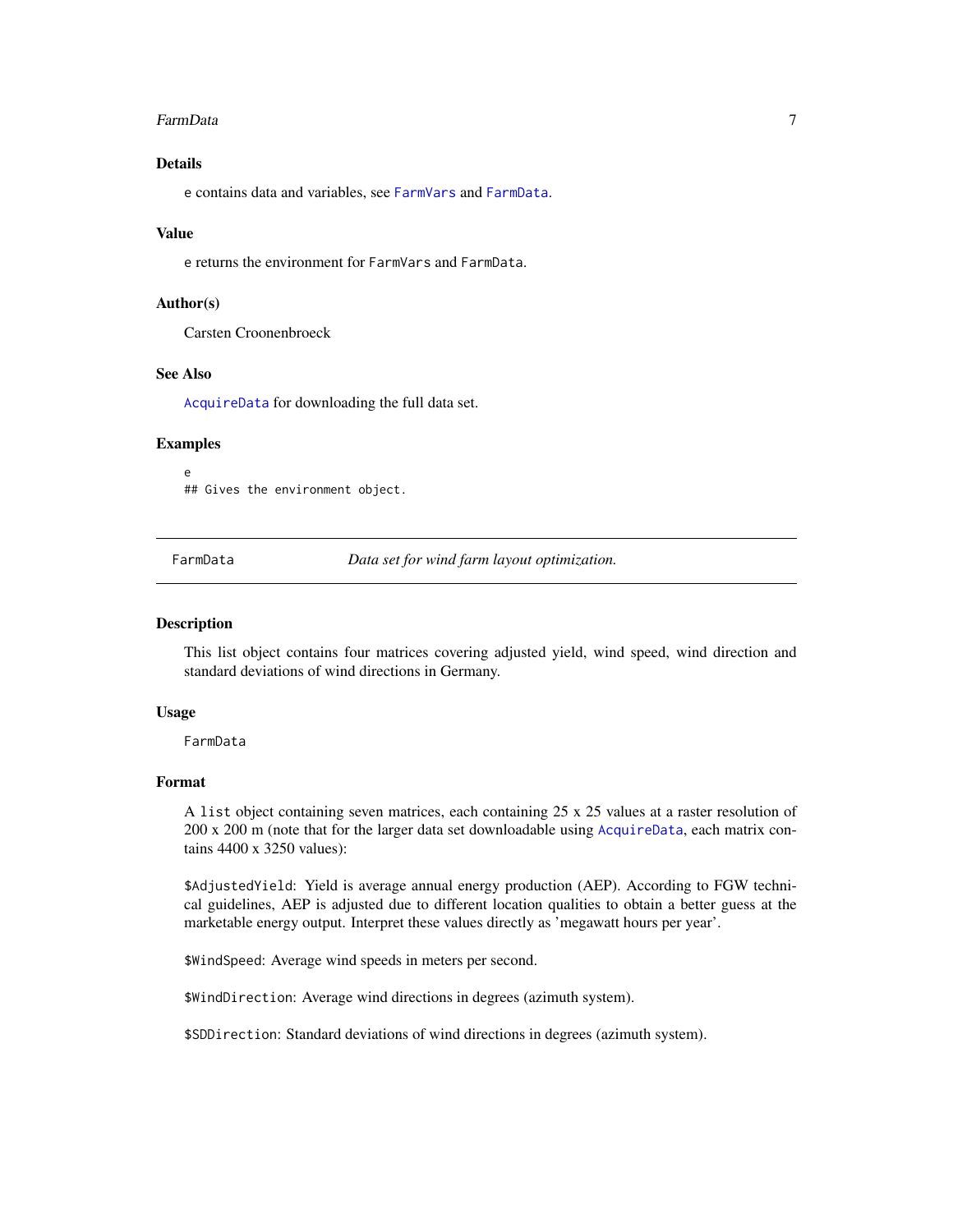<span id="page-7-0"></span>\$Elevation: Terrain relief (elevation in meters).

\$Slope: Terrain slope in degrees.

\$SlopeDirection: Direction of hillside in degrees.

# **Note**

If the full mode data set is present, it is loaded into the environment e. The built-in data set FarmData contains matrices of dimension 25 x 25, while the full data set e\$FarmData consists of 4400 x 3250 matrices.

#### Author(s)

Carsten Croonenbroeck David Hennecke

# Source

DWD Climate Data Center (CDC): [ftp://opendata.dwd.de/climate\\_environment/CDC/grids\\_](ftp://opendata.dwd.de/climate_environment/CDC/grids_germany/multi_annual/wind_parameters/resol_200x200/) [germany/multi\\_annual/wind\\_parameters/resol\\_200x200/](ftp://opendata.dwd.de/climate_environment/CDC/grids_germany/multi_annual/wind_parameters/resol_200x200/)

FGW Technical Guidelines: <https://wind-fgw.de/shop/technical-guidelines/?lang=en>

Croonenbroeck, C. & Hennecke, D. Does the German renewable energy act provide a fair incentive system for onshore wind power? - A simulation analysis, Energy Policy, 2020, 114, 111663, 1-15, https://doi.org/10.1016/j.enpol.2020.111663

#### Examples

```
# 'Profit' uses this data set internally:
NumTurbines <- 4
set.seed(1357)
Result \le optim(par = runif(NumTurbines \neq 2), fn = Profit, method = "L-BFGS-B",
  lower = rep(0, NumTurbines * 2), upper = rep(1, NumTurbines * 2)Result
PlotResult(Result)
```
<span id="page-7-1"></span>FarmVars *Variables object for wind farm specifications.*

#### Description

This list object collects all necessary variables for wind farm layout optimizations within this package. The object is loaded upon loading the package, embedded into a user writeable environment e and provides a set of default values.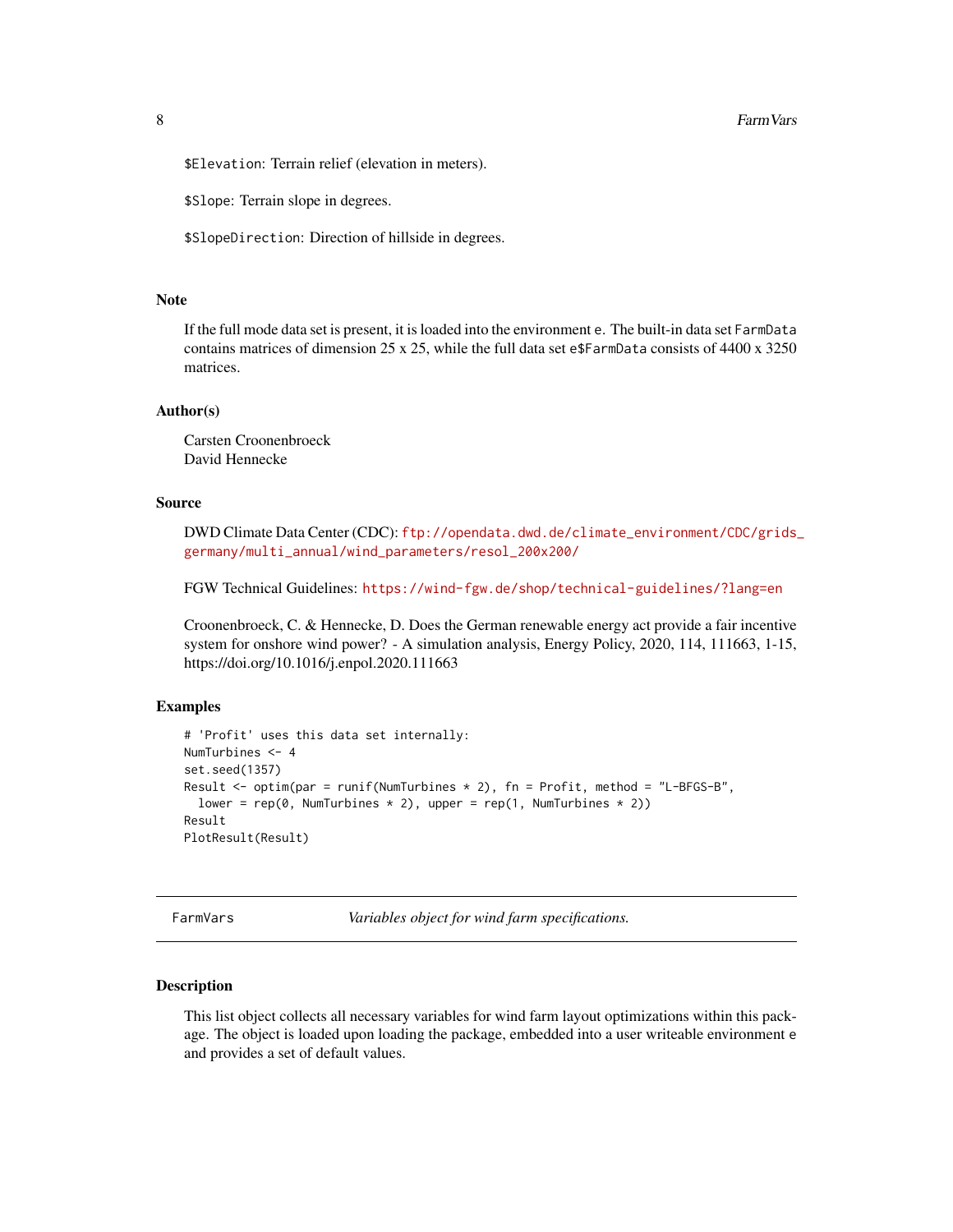#### <span id="page-8-0"></span>Farm Vars 2008 **Farm Vars** 2008 **Particular 2008 Particular 2009 Particular 2009**

#### Usage

FarmVars

# Format

A list object containing:

\$UnitCost: This contains yearly costs per turbine in actual currency. Mostly, this will be installation costs, maintenance cost and others. If, for example, total turbine installation costs are 2 mio. EUR and the projected life span of the turbine is 20 years, then the yearly cost is roughly 100,000 EUR, which is also the default value for this item. Refine the number at will to encompass annuity (taking interest effects into consideration), salvage, or the mentioned maintenance cost.

\$Price: This denotes the average sale price of electricity produced at the wind farm per megawatt hour. Defaults to 100, since 100 EUR per megawatt hour is a good (still rough) estimate in the European electricity market.

\$StartPoint: Denotes the point at which to start to 'cut out' a sample field from the data set. Since the full data set covers the entire region of Germany at a 200 x 200 meters resolution, the entire area is too big for a wind farm. For an actual wind farm layout optimization problem, a smaller region is indicated. This package will conveniently provide a square area of 5 km x 5 km in size. Note: Concerning the larger data set covering the entire area of Germany (conveniently downloadable using [AcquireData](#page-1-1)), this area con be found at point 2000:2000 (full data covering a range of 4400 x 3250 points) and from there, spans a five kilometers square, i.e. covers the raster at 2000:2024, 2000:2024. Change the default value of 1 to 2000 to find that area or to something else for cross checking your algorithm with data covering a different area. However, for comparability, evaluate your algorithm result at the default of 2000 or using the built-in data set.

\$Width: Denotes the width (and, since the test area is a square, also the height) of the test area. Defaults to 25, which leads to a 5 km x 5 km square as a sample wind field, as the raster resolution is 200 x 200 m.

\$MeterMinDist: Denotes the minimum distance from one turbine to another in meters. Defaults to 500 meters, which is a rather conservative value.

\$EndPoint: The complement to '\$StartPoint'. Is computed based on '\$StartPoint' and '\$Width' as follows: FarmVars\$StartPoint + FarmVars\$Width - 1. By default, \$StartPoint = 1 and \$Width = 25, so  $$EndPoint = 1 + 25 - 1 = 25$ .

\$MeterWidth: Contains the width (and, since the test area is a square, also the height) of the test area in meters. Since by default, FarmVars\$Width =  $25$  and the raster resolution is  $200 \times 200$  m, this defaults to \$MeterWidth =  $200 * 25 = 5000$  meters (5 km).

\$MinDist: Contains the minimum distance in problem space. Since the problem space in a convenient unit square, this defaults to  $MinDist = MeterMinDist / MeterWidth = 500 / 5000 = 0.1$ .

\$z: Contains the hub height of the turbine type under investigation. Default value is 100 meters.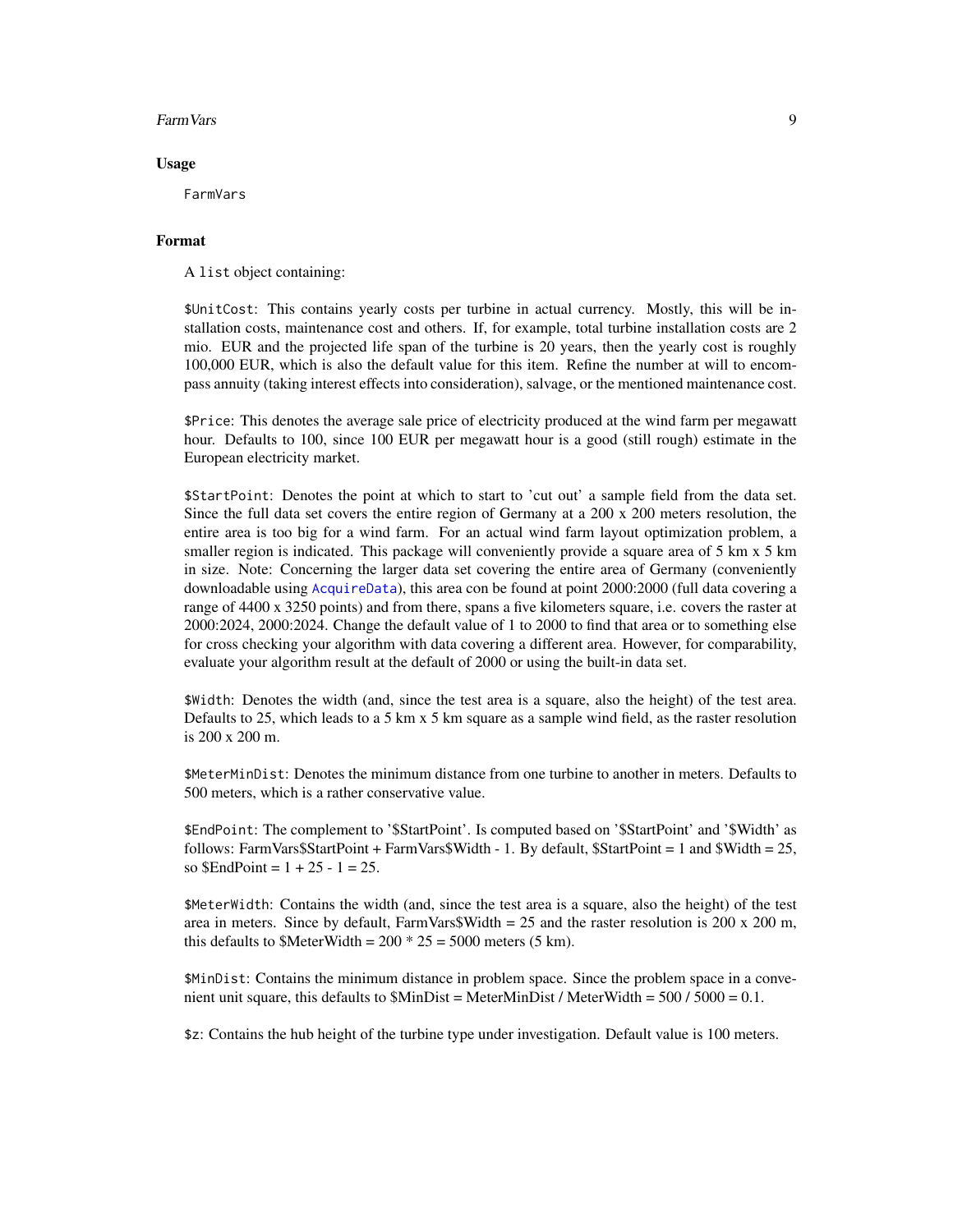<span id="page-9-0"></span>\$z0: Contains the terrain's roughness length required for Jensen's wake model. In most studies, a default value of 0.1 is agreed to be a good guess for onshore wind farms, so this is the default value here.

\$r0: Contains the rotor radius for the turbine type under investigation. For instance, a Vestas V90 turbine has a rotor diameter of 90 meters (hence the name), so the radius is 45 mesters, which is also the default value here.

Partial: Selects whether to incorporate partial Jensen wake or not. Defaults to TRUE.

\$BenchmarkSolution: Contains the best setup for the standard benchmark field at a task of placing 20 turbines. This result has been generated by optimizer genoud() from package rgenoud. It should serve as a benchmark or starting point for improved solutions. e\$FarmVars\$BenchmarkSolution is taken from Croonenbroeck & Hennecke (2020). Note, however, that the computed profit is a little less than the 12,053,607 EUR reported there, since, starting from version 1.6, wflo by default takes partial Jensen wake effects into account. This does however in no way constrain the representativeness of e\$FarmVars\$BenchmarkSolution.

#### Source

Carsten Croonenbroeck

#### References

Croonenbroeck, C. & Hennecke, D. A Comparison of Optimizers in a Unified Standard for Optimization on Wind Farm Layout Optimization, Energy, 2020, 119244, 1-15, https://doi.org/10.1016/j.energy.2020.119244

#### Examples

```
# Inspect the benchmark solution by
Result <- list(par = e$FarmVars$BenchmarkSolution)
Profit(Result$par)
PlotResult(Result)
ShowWakePenalizers(Result)
```
<span id="page-9-1"></span>GaussWS *Convenience function to look-up values from a object returned by GenerateGauss.*

#### Description

Dependent on the resolution at which [GenerateGauss](#page-11-1) was set to use, the resolution coordinates (array indices) cannot immediately be interpreted as being measured in meters. This function returns wind speeds from the Gauss object accoring to x, y, z simply provided in meters.

#### Usage

GaussWS(Gauss, x, y, z)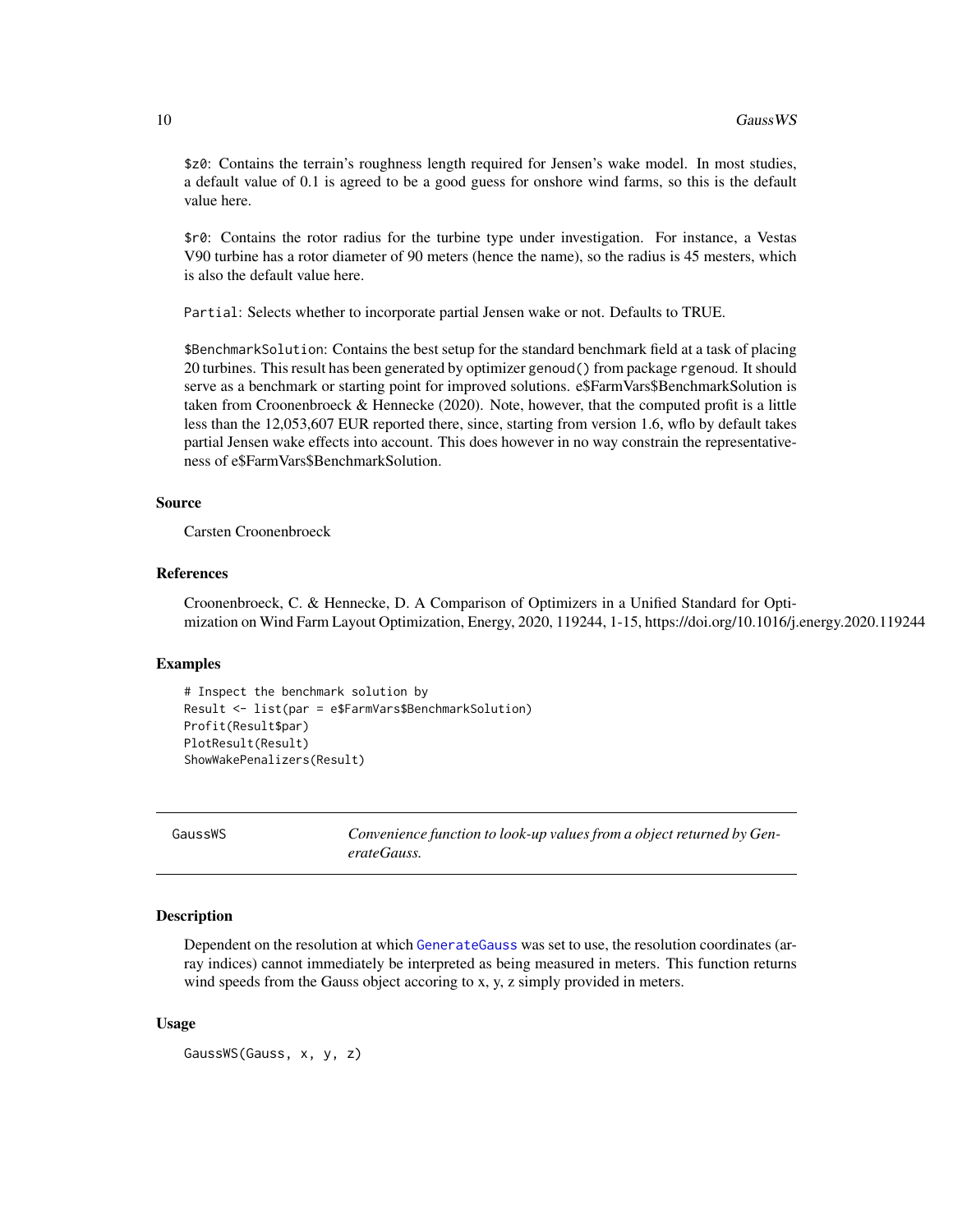#### <span id="page-10-0"></span>GaussWS 11

#### Arguments

| Gauss | must be an object returned by Generate Gauss.                                |
|-------|------------------------------------------------------------------------------|
|       | must be a single value. Provide desired distance in meters.                  |
|       | must be a single value. Provide desired distance in meters. May be negative. |
| z     | must be a single value. Provide desired distance in meters.                  |

# Details

The Gaussian wake model is loosely based on the initial contribution by Bastankhah & Porte-Agel (2014).

# Value

GaussWS returns a single number which can be considered a wind speed in the wake of a turbine at location x, y, and z.

# Author(s)

Carsten Croonenbroeck

#### References

Bastankhah, M., & Porte-Agel, F. (2014). A new analytical model for wind-turbine wakes. Renewable Energy, 70, 116-123.

# See Also

Use [GenerateGauss](#page-11-1) to compute the three-dimensional tensor array object containing the wind speed data. See [QuickGauss3D](#page-36-1) for the same algorithm, immediately returning the wind speed at one single point only.

# Examples

```
## Not run:
GaussWS(Gauss, 100, 1, 100)
GaussWS(Gauss, 80, -40, 90)
GaussWS(Gauss, 200, 40, 150)
## End(Not run)
```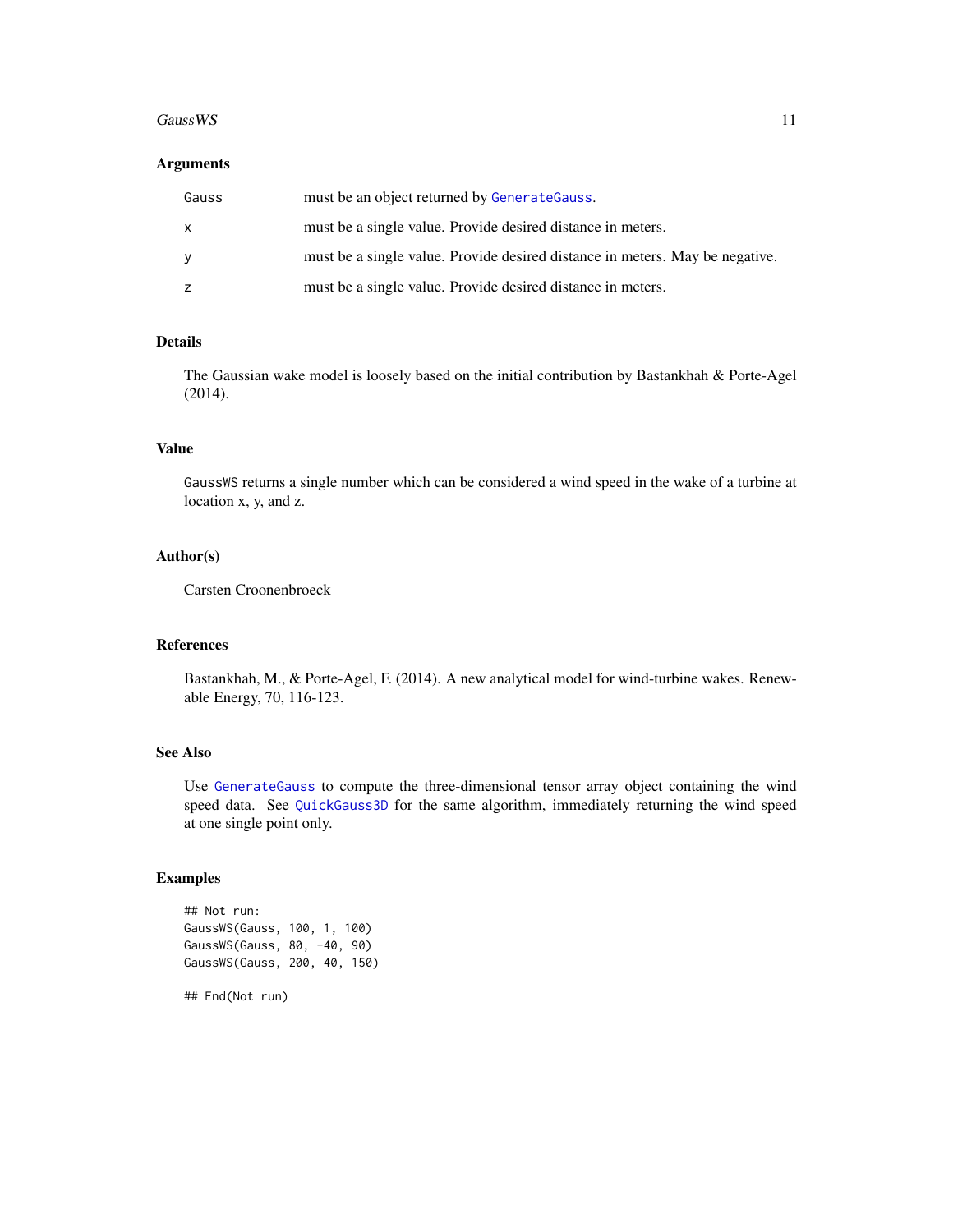<span id="page-11-1"></span><span id="page-11-0"></span>GenerateGauss *For an incoming wind speed at reference height, this function computes a 3D tensor object containing Gaussian model based wind speeds.*

# **Description**

This function pre-computes Gaussian wind speeds and stores them in a 3D array, similar to voxels. Using that 'table', wind speeds can be looked up very quickly, which makes Gaussian wake feasible during WFLO runs.

#### Usage

```
GenerateGauss(u = 8, refHeight = 10, maxX = 500, resY = 100,
resZ = 100, Verbose = TRUE)
```
# Arguments

| u         | measured wind speed at reference height. Will mostly be measured in meters<br>per second.                                                                                                                                                                                                                     |
|-----------|---------------------------------------------------------------------------------------------------------------------------------------------------------------------------------------------------------------------------------------------------------------------------------------------------------------|
| refHeight | reference height in meters. This is the height at which the incoming wind speed<br>u is measured.                                                                                                                                                                                                             |
| maxX      | the number of steps down the x axis for which to compute the model.                                                                                                                                                                                                                                           |
| resY      | the number of steps along the y axis for which to compute the model. Note that<br>as y may take negative values, the resolution space should be chosen not too<br>small, here. If, e.g., $resY = 100$ , this means that y may take values from -50 to<br>50, which may be too low a resolution in some cases. |
| resZ      | the number of steps up the z axis for which to compute the model.                                                                                                                                                                                                                                             |
| Verbose   | selectes whether the function displays status reports during computation, as it<br>may take some time, dependent on the resolution setting.                                                                                                                                                                   |

#### Details

Users may choose to compute a rather fine resolution run over night and then save the returned object so it can be loaded in future sessions. The Gaussian wake model is loosely based on the initial contribution by Bastankhah & Porte-Agel (2014).

# Value

GenerateGauss returns the three-dimensional array containing wind speeds.

#### Note

Note that the model assumes that along the x axis,  $x = 0$  is the turbine location. x expands along the wind direction downwind. y denoted whether a point is 'left' or 'right' the x axis. Thus, the x-z plane is the plane along the x axis and perpendicular to the ground. The z axis is hight, starting at 0 = ground level.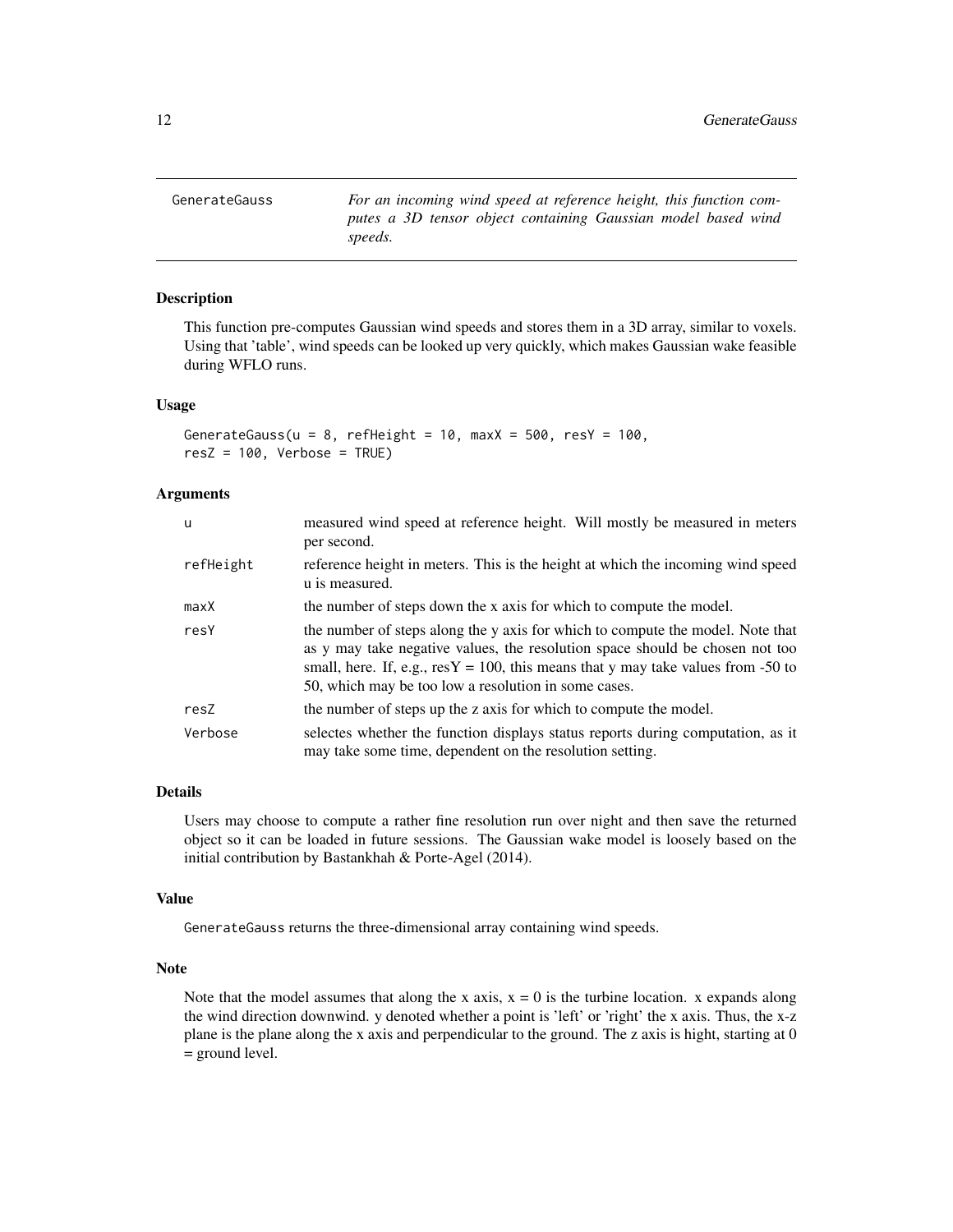#### <span id="page-12-0"></span>Geo2Ari 13

# Author(s)

Carsten Croonenbroeck

#### References

Bastankhah, M., & Porte-Agel, F. (2014). A new analytical model for wind-turbine wakes. Renewable Energy, 70, 116-123.

# See Also

Use [GaussWS](#page-9-1) for a convenience function to look-up the values from the returned array. See [QuickGauss3D](#page-36-1) for the same algorithm, immediately returning the wind speed at one single point only.

#### Examples

```
## Not run:
Gauss <- GenerateGauss(maxX = 500, resY = 1000, resZ = 1000)
```
## End(Not run)

<span id="page-12-1"></span>

| Geo2Ari | Converts degrees between the arithmetic system and the azimuth sys- |
|---------|---------------------------------------------------------------------|
|         | tem (and vice versa).                                               |

# Description

Use this function to convert degrees from the arithmetic system  $(0^{\circ}$  being east, ascending counterclockwise) into the azimuth system (0° being north, ascending clockwise) and vice versa.

# Usage

Geo2Ari(g)

# Arguments

g contains a single value degree (usually between 0° and 360°, decimal fractions allowed).

# Details

g may contain degrees from both systems, the function turns the data into the respective other system.

#### Value

Geo2Ari returns a single value of degrees.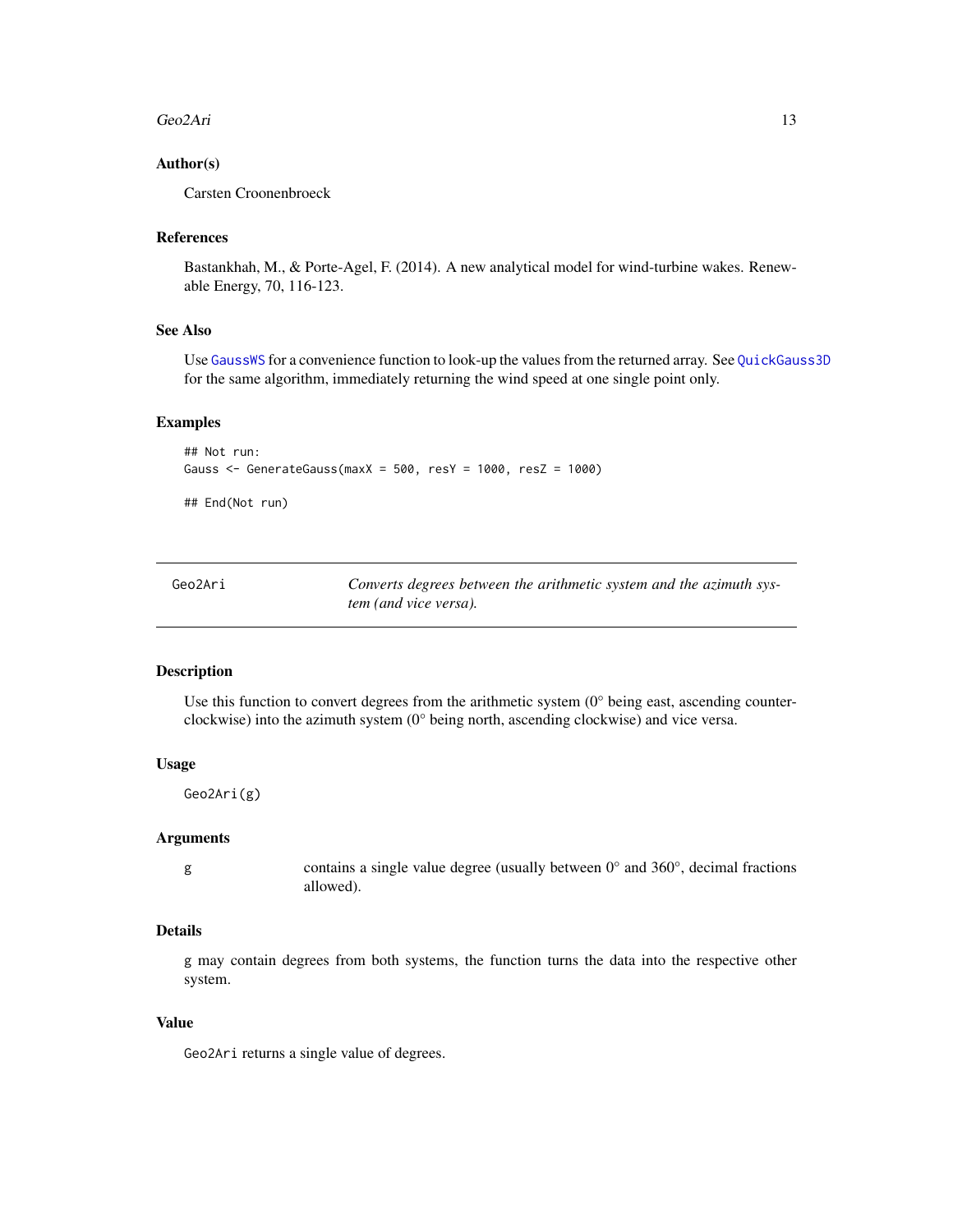# <span id="page-13-0"></span>Author(s)

Carsten Croonenbroeck

# See Also

[GetDirInfo](#page-15-1) for further degree information.

# Examples

```
Geo2Ari(0)
## In an arithmetic system, 0° means 'east', while 'east' in
## azimuth notation is 90°. This call returns 90.
Geo2Ari(90)
## In an azimuth system, 90° means 'east', while 'east' in
## arithmetic notation is 0°. This call returns 0.
Geo2Ari(Geo2Ari(123))
## Returns 123.
```
<span id="page-13-1"></span>GetAngle *Returns the angle between two turbines.*

#### Description

As seen from a point in the wind farm, computes the angle to another point in that farm.

#### Usage

GetAngle(x1, y1, x2, y2)

# Arguments

| $\times$ 1     | must be a single value. Provide the x location of the first turbine.  |
|----------------|-----------------------------------------------------------------------|
| y1             | must be a single value. Provide the y location of the first turbine.  |
| x2             | must be a single value. Provide the x location of the second turbine. |
| v <sub>2</sub> | must be a single value. Provide the y location of the second turbine. |

# Details

From point 2's point of view, computes the angle to point 1.

# Value

GetAngle returns a single number between 0 and 360. If both points are identical, the return value is 0.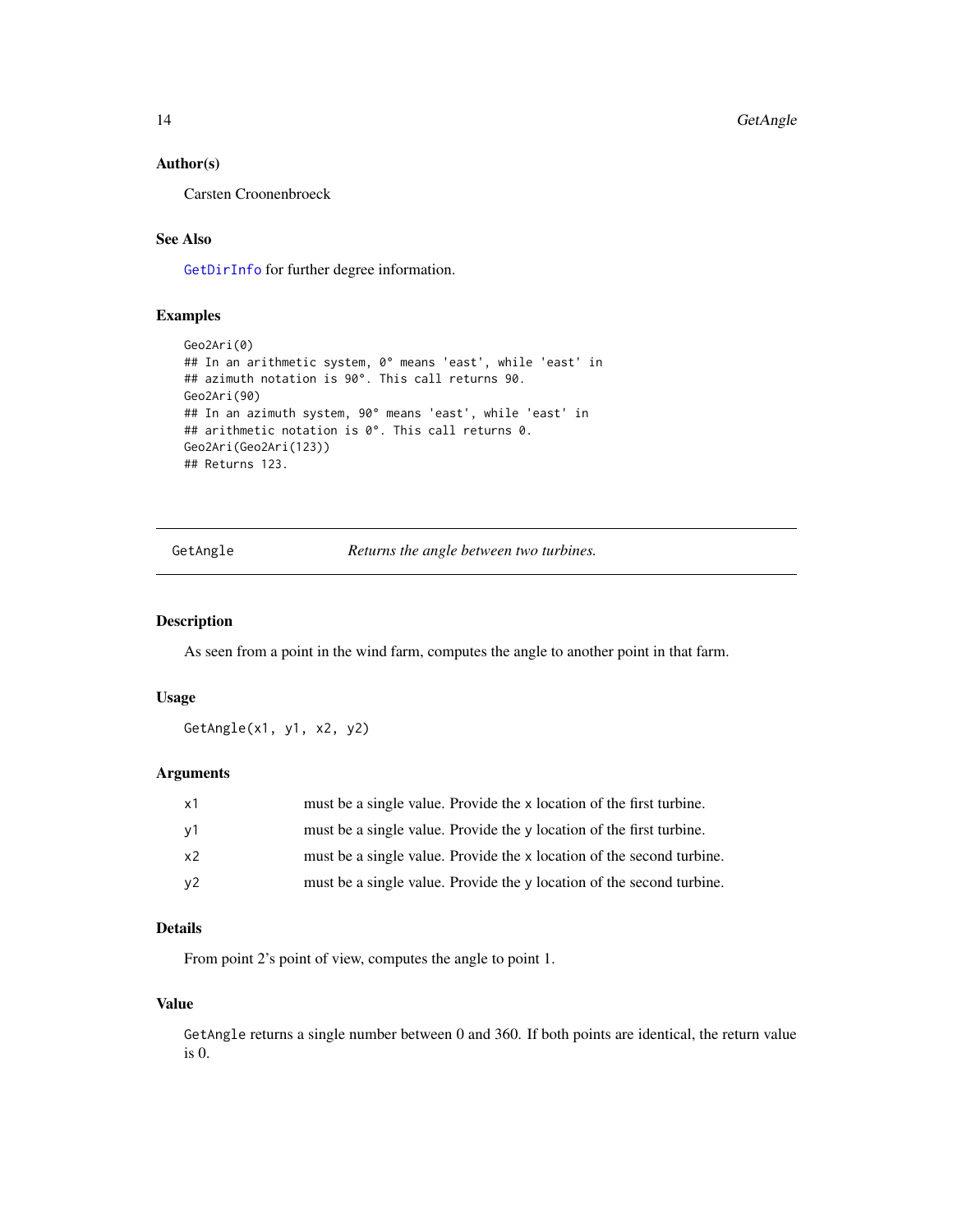#### <span id="page-14-0"></span>GetArrow 15

# Note

Note that this function returns an angle in arithmetic degrees notation. To convert to azimuth notation, use [Geo2Ari](#page-12-1).

## Author(s)

Carsten Croonenbroeck

# See Also

Use [JensenAngle](#page-22-1) to compute the wake cone and with it, use [JensenTrapezoid](#page-24-1) to see if another turbine B is in turbine A's wake.

# Examples

```
GetAngle(0.2, 0.2, 0.1, 0.1)
## Looking from point (0.1, 0.1) at point (0.2, 0.2), the angle is 45° (arithmetic).
```
<span id="page-14-1"></span>GetArrow *Simple helper function for* [PlotResult](#page-30-1)*.*

## Description

Given a point, an angle information (in arithmetic degrees), and a length information, computes start and end points of an arrow usable via the [arrows](#page-0-0) function.

#### Usage

GetArrow(BaseX, BaseY, Degrees, Frac = 25)

#### Arguments

| BaseX   | must be a single value containing the x value of a point which later will be the<br>center of the arrow.                                                              |
|---------|-----------------------------------------------------------------------------------------------------------------------------------------------------------------------|
| BaseY   | must be a single value containing the y value of a point which later will be the<br>center of the arrow.                                                              |
| Degrees | must be a single value containing the desired rotation degree of the arrow.                                                                                           |
| Frac    | must be a single value containing the length of the arrow. Default is 25 and for<br>convenience, this parameter should in most cases be identical to FarmVars\$Width. |

# Details

This function will be used internally by [PlotResult](#page-30-1).

#### Value

GetArrow returns a vector of four values representing x and y for the start point and x and y for the end point of an arrow (in that order).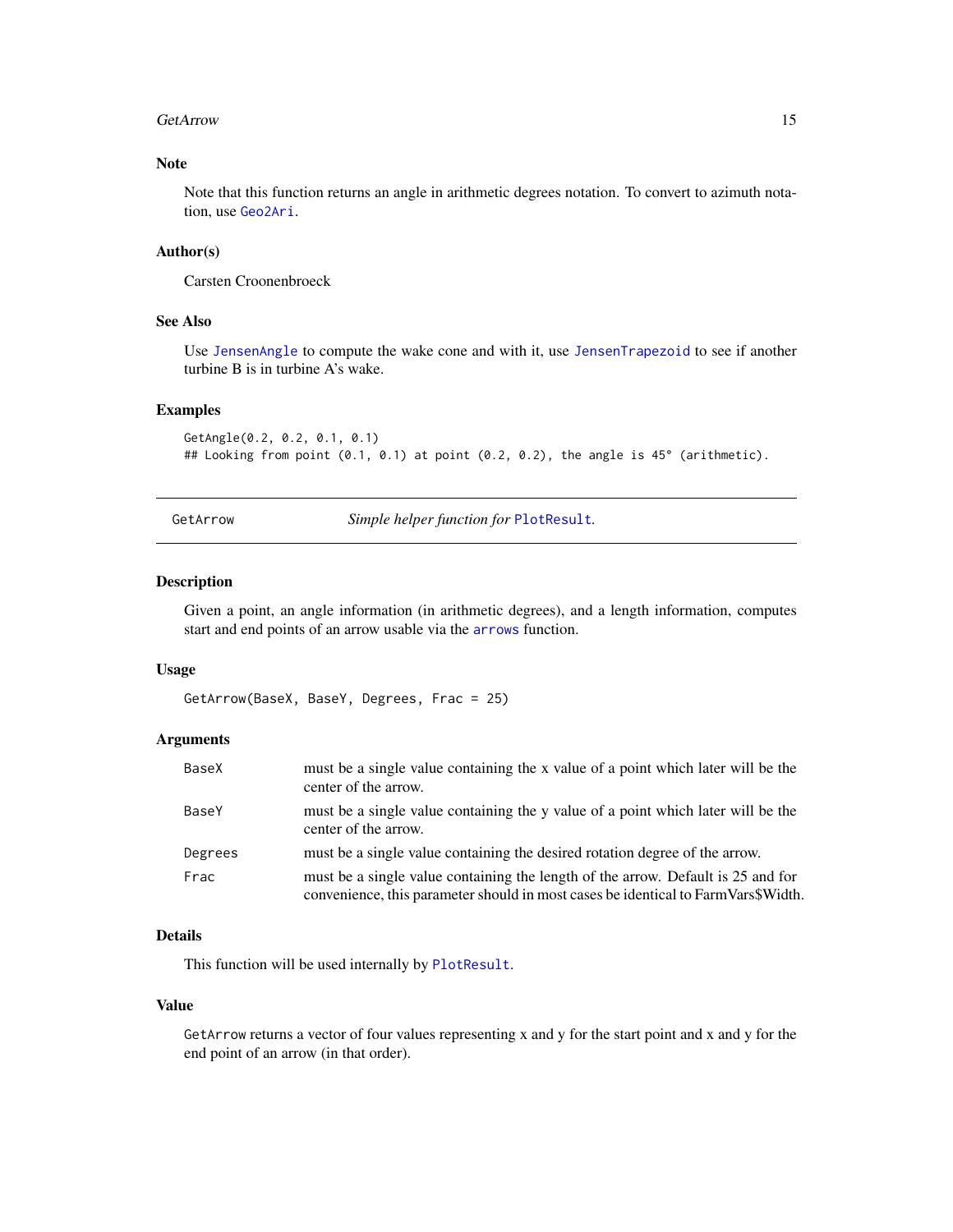#### <span id="page-15-0"></span>Author(s)

Carsten Croonenbroeck

# See Also

Use [PlotResult](#page-30-1) to visualize the optimization result. See [FarmVars](#page-7-1) for the data object.

# Examples

```
GetArrow(0.5, 0.5, 45)
#At c(0.5, 0.5), generates an arrow pointing in north-eastern direction.
```
<span id="page-15-1"></span>

| GetDirInfo | Returns average wind direction and direction standard deviation for a |
|------------|-----------------------------------------------------------------------|
|            | <i>turbine's location.</i>                                            |

# Description

For a turbine's location represented by  $x$  and  $y$ , looks up the wind direction from the matrix Dirs and the corresponding standard deviation from matrix SDs. Internally transforms coordinates of x and y from problem space (usually unit square) to the matrix space of Dirs and SDs, respectively.

#### Usage

GetDirInfo(x, y, Dirs, SDs)

# Arguments

| $\mathsf{x}$ | must be a single value containing the 'x' location of a turbine in problem space.                                                                              |
|--------------|----------------------------------------------------------------------------------------------------------------------------------------------------------------|
| y            | must be a single value containing the 'y' location of a turbine in problem space.                                                                              |
| Dirs         | a matrix containing average yearly wind directions. Usually, the third element<br>of the list object FarmData will be used as this matrix.                     |
| <b>SDs</b>   | a matrix containing average yearly wind direction standard deviations. Usually,<br>the fourth element of the list object FarmData will be used as this matrix. |

#### Value

GetDirInfo returns a vector of two elements, the first being the average wind direction in degrees and the second being the corresponding standard deviation. Note that degrees are meant in the arithmetic degrees system (0° being east, ascending counterclockwise). To transform into an azimuth system (0° being north, ascending clockwise), use function [Geo2Ari](#page-12-1). Also note that wind directions are meant to denote 'where the wind is going to' rather than 'where the wind is coming from'.

# Author(s)

Carsten Croonenbroeck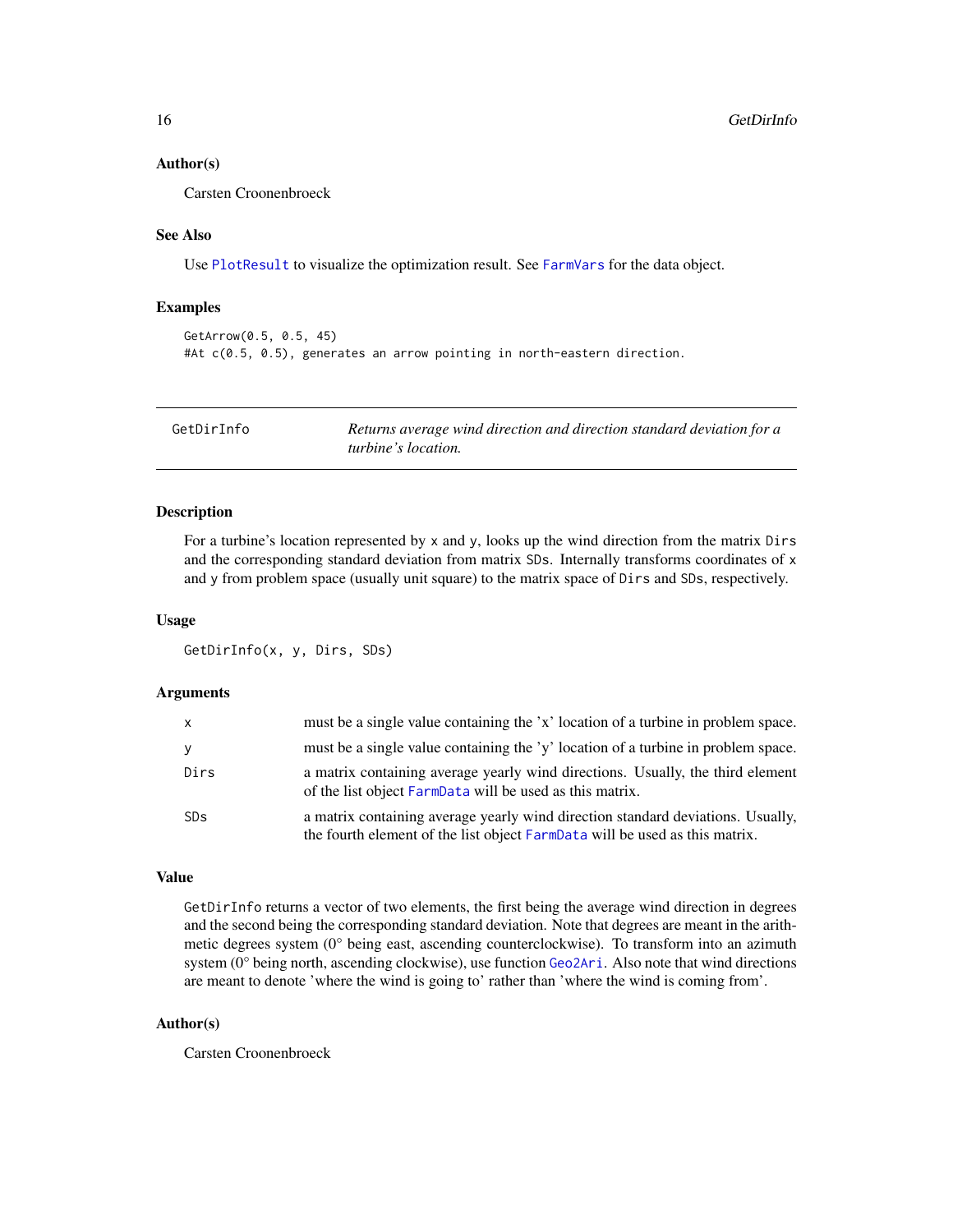# <span id="page-16-0"></span>GetFarmFromLonLat 17

# See Also

[Profit](#page-33-1) to see where to use GetDirInfo, [Yield](#page-47-1) for a similar function for adjusted yield. See [FarmVars](#page-7-1) for the data object.

#### Examples

```
Dirs <- FarmData[[3]][e$FarmVars$StartPoint:e$FarmVars$EndPoint,
e$FarmVars$StartPoint:e$FarmVars$EndPoint]
SDs <- FarmData[[4]][e$FarmVars$StartPoint:e$FarmVars$EndPoint,
e$FarmVars$StartPoint:e$FarmVars$EndPoint]
GetDirInfo(0.5, 0.7, Dirs, SDs)
## Returns wind direction and standard deviation for the given location
## and provided the matrices given.
```
GetFarmFromLonLat *Accesses full FarmData set and returns a compatible list object for the requested location.*

#### Description

This function accepts a pair longitude (decimal system, east) and latitude (decimal system, north) coordinates as well a a desired edge length in m and if valid, returns a list object similar to [FarmData](#page-6-1), but at the specified location and with the specified size.

#### Usage

```
GetFarmFromLonLat(Top, Left, EdgeLen, DoPlot = FALSE)
```
#### Arguments

| Top     | longitude value (decimal system, east).                                                                                                                       |
|---------|---------------------------------------------------------------------------------------------------------------------------------------------------------------|
| Left    | latitude value (decimal system, north).                                                                                                                       |
| EdgeLen | edge length in meters. Note that the returned farm data object is always a square<br>area and thus, contains square matrices.                                 |
| DoPlot  | optionally plots the annual energy production (AEP) 'landscape' in the returned<br>object using a terrain. colors coloring scheme, together with a color key. |

# Details

Requires that the full [FarmData](#page-6-1) dataset is loaded. See [AcquireData](#page-1-1) on how to obtain it.

#### Value

Returns a list object following the structure of [FarmData](#page-6-1), but only containing the farm area starting from the top-left point specified and as many 'tiles' required to meet the desired edge length at 200 m tiles resolution.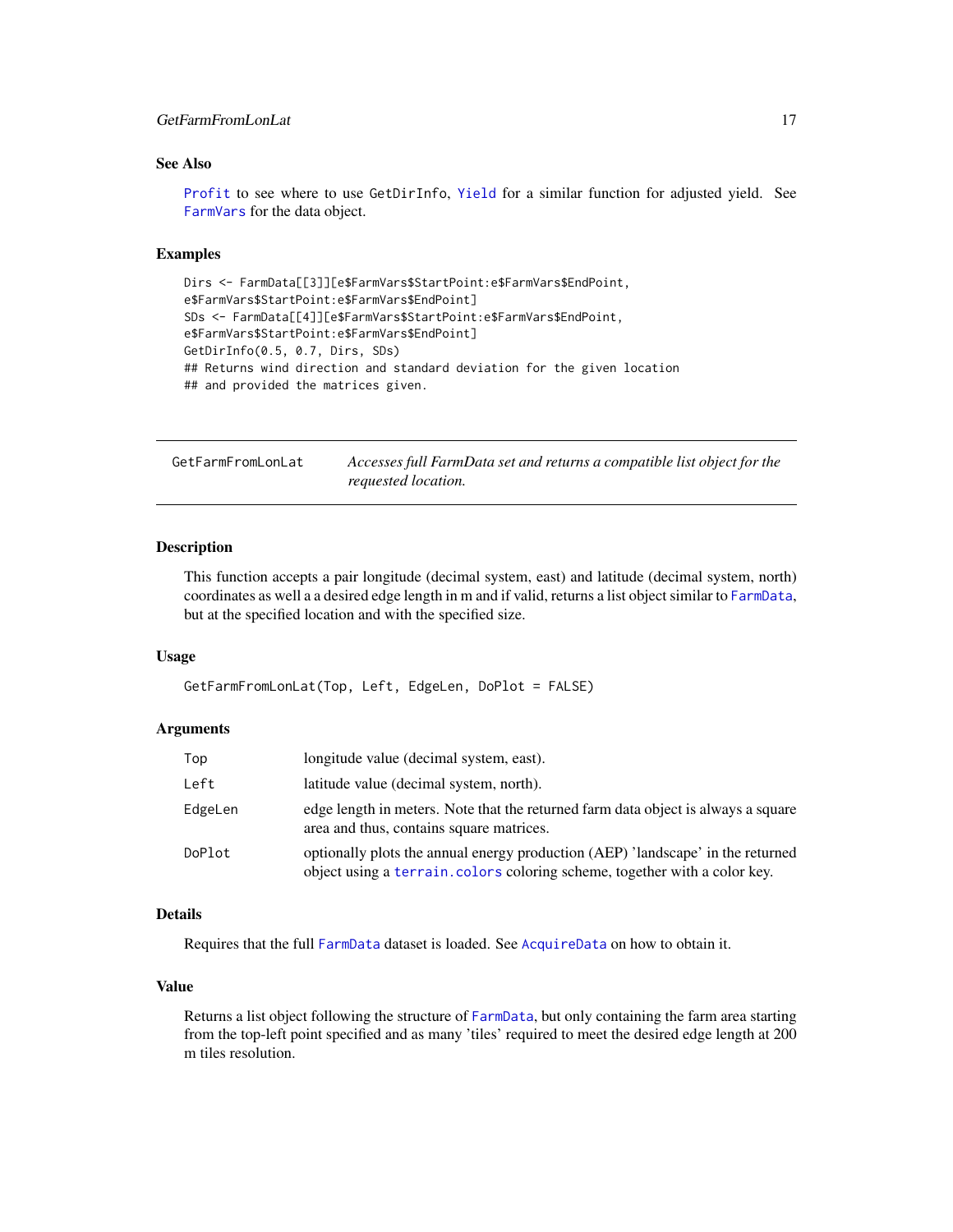#### <span id="page-17-0"></span>Author(s)

Carsten Croonenbroeck

# See Also

See [Index2GK](#page-21-1) to convert index coordinates to Gauss-Kruger coordinates, and [GK2LonLat](#page-18-1) to convert Gauss-Kruger coordinates to longitude/latitude coordinates.

#### Examples

```
# This will return a farm at the specified location, edge length 5,000 m (5 km).
# Requires full data set to be loaded.
## Not run:
MyFarm <- GetFarmFromLonLat(51.49594, 11.58818, 5000, DoPlot = FALSE)
## End(Not run)
```
<span id="page-17-1"></span>GK2Index *Converts Gauss-Kruger coordinates to FarmData indices.*

# Description

This function accepts Gauss-Kruger (GK) coordinates that are within the FarmData space and converts them to a pair of indices that point to locations within the FarmData matrices.

#### Usage

GK2Index(X, Y)

# Arguments

| a numeric value for the 'right' value in the GK coordinate system. |
|--------------------------------------------------------------------|
| a numeric value for the 'top' value in the GK coordinate system.   |

# Details

Assumes that the GK zone is EPSG 31467. References to indices valid if the full data set is loaded, see [FarmData](#page-6-1) and [AcquireData](#page-1-1).

# Value

Returns index values between 1 and 3,250 for X and between 1 and 4,400 for Y.

#### Author(s)

Carsten Croonenbroeck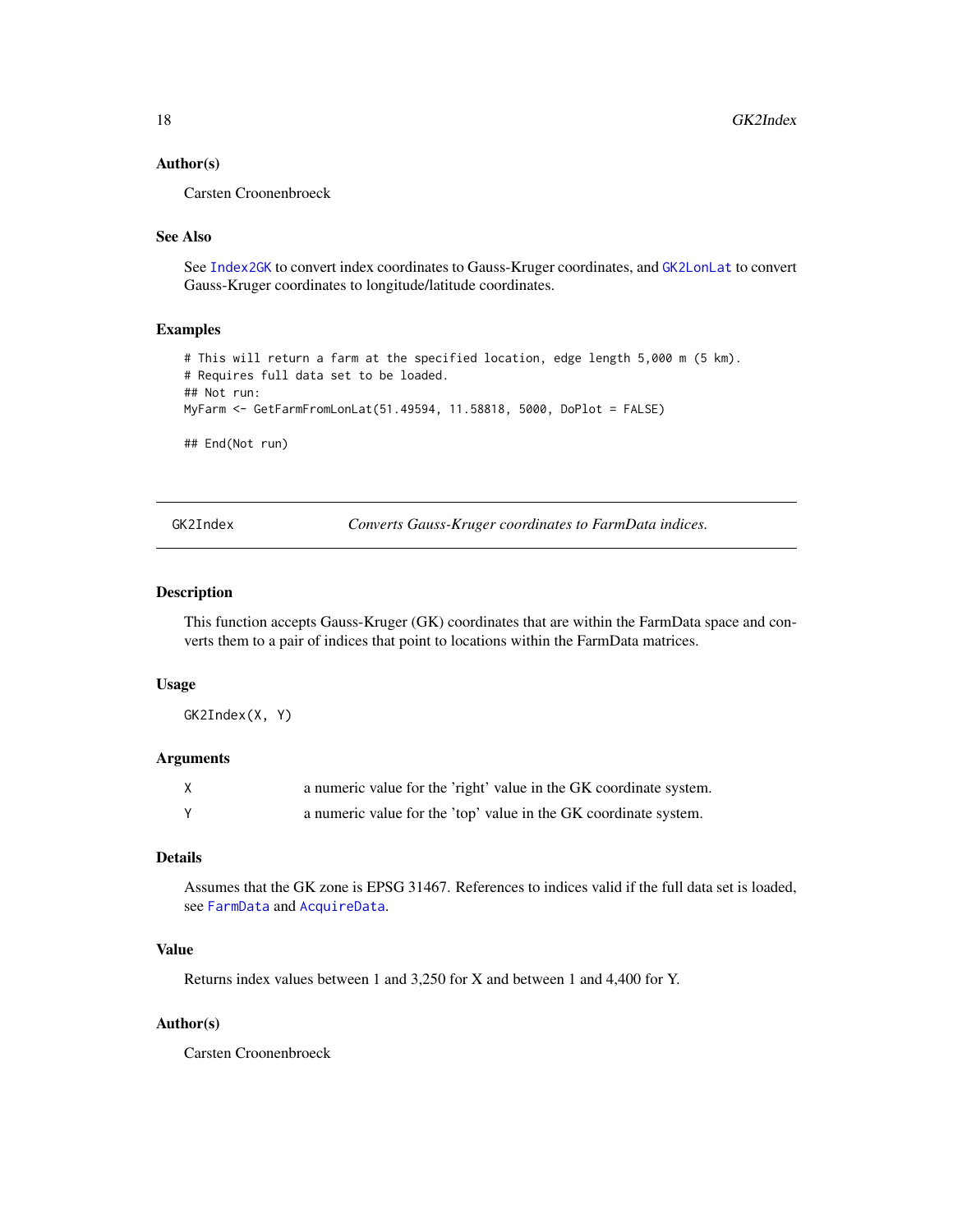#### <span id="page-18-0"></span>GK2LonLat 19

# See Also

[Index2GK](#page-21-1) for the inverse.

## Examples

```
GK2Index(3280000, 5230000) # Will return c(1, 4400), the lower left point.
GK2Index(3929800, 6109800) # Will return c(3250, 1), the top right point.
```
<span id="page-18-1"></span>GK2LonLat *Converts Gauss-Kruger coordinates to longitude/latitude coordinates.*

# Description

This function accepts a pair of Gauss-Kruger (GK) coordinates and converts them to longitude (decimal system, east) and latitude (decimal system, north) coordinates by performing re-projection.

#### Usage

GK2LonLat(X, Y)

# Arguments

| a numeric value for the 'right' value in the GK coordinate system. |
|--------------------------------------------------------------------|
| a numeric value for the 'top' value in the GK coordinate system.   |

# Details

Assumes that the GK zone is EPSG 31467.

#### Value

Returns a vector of two values where longitude is first, latitude second.

# Author(s)

Carsten Croonenbroeck

# See Also

[LonLat2GK](#page-25-1) for the inverse.

# Examples

LonLat <- GK2LonLat(3702793, 5998319) # Will return c(12.09750, 54.07548).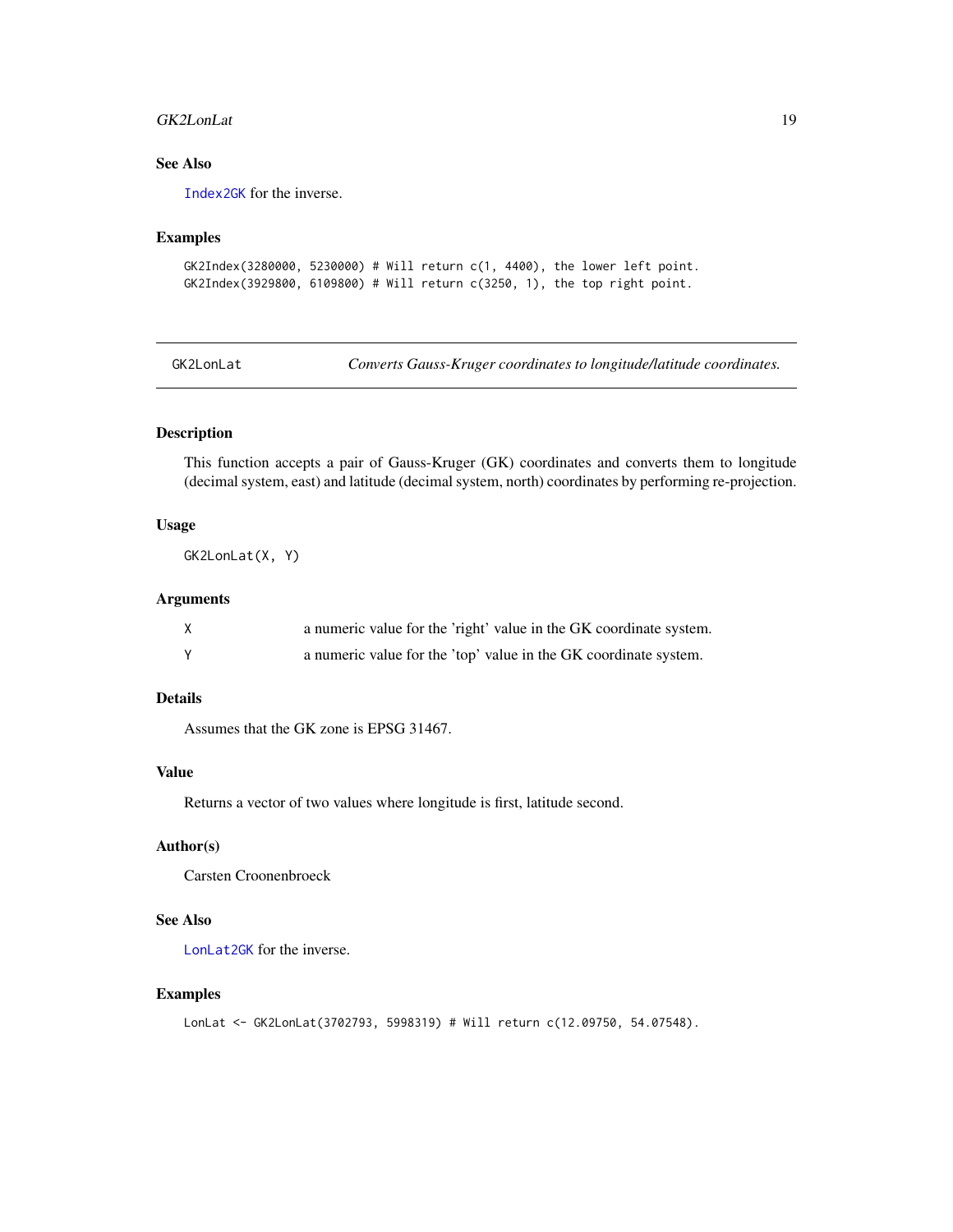<span id="page-19-0"></span>

# Description

For a turbine's location represented by x and y, looks up the elevation from the matrix Elev. Internally transforms coordinates of x and y from problem space (usually unit square) to the matrix space of Elev.

#### Usage

Height(x, y, Elev)

#### Arguments

| X.       | must be a single value containing the 'x' location of a turbine in problem space.                                   |
|----------|---------------------------------------------------------------------------------------------------------------------|
| <b>V</b> | must be a single value containing the 'y' location of a turbine in problem space.                                   |
| Elev     | a matrix containing heights. Usually, the fifth element of the list object FarmData<br>will be used as this matrix. |

# Details

Height is a convenience function for looking up heights as required e.g. for a partial Jensen wake model, independent from the actual size of the area under investigation.

# Value

Height returns a single value, the elevation in meters.

# Author(s)

Carsten Croonenbroeck

# See Also

[Profit](#page-33-1) to see where to use Height. See [FarmData](#page-6-1) for the data set.

#### Examples

```
## Returns adjusted yield for the given location.
P <- c(0.5868695, 0.9722714)
Height(P[1], P[2], FarmData[[5]][e$FarmVars$StartPoint:e$FarmVars$EndPoint,
   e$FarmVars$StartPoint:e$FarmVars$EndPoint])
```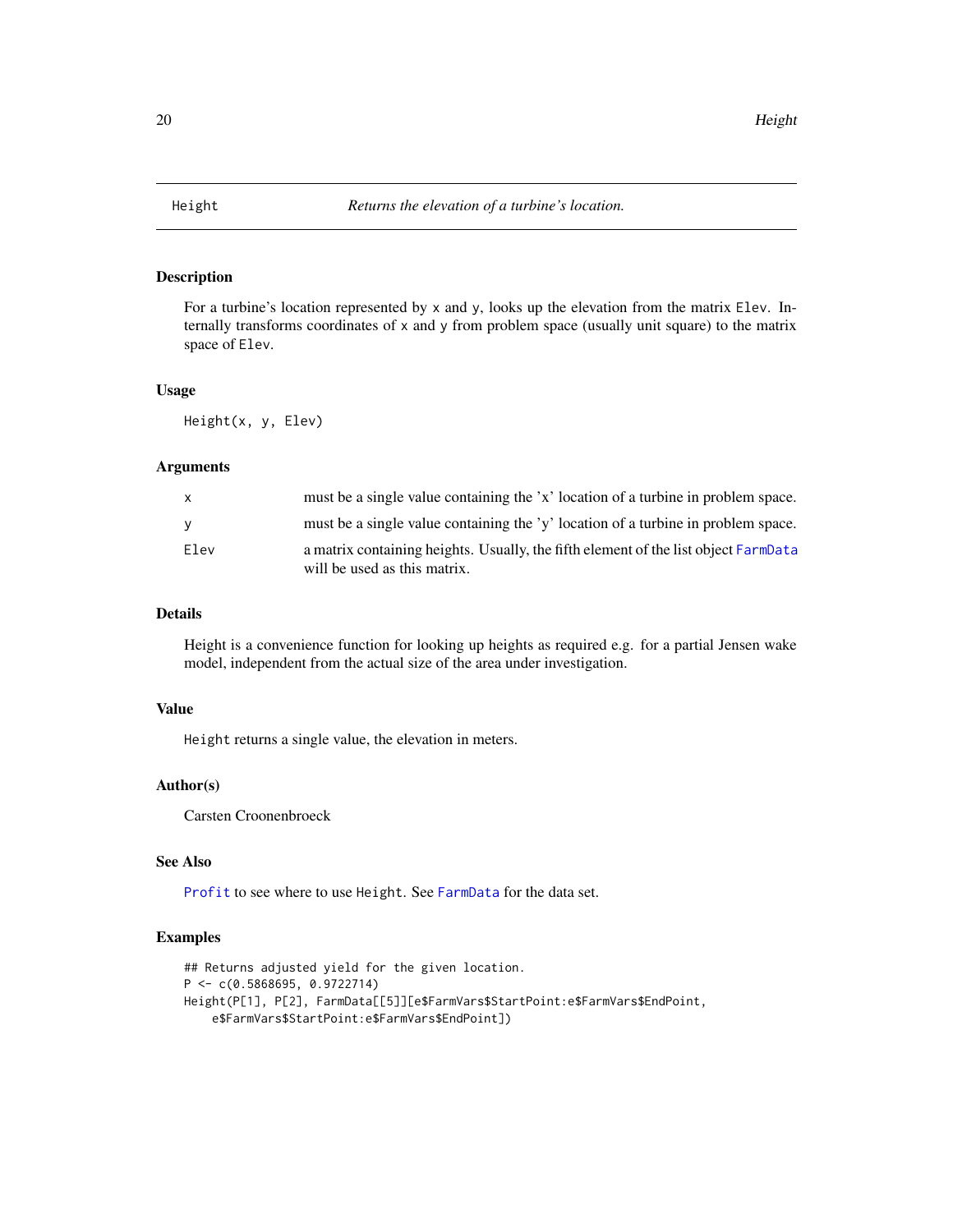<span id="page-20-1"></span><span id="page-20-0"></span>ImposeVectorField *Simple helper function for* [PlotResult](#page-30-1)*.*

# Description

Draws a set of arrows over an existing plot. Will be used internally by [PlotResult](#page-30-1) to visualize the vector field of wind directions over a plot of the wind farm.

# Usage

```
ImposeVectorField(xNum = 5, yNum = 5, ColMain = "black",
 ColBand = "white", Frac = 25, DoSDs = TRUE)
```
# Arguments

| xNum    | must be a single value containing the desired number of arrows horizontally.                                                                                                                                                                |
|---------|---------------------------------------------------------------------------------------------------------------------------------------------------------------------------------------------------------------------------------------------|
| yNum    | must be a single value containing the desired number of arrows vertically.                                                                                                                                                                  |
| ColMain | must be a single value containing the desired color for the main wind direction<br>arrow.                                                                                                                                                   |
| ColBand | must be a single value containing the desired color for the secondary arrows<br>representing the standard deviation arrows. Only used if DoSDs = TRUE.                                                                                      |
| Frac    | must be a single value containing the desired length information for the arrows.<br>Will be passed to GetArrow internally.                                                                                                                  |
| DoSDs   | must be TRUE or FALSE. If TRUE, will not only draw one arrow for the main<br>wind direction per point, but also two additional arrows (using color ColBand)<br>representing the main wind direction plus/minus half the standard deviation. |

# Details

This function will be used internally by [PlotResult](#page-30-1).

ImposeVectorField requires [FarmData](#page-6-1) to be present and an existing plot to impose the vector field over.

# Value

ImposeVectorField returns nothing.

# Author(s)

Carsten Croonenbroeck

#### See Also

Use [PlotResult](#page-30-1) to visualize the optimization result.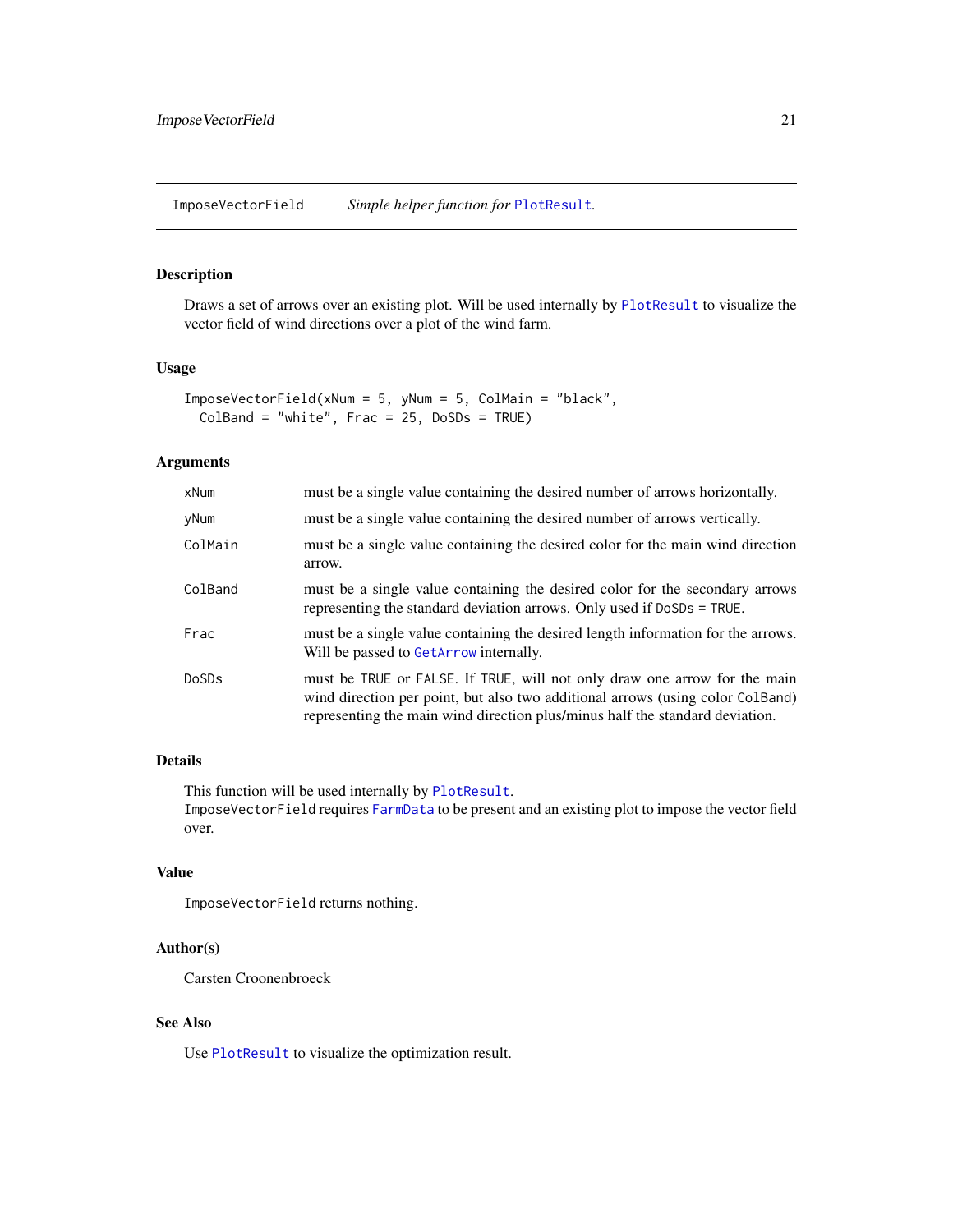# Examples

```
plot(c(0, 1), c(0, 1))
ImposeVectorField(ColBand = "red")
```
<span id="page-21-1"></span>Index2GK *Converts FarmData indices to Gauss-Kruger coordinates.*

## Description

This function accepts indices that are within the FarmData space and converts them to a pair of Gauss-Kruger (GK) coordinates.

#### Usage

Index2GK(X, Y)

#### Arguments

| a numeric value for the 'X' value in the FarmData space. |
|----------------------------------------------------------|
| a numeric value for the 'Y' value in the FarmData space. |

# Details

Assumes that the GK zone is EPSG 31467. References to indices are valid if the full data set is loaded, see [FarmData](#page-6-1) and [AcquireData](#page-1-1).

# Value

For index values between 1 and 3,250 for X and between 1 and 4,400 for Y, returns Gauss-Kruger coordinates valid in the EPSG 31467 coordinate system.

# Author(s)

Carsten Croonenbroeck

# See Also

[GK2Index](#page-17-1) for the inverse.

# Examples

```
Index2GK(1, 4400) # Will return c(3280000, 5230000), the lower left point.
Index2GK(3250, 1) # Will return c(3929800, 6109800), the top right point.
```
<span id="page-21-0"></span>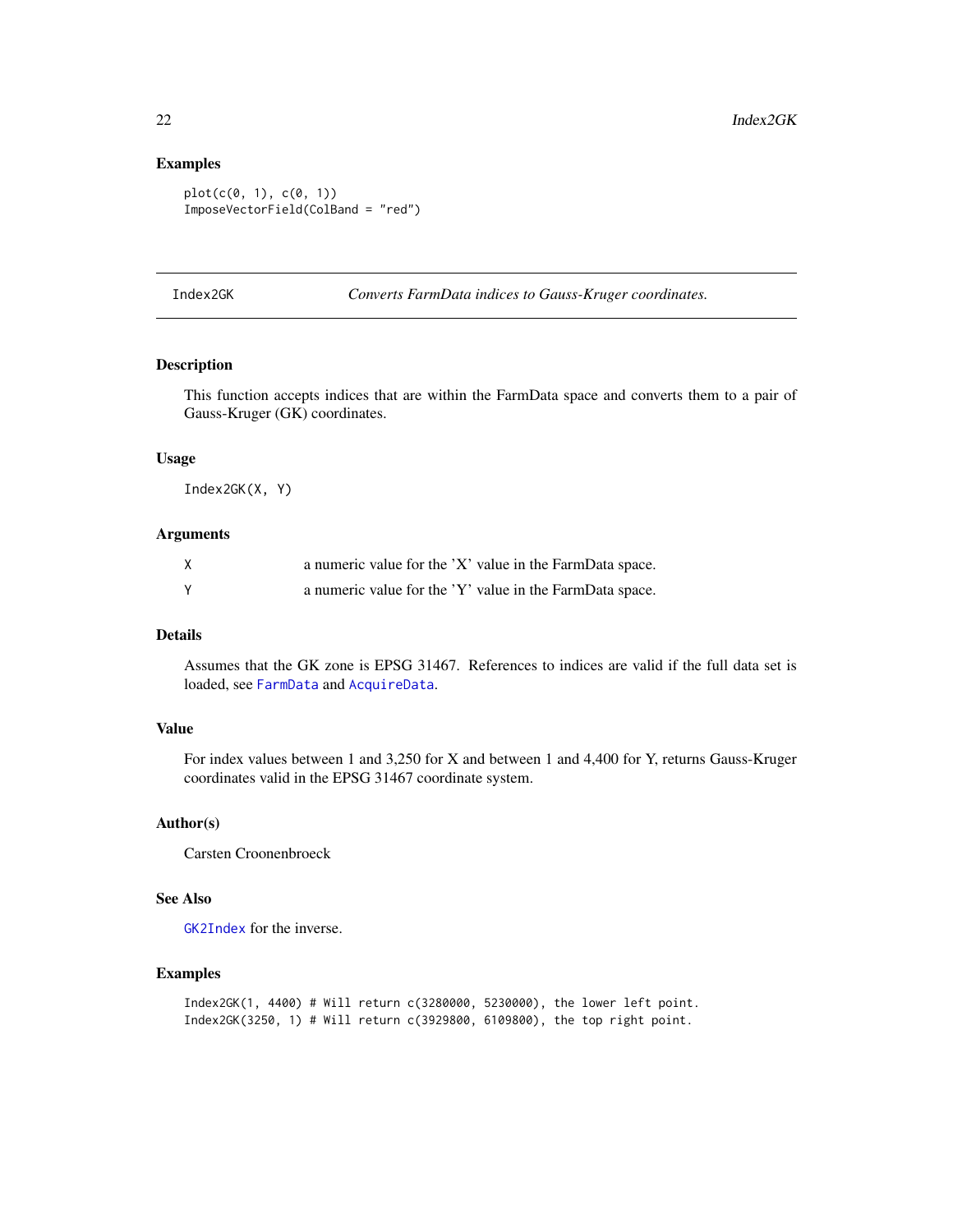<span id="page-22-1"></span><span id="page-22-0"></span>

### Description

In Jensen's wake model, a wake cone is generated by a turbine based on the turbine's hub height z, its rotor radius r\_0, the terrain's roughness length z\_0 and the distance x between the turbine under investigation and a certain second point. z, r\_0 and z\_0 are taken from the [FarmVars](#page-7-1) settings object, while x is to be provided.

#### Usage

JensenAngle(x)

#### Arguments

x must be a single value. Provide distance in meters.

# Details

If a second turbine (B) is in a first turbine (A)'s wake, turbine B's power output must be penalized due to turbulence. This can be performed via Jensen's wake model, but first, it should be checked whether B is actually in A's wake. This function computes the angle of the wake cone generated by turbine A. This can be used together with function [JensenTrapezoid](#page-24-1) [PointInPolygon](#page-32-1) and to see if B is in the wake of A.

#### Value

JensenAngle returns the (onesided) angle of the wake cone generated by a turbine for distance x.

#### Author(s)

Carsten Croonenbroeck

#### References

Jensen, N. O. (1983). A note on wind generator interaction. Roskilde: Risø National Laboratory. Risø-M, No. 2411

#### See Also

[JensenTrapezoid](#page-24-1) to check whether there are wake effects present. [FarmVars](#page-7-1) for the data object.

# Examples

```
JensenAngle(500)
## For a distance of 500 m, the function returns a wake cone angle of 9.2233 degrees
## (given standard values for z, z_0 and r_0 in the FarmVars settings object).
```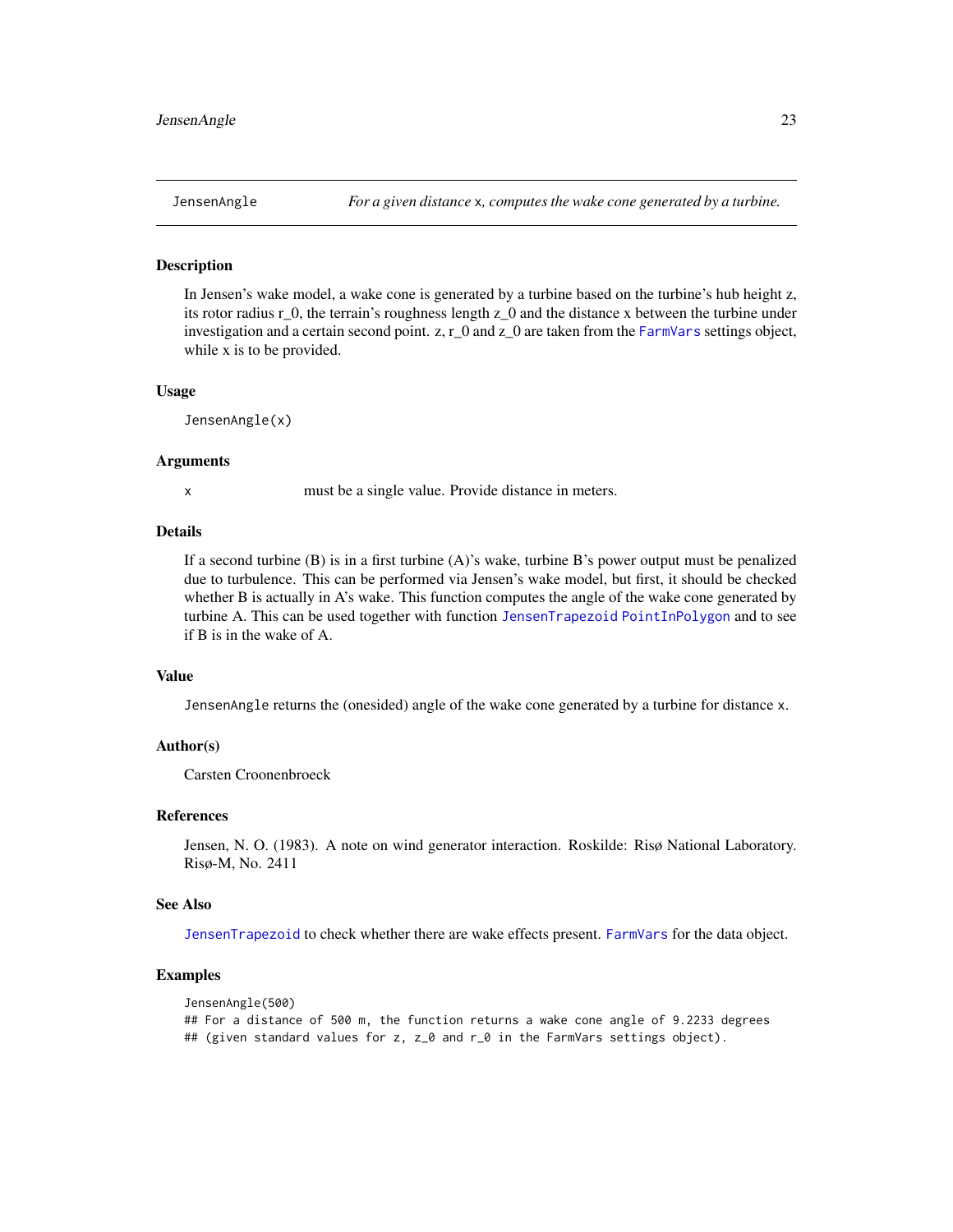<span id="page-23-1"></span><span id="page-23-0"></span>

#### Description

In Jensen's wake model, a wake cone is generated by a turbine based on the turbine's hub height z, its rotor radius r\_0, the terrain's roughness length z\_0 and the distance x between the turbine under investigation and a certain second point. z, r\_0 and z\_0 are taken from the [FarmVars](#page-7-1) settings object, while x is to be provided.

#### Usage

JensenFactor(x)

#### Arguments

x must be a single value. Provide distance in meters.

# Details

If a second turbine (B) is in a first turbine (A)'s wake, turbine B's power output must be penalized due to turbulence. This function computes the penalty factor for that wake.

# Value

JensenFactor returns the a single number between 0 and 1, which can immediately be used a a penalty factor.

#### Note

Note that for Jensen's multiple wake model, wake penalties from several potentially influencing upwind turbines must be computed. As the factors are between 0 and 1, they can conveniently multiplied by each other afterward. If there are four turbines (A, B, C, D) inside a wind farm, you are investigating turbine D and it turns out that D is in the wake of B and C, but not A, then compute penalty for B (assume 0.7) and C (assume 0.8). Now, the penalty factors for A, B and C are 1, 0.7 and 0.8, so  $1 * 0.7 * 0.8 = 0.56$  is the penalty for turbine D.

# Author(s)

Carsten Croonenbroeck

#### References

Jensen, N. O. (1983). A note on wind generator interaction. Roskilde: Risø National Laboratory. Risø-M, No. 2411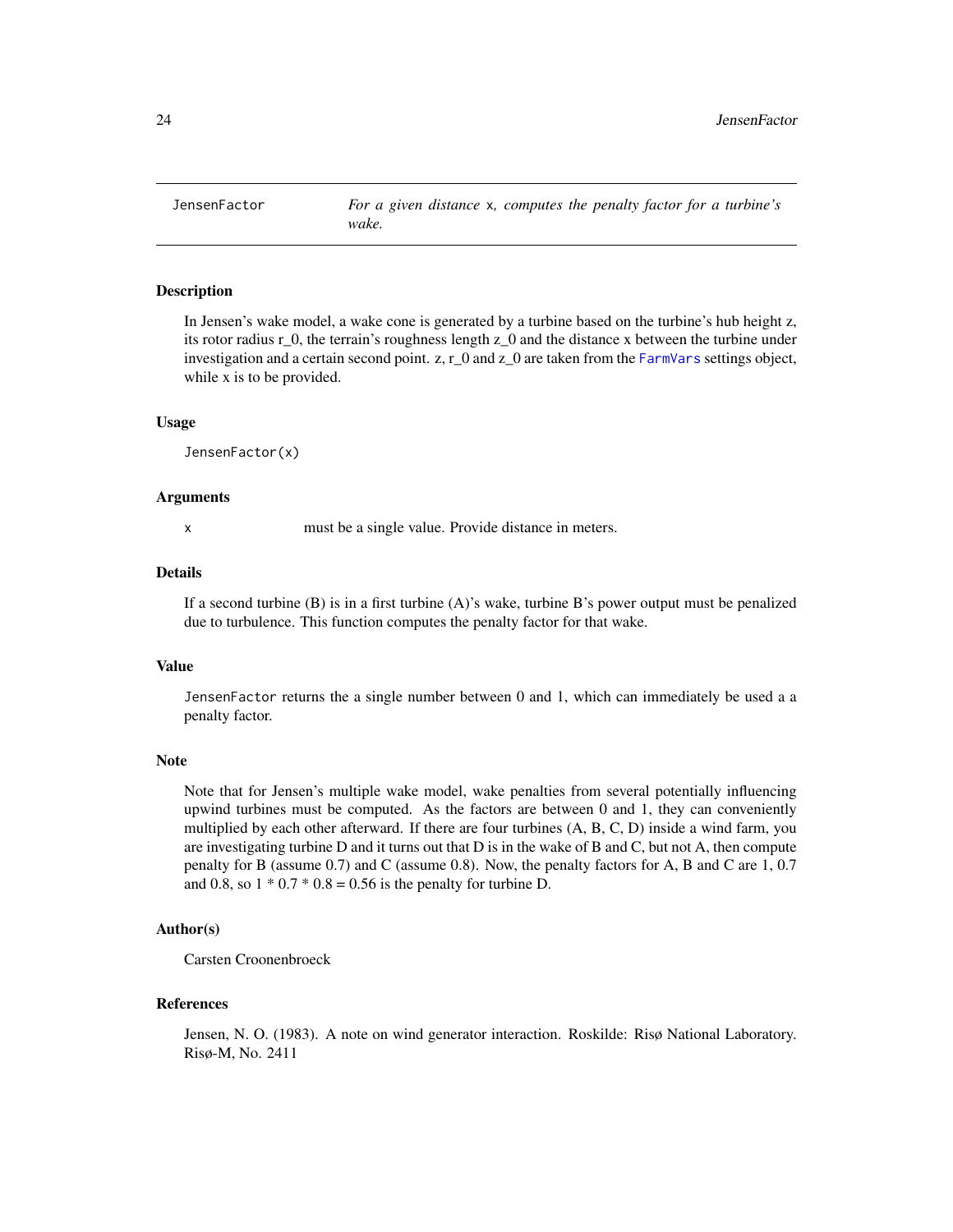# <span id="page-24-0"></span>JensenTrapezoid 25

# See Also

Use [JensenAngle](#page-22-1) to compute the wake cone and with it, use [JensenTrapezoid](#page-24-1) to see if another turbine B is in turbine A's wake. Apply JensenFactor only if this is the case.

# Examples

```
JensenFactor(500)
## Provided that turbine B is in turbine A's wake and that the two turbines are 500 meters apart,
## turbine B must be penalized by a factor of 0.7952.
```
<span id="page-24-1"></span>JensenTrapezoid *Computes the four corner points of a Jensen trapezoid (or cone).*

# Description

Provided a wind direction, a point and a downwind length, computes the corner points of a Jensen trapezoid (in the literature oftentimes called a 'cone').

#### Usage

JensenTrapezoid(WindDir, Point, x, Margin = TRUE)

#### Arguments

| WindDir | unique value, a wind direction in degrees.                                                                                    |
|---------|-------------------------------------------------------------------------------------------------------------------------------|
| Point   | a vector of two containing x and y coordinates of a point. Usually, both will be<br>between 0 and 1.                          |
| X       | downwind distance of the cone in meters.                                                                                      |
| Margin  | specified whether to add a small margin to the distance parameter (i.e. internally,<br>compute $x * 1.1$ ). Defaults to TRUE. |

# Value

JensenTrapezoid returns a matrix of four columns (the four corner points) and two rows (x and y coordinates).

# Author(s)

Carsten Croonenbroeck

# References

Jensen, N. O. (1983). A note on wind generator interaction. Roskilde: Riso National Laboratory. Riso-M, No. 2411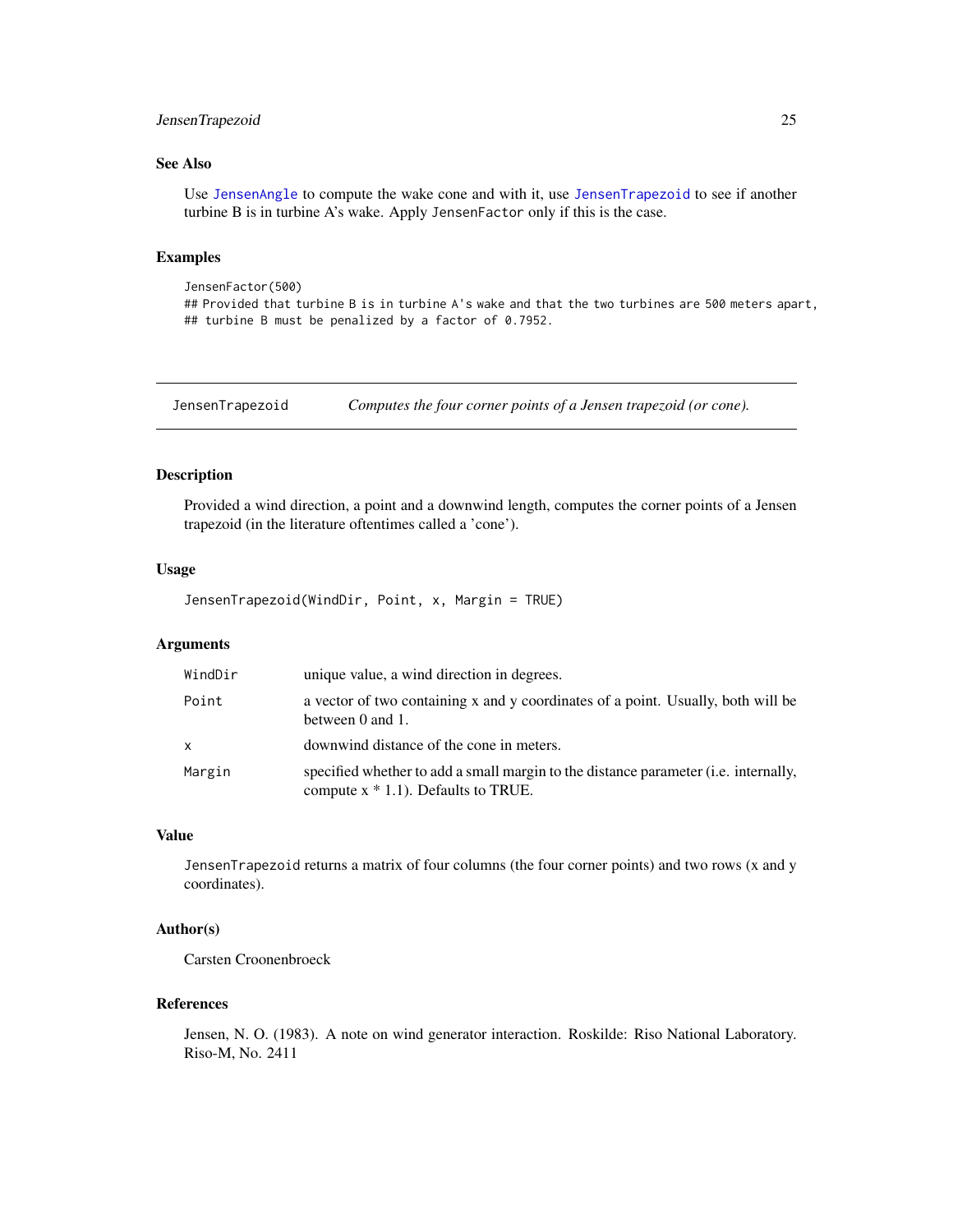# <span id="page-25-0"></span>See Also

[JensenAngle](#page-22-1) to compute 'cone' angle information, [PointInPolygon](#page-32-1) for a test whether a point is inside a polygon.

# Examples

MyTrapezoid <- JensenTrapezoid(45, c(0.5, 0.5), 500)

<span id="page-25-1"></span>LonLat2GK *Converts longitude/latitude coordinates to Gauss-Kruger coordinates.*

# Description

This function accepts a pair longitude (decimal system, east) and latitude (decimal system, north) coordinates and converts them to Gauss-Kruger (GK) coordinates by performing re-projection.

#### Usage

LonLat2GK(Lon, Lat)

# Arguments

| Lon | longitude value (decimal system, east). |
|-----|-----------------------------------------|
| Lat | latitude value (decimal system, north). |

# Details

The resulting values are in GK zone EPSG 31467.

# Value

Returns a vector of two values where X is first, Y second.

# Author(s)

Carsten Croonenbroeck

# See Also

[GK2LonLat](#page-18-1) for the inverse.

# Examples

```
LonLat2GK(12.09750, 54.07548) # Will return c(3702793, 5998319).
```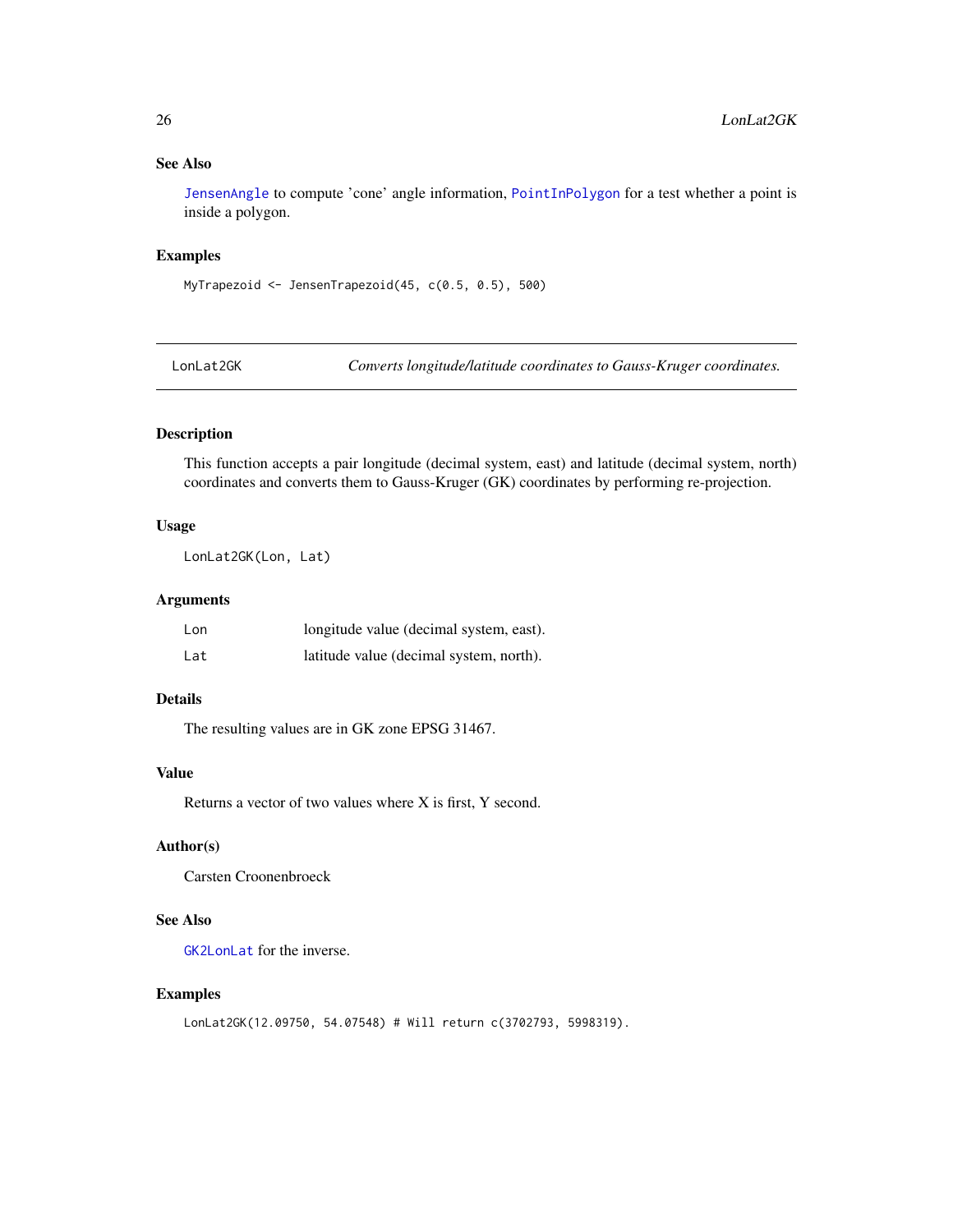<span id="page-26-0"></span>MosettiTurbineCost *Returns Mosetti's cost model for a number of turbines.*

#### Description

This function returns the dimensionless cost based on Mosetti et al. (1994).

# Usage

```
MosettiTurbineCost(N)
```
#### Arguments

N number of turbines for which cost is to be computed.

#### Details

Wind farm cost does not increase linearly with the number of turbines. Economies of scale lead to disproportionate cost increases. This function returns the dimensionless cost based on Mosetti et al. (1994).

# Value

MosettiTurbineCost returns a dimensionless cost factor.

# Author(s)

Carsten Croonenbroeck

# References

G. Mosetti, C. Poloni, B. Diviacco (1994). Optimization of wind turbine positioning in large windfarms by means of a genetic algorithm, Journal of Wind Engineering and Industrial Aerodynamics, 51(1), 105-116.

# See Also

[Cost](#page-4-1) for a plug-in cost function for profit.

# Examples

```
MosettiTurbineCost(1)
MosettiTurbineCost(20)
```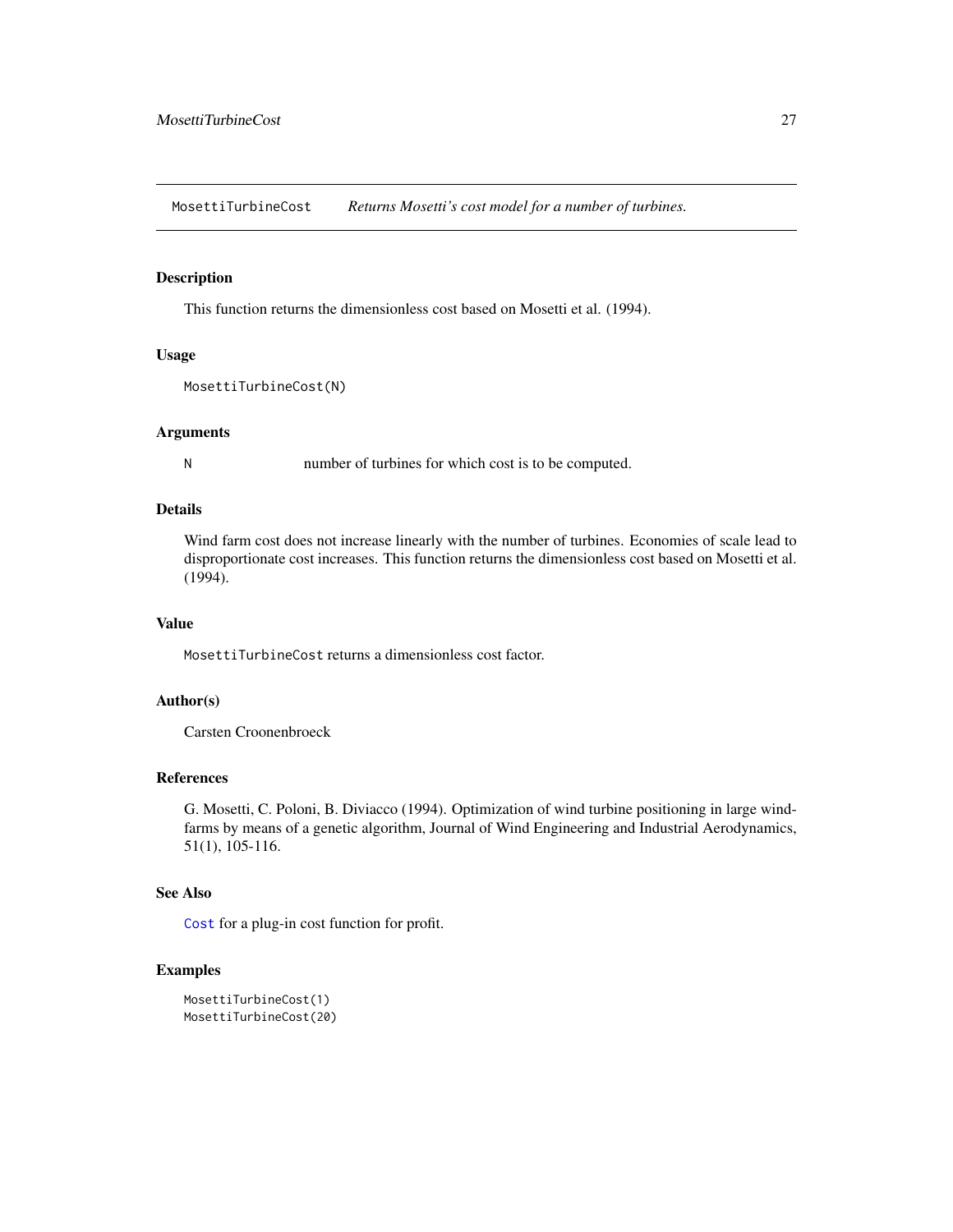<span id="page-27-1"></span><span id="page-27-0"></span>

#### Description

As seen from a turbine in the wind farm, computes the wake penalty factor for another turbine in that farm.

#### Usage

PairPenalty(x1, y1, x2, y2, Dirs, SDs)

# Arguments

| x1             | must be a single value. Provide the x location of the first turbine.                                                                                           |
|----------------|----------------------------------------------------------------------------------------------------------------------------------------------------------------|
| y1             | must be a single value. Provide the y location of the first turbine.                                                                                           |
| x <sub>2</sub> | must be a single value. Provide the x location of the second turbine.                                                                                          |
| y2             | must be a single value. Provide the y location of the second turbine.                                                                                          |
| Dirs           | a matrix containing average yearly wind directions. Usually, the third element<br>of the list object FarmData will be used as this matrix.                     |
| <b>SDs</b>     | a matrix containing average yearly wind direction standard deviations. Usually,<br>the fourth element of the list object FarmData will be used as this matrix. |

#### Details

First, this function uses [GetAngle](#page-13-1) to compute the angle between the two points provided, as seen from point 2's point of view. It then obtains the wind direction at point 2 using [GetDirInfo](#page-15-1). After that, the distance between the two points is computed. With it, the wake cone is computed using [JensenAngle](#page-22-1) to check whether point 2 is in point 1's wake using [JensenTrapezoid](#page-24-1). If that is the case, [JensenFactor](#page-23-1) is used to compute the penalty factor.

Note that the penalty is the deduction to wind speed. It applies to wind power by its third power, so the user is responsible to take it to its cube himself. [Profit](#page-33-1) does that automatically internally.

#### Value

PairPenalty returns a single number between 0 and 1. If point 2 is not in the wake of point 1, the function returns 1.

# Author(s)

Carsten Croonenbroeck

#### See Also

Use [JensenFactor](#page-23-1) to see how this function operates. See [FarmVars](#page-7-1) for the data object.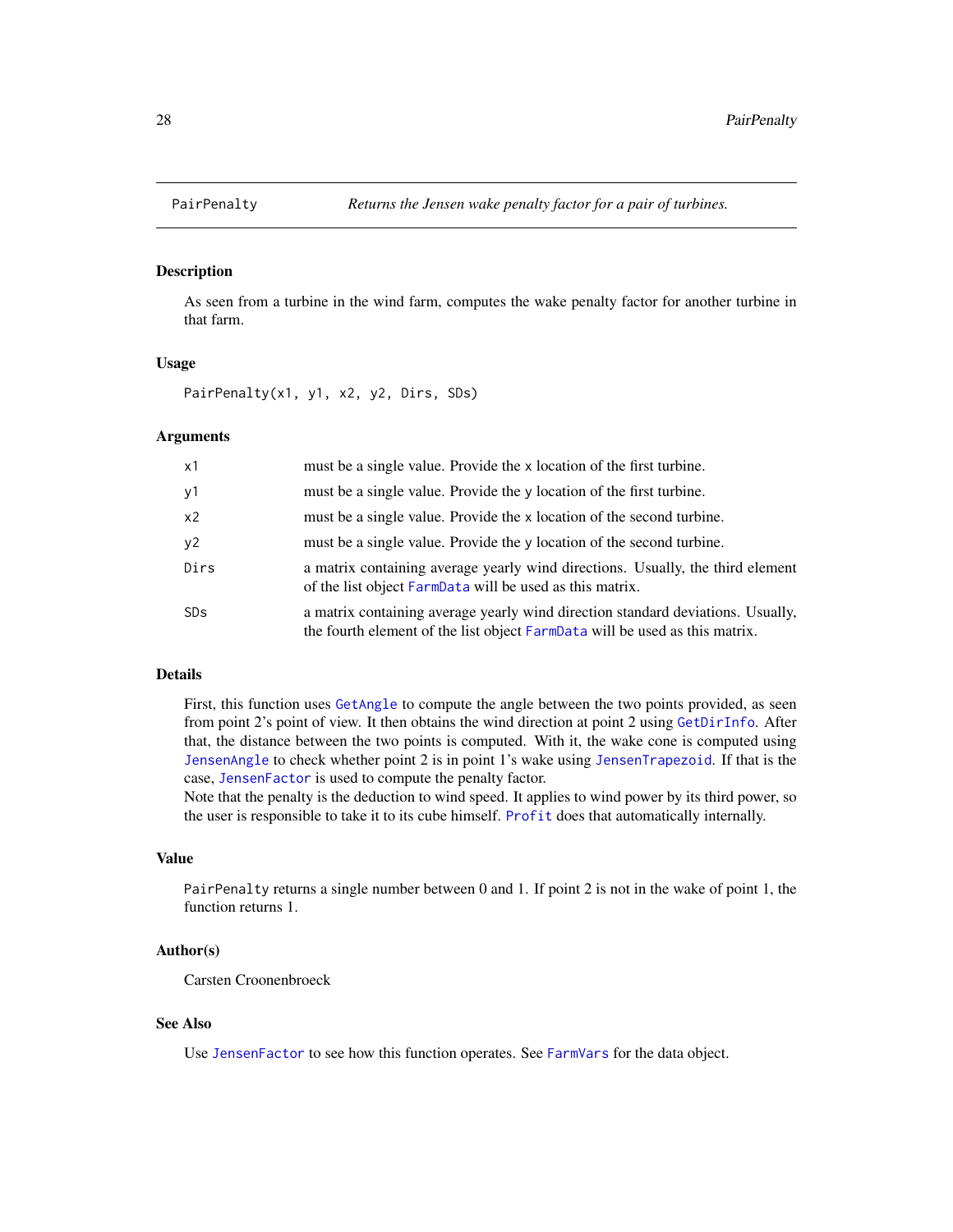#### <span id="page-28-0"></span>PartialJensen 29

# Examples

```
Dirs <- FarmData[[3]][e$FarmVars$StartPoint:e$FarmVars$EndPoint,
e$FarmVars$StartPoint:e$FarmVars$EndPoint]
SDs <- FarmData[[4]][e$FarmVars$StartPoint:e$FarmVars$EndPoint,
e$FarmVars$StartPoint:e$FarmVars$EndPoint]
PairPenalty(0.9, 0.8, 0.6, 0.9, Dirs, SDs)
## Weak wake penalty
PairPenalty(0.1, 0.1, 0.6, 0.9, Dirs, SDs)
## No wake penalty
```
PartialJensen *Computes the partial Jensen wake effect.*

# Description

If a rotor disc of a first turbine is only partially covered by a wake cone of a second turbine, the penalty must be adjusted accordingly. This function returns partial penalties, if partial wake applies, or full penalty, if not.

# Usage

```
PartialJensen(x2, y2, x1, y1, Dirs, SDs, Elev, Z = NULL, DrawTop = FALSE,
DrawFront = FALSE, DrawSide = FALSE)
```
#### Arguments

| x1             | must be a single value. Provide the x location of the first turbine.                                                                                                                                                                                                                              |
|----------------|---------------------------------------------------------------------------------------------------------------------------------------------------------------------------------------------------------------------------------------------------------------------------------------------------|
| y1             | must be a single value. Provide the y location of the first turbine.                                                                                                                                                                                                                              |
| x <sub>2</sub> | must be a single value. Provide the x location of the second turbine.                                                                                                                                                                                                                             |
| y2             | must be a single value. Provide the y location of the second turbine.                                                                                                                                                                                                                             |
| Dirs           | a matrix containing average yearly wind directions. Usually, the third element<br>of the list object FarmData will be used as this matrix.                                                                                                                                                        |
| <b>SDs</b>     | a matrix containing average yearly wind direction standard deviations. Usually,<br>the fourth element of the list object FarmData will be used as this matrix.                                                                                                                                    |
| Elev           | a matrix containing elevations. Usually, the fifth element of the list object<br>FarmData will be used as this matrix.                                                                                                                                                                            |
| Z              | accepts a vector of two representing the heights of the turbines at the two points<br>in meters. If NULL (the default), Partial Jensen uses e\$FarmVars\$z as the<br>heights information for both points. In all cases, the heights are added to the<br>terrain topography information from Elev. |
| DrawTop        | If TRUE, draws a top view of the partial wake situation. Defaults to FALSE.<br>Should not be TRUE at the same time as DrawFront or DrawSide.                                                                                                                                                      |
| DrawFront      | If TRUE, draws a front view of the partial wake situation. Defaults to FALSE.<br>Should not be TRUE at the same time as DrawTop or DrawSide.                                                                                                                                                      |
| DrawSide       | If TRUE, draws a side view of the partial wake situation. Defaults to FALSE.<br>Should not be TRUE at the same time as DrawTop or DrawFront.                                                                                                                                                      |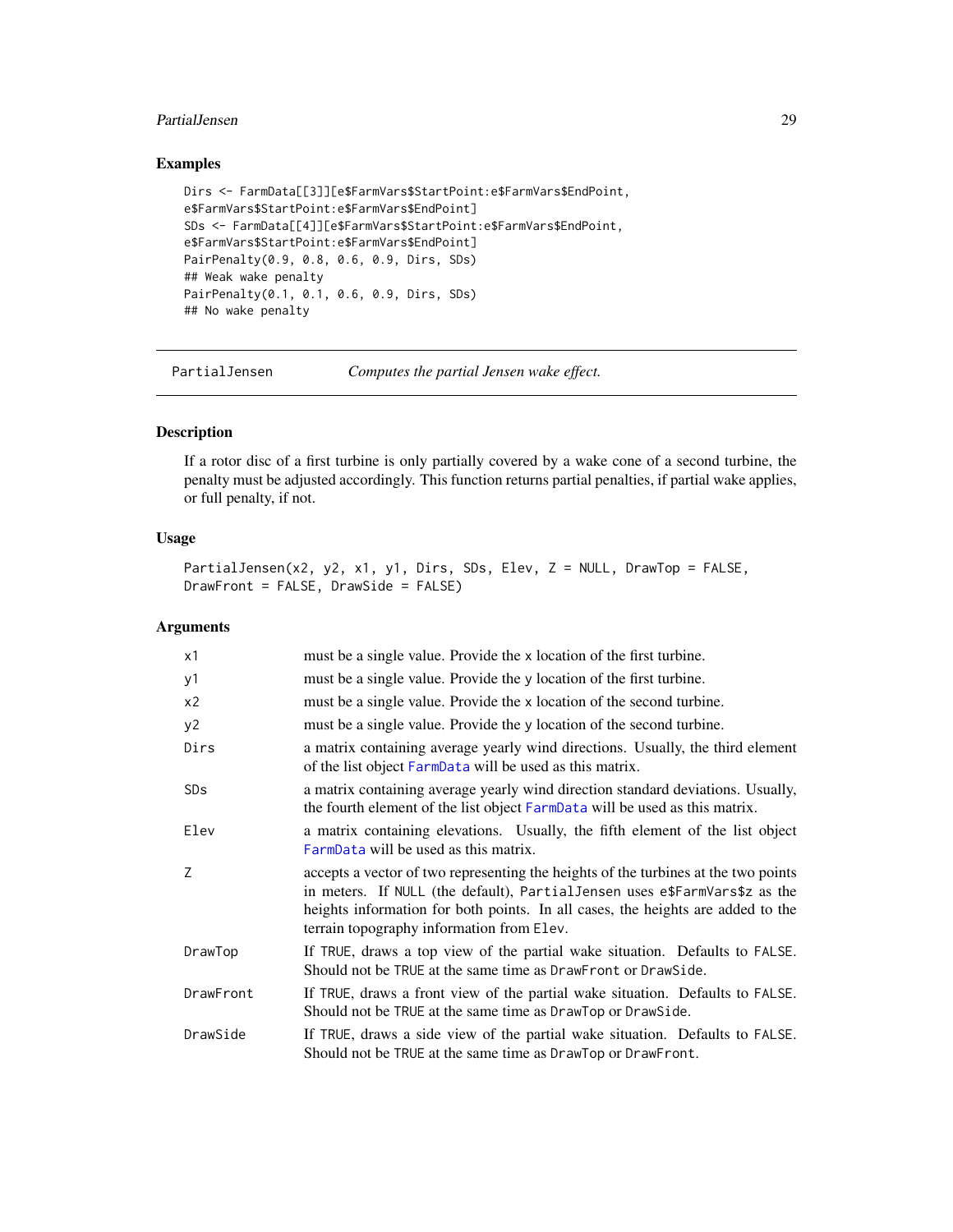#### <span id="page-29-0"></span>Details

The function first checks whether there is partial coverage. If so, it adjusts the penalty internally given by [PairPenalty](#page-27-1) and if not, returns the full penalty. Therefore, the function is imposed over an existing Jensen model and refines it.

Note that the penalty is the deduction to wind speed. It applies to wind power by its third power, so the user is responsible to take it to its cube himself. [Profit](#page-33-1) does that automatically internally.

# Value

PartialJensen returns a penality between 0 and 1.

#### Author(s)

Carsten Croonenbroeck

# References

Frandsen, S. (1992). On the wind speed reduction in the center of large clusters of wind turbines. Journal of Wind Engineering and Industrial Aerodynamics, 39(1-3), pp. 251-265, https://doi.org/10.1016/0167- 6105(92)90551-K.

#### See Also

[JensenTrapezoid](#page-24-1) to check whether there are wake effects present. [FarmVars](#page-7-1) for the data object. [PairPenalty](#page-27-1) for the non-partial wake penalty.

# Examples

```
P1 <- c(0.5868695, 0.9722714)
P2 <- c(0.4827957, 0.9552658)
if (exists("FarmData", envir = e, inherits = FALSE))
{
  Dirs <- e$FarmData[[3]][e$FarmVars$StartPoint:e$FarmVars$EndPoint,
    e$FarmVars$StartPoint:e$FarmVars$EndPoint]
  SDs <- e$FarmData[[4]][e$FarmVars$StartPoint:e$FarmVars$EndPoint,
    e$FarmVars$StartPoint:e$FarmVars$EndPoint]
  Elev <- e$FarmData[[5]][e$FarmVars$StartPoint:e$FarmVars$EndPoint,
    e$FarmVars$StartPoint:e$FarmVars$EndPoint]
} else
{
  Dirs <- FarmData[[3]][e$FarmVars$StartPoint:e$FarmVars$EndPoint,
   e$FarmVars$StartPoint:e$FarmVars$EndPoint]
  SDs <- FarmData[[4]][e$FarmVars$StartPoint:e$FarmVars$EndPoint,
    e$FarmVars$StartPoint:e$FarmVars$EndPoint]
  Elev <- FarmData[[5]][e$FarmVars$StartPoint:e$FarmVars$EndPoint,
    e$FarmVars$StartPoint:e$FarmVars$EndPoint]
}
## First, compute the non-partial penalty:
Penal <- PairPenalty(P2[1], P2[2], P1[1], P1[2], Dirs, SDs)
```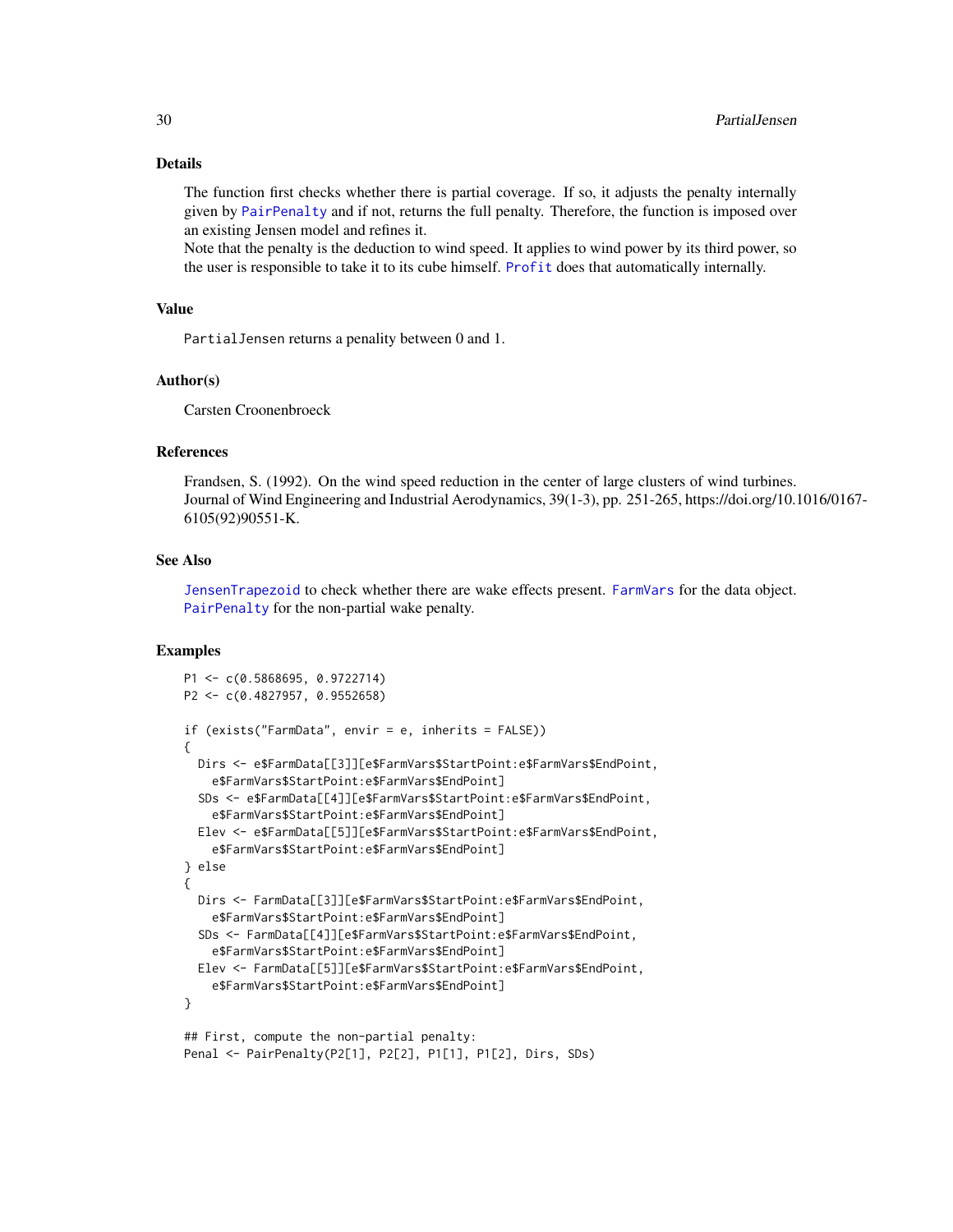```
## Then, correct it for partial coverage:
Penal2 <- PartialJensen(P2[1], P2[2], P1[1], P1[2], Dirs, SDs, Elev)
## Now draw a top view:
Penal2 <- PartialJensen(P2[1], P2[2], P1[1], P1[2], Dirs, SDs, Elev, DrawTop = TRUE)
## Now draw a front view:
Penal2 <- PartialJensen(P2[1], P2[2], P1[1], P1[2], Dirs, SDs, Elev, DrawFront = TRUE)
## Note that the downwind point is somewhat elevated, seems 'right'
## from the upwind point of view, and far away (rotor disc seems smaller).
## Now draw a side view:
Penal2 <- PartialJensen(P2[1], P2[2], P1[1], P1[2], Dirs, SDs, Elev, DrawSide = TRUE)
## For elevation, see
Height(P1[1], P1[2], Elev) # (upwind point)
## and
Height(P2[1], P2[2], Elev) # (downwind point)
## Instead, for the next example, the downwind point is closer
## to the upwind point (larger impression of rotor disc), 'left'
## of it and lower in terms of elevation:
x1 < -0.5y1 < -0.5x2 < -0.45y2 < -0.478Penal <- PairPenalty(x2, y2, x1, y1, Dirs, SDs)
Penal2 <- PartialJensen(x2, y2, x1, y1, Dirs, SDs, Elev, DrawTop = TRUE)
Penal2 <- PartialJensen(x2, y2, x1, y1, Dirs, SDs, Elev, DrawFront = TRUE)
## For elevation, see
Height(x1, y1, Elev) # (upwind point)
## and
Height(x2, y2, Elev) # (downwind point)
```
<span id="page-30-1"></span>

PlotResult *Visualizes the wind farm layout optimization result.*

# Description

This function draws the adjusted yields of the wind farm under investigation using [image](#page-0-0), superimposes a contour plot using [contour](#page-0-0) and arrows for the wind directions using [ImposeVectorField](#page-20-1) and then draws the points for the turbines' locations (aligned to their respective raster grid centers).

#### Usage

```
PlotResult(Result, ImageData = NULL, DoLabels = FALSE, Labels = "IDs")
```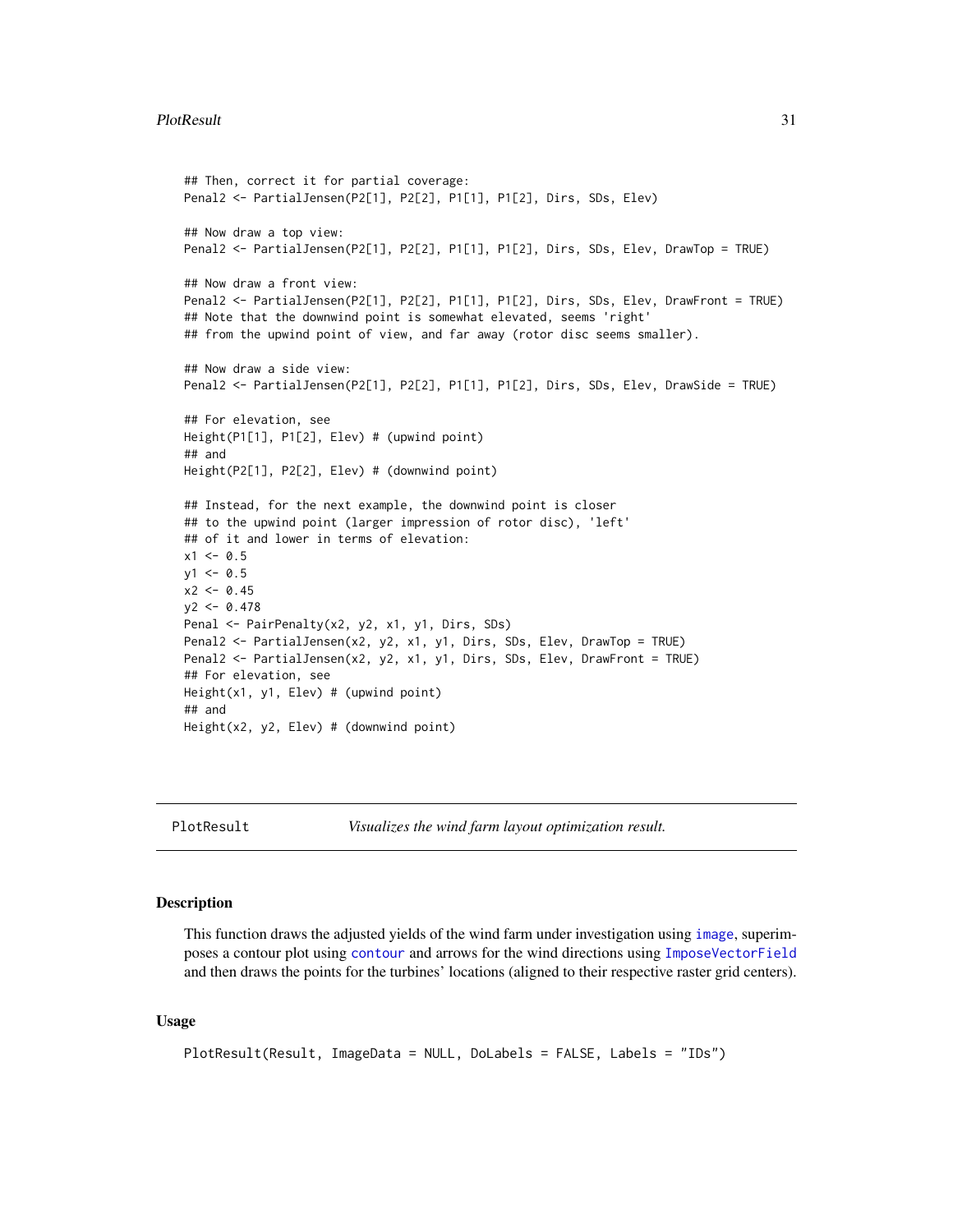# <span id="page-31-0"></span>Arguments

| Result    | must be an optimization result as returned by an optimizer such as optim. Usu-<br>ally, this will be a list at least containing '\$par'. Most optimizers comply with<br>this R standard. If your optimizer does not, wrap its result into a list containing<br>an object '\$par' containing the optimization result (i.e., a vector of points). |
|-----------|-------------------------------------------------------------------------------------------------------------------------------------------------------------------------------------------------------------------------------------------------------------------------------------------------------------------------------------------------|
| ImageData | a matrix containing the data for the background, processed via image. If not pro-<br>vided (or NULL), uses the data in $\text{FarmData}[\lceil 1 \rceil]$ or, if present, $\text{e\$FarmData}[\lceil 1 \rceil]$ .<br>Defaults to NULL.                                                                                                          |
| DoLabels  | a boolean that indicates whether labels should be plotted next to the points.<br>Defaults to FALSE.                                                                                                                                                                                                                                             |
| Labels    | a vector of length $n = N/2$ , can be numeric values or strings. Defines the labels<br>to be shown if DoLabels = TRUE. Defaults to "IDs", in which case the points are<br>sequently numbered from 1:n. Labels is ignored if DoLabels = FALSE.                                                                                                   |

# Details

For maximum convenience and compatibility with numeric optimizers of most kinds, this function expects nothing but the usual optimization result list. This, however, requires that the [FarmData](#page-6-1) dataset as well as the [FarmVars](#page-7-1) object is present defining additional settings.

#### Value

PlotResult returns nothing.

# Author(s)

Carsten Croonenbroeck

# See Also

Use [Profit](#page-33-1) to obtain an optimization result.

## Examples

```
#Will not provide a very good result
NumTurbines <- 4
set.seed(1357)
Result \leq optim(par = runif(NumTurbines * 2), fn = Profit,
 method = "L-BFGS-B", lower = rep(0, NumTurbines * 2),
  upper = rep(1, NumTurbines * 2))Result
PlotResult(Result)
```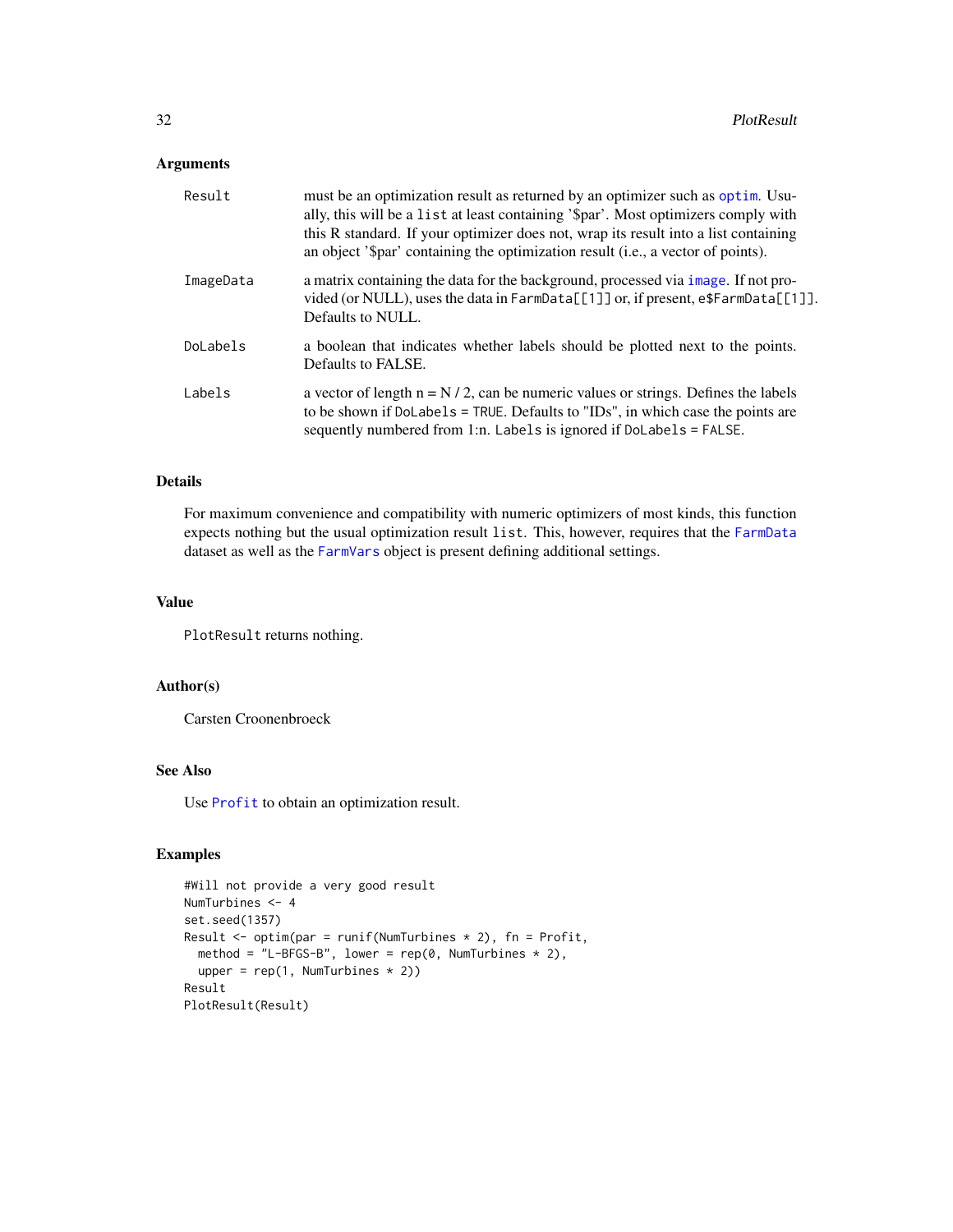<span id="page-32-1"></span><span id="page-32-0"></span>PointInPolygon *Checks whether a point is inside a polygon.*

#### Description

Uses the famous Jensen test to check whether a provided point is inside a polygon, the latter defined by a set of points.

### Usage

PointInPolygon(PointMat, TestPoint)

# Arguments

| PointMat  | a 2 x 4 matrix, four corner points of each x and y coordinates.    |
|-----------|--------------------------------------------------------------------|
| TestPoint | a vector of two containing x and y coordinates of a point to test. |

## Value

PointInPolygon returns TRUE if the point is inside the polygon, or FALSE, else.

#### Author(s)

Carsten Croonenbroeck

# References

Jensen, N. O. (1983). A note on wind generator interaction. Roskilde: Risø National Laboratory. Risø-M, No. 2411

# See Also

[JensenTrapezoid](#page-24-1) to compute a Jensen trapezoid.

# Examples

```
set.seed(1357)
Angle \le runif(n = 1, min = 0, max = 360)
Point \le- runif(n = 2, min = 0, max = 1)
Dist \le rnorm(n = 1, mean = 200, sd = 200)
```
MyTrapezoid <- JensenTrapezoid(Angle, Point, Dist)

```
plot(x = MyTrapezoid[1, ], y = MyTrapezoid[2, ], xlab = "", ylab = "")
lines(x = c(MyTrapezoid[1, 1], MyTrapezoid[1, 2]), y = c(MyTrapezoid[2, 1], MyTrapezoid[2, 2]))
lines(x = c(MyTrapezoid[1, 2], MyTrapezoid[1, 3]), y = c(MyTrapezoid[2, 2], MyTrapezoid[2, 3]))
lines(x = c(MyTrapezoid[1, 3], MyTrapezoid[1, 4]), y = c(MyTrapezoid[2, 3], MyTrapezoid[2, 4]))
lines(x = c(MyTrapezoid[1, 4], MyTrapezoid[1, 1]), y = c(MyTrapezoid[2, 4], MyTrapezoid[2, 1]))
```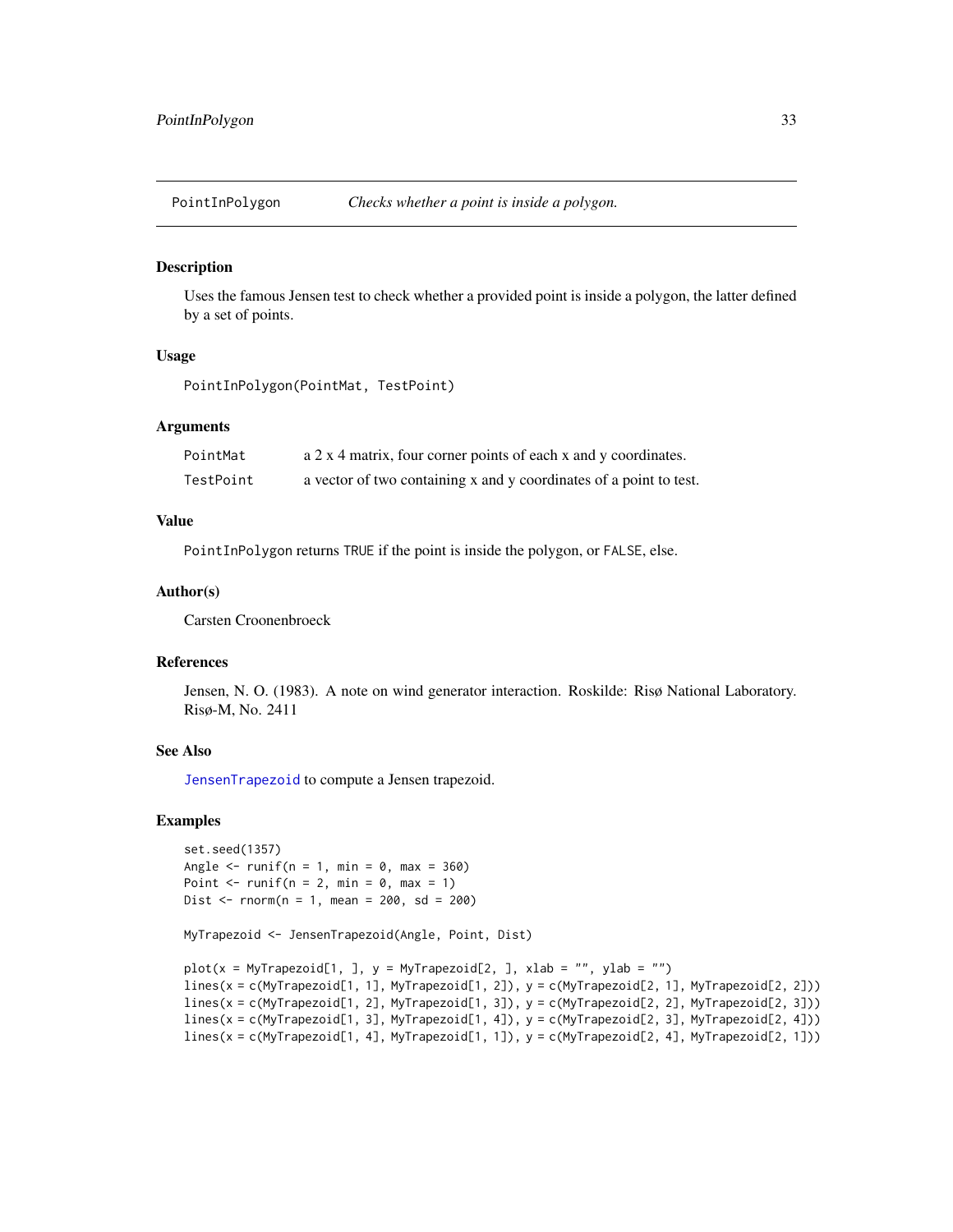```
NumTest <- 50
xTest <- runif(n = NumTest, min = min(MyTrapezoid[1, ]), max = max(MyTrapezoid[1, ]))
yTest <- runif(n = NumTest, min = min(MyTrapezoid[2, ]), max = max(MyTrapezoid[2, ]))
for (i in 1:NumTest)
{
ThisPoint <- c(xTest[i], yTest[i])
if (PointInPolygon(MyTrapezoid, ThisPoint))
{
points(ThisPoint[1], ThisPoint[2], pch = 16, col = "green")
} else
{
points(ThisPoint[1], ThisPoint[2], pch = 16, col = "red")
}
}
```
Profit *Computes the economic profit for a given wind farm layout configuration*

#### Description

This is the bread-and-butter function to this package. It takes a set of points (turbine locations) and based on the adjusted yields in the field specified via the [FarmVars](#page-7-1) settings object, checks whether the layout is valid, computes the Jensen penalties, generates the total marketable power production of this layout, takes cost and sale price into consideration and finally computes the farm's economic profit. Note, however, that since most numeric optimizers by default operate as a minimizer, Profit returns the negative profit, i.e. a negative number for positive profit values and a positive number if cost is greater than revenue.

#### Usage

Profit(X)

#### Arguments

X must be a numeric vector containing an even number of values, at least two. If the length of the vector is N, then  $n = N / 2$  is the number of points. The first values 1,...,n are interpreted as x coordinates and the subsequent  $n + 1$ ,...,N values are the y coordinates.

# Details

For maximum convenience and compatibility with numeric optimizers of most kinds, this function expects nothing but the problem vector (the set of points) as a parameter. This, however, requires that the [FarmData](#page-6-1) dataset as well as the [FarmVars](#page-7-1) object is present defining additional settings. As Profit returns the negative profit for compatibility with minimizers, reverse the sign for actual profit values.

<span id="page-33-0"></span>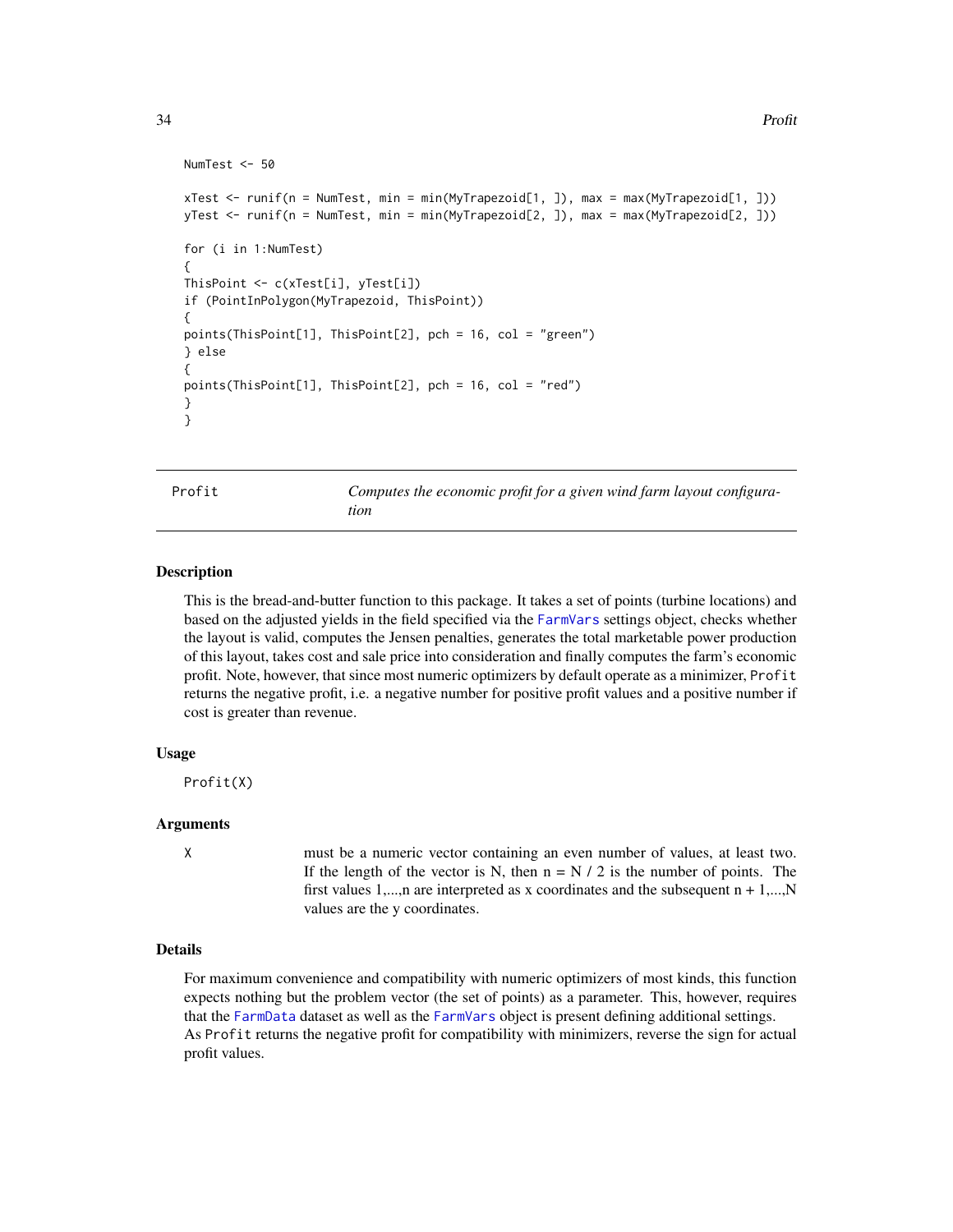#### <span id="page-34-0"></span>Profit 35

Profit requires the optimizer to accept box constraints, as Profit can not compute values outside the wind farm boundary (the function's domain). If your optimizer does not accept box constraints, embed Profit into a wrapper function that returns the sum of costs if it least one point is outside the boundary.

#### Value

Profit returns a single number. The result is the negative profit for any valid setting of points and consequently, the sum of all costs for invalid settings.

#### Author(s)

Carsten Croonenbroeck

# See Also

Calls [Yield](#page-47-1) and [Cost](#page-4-1) internally. Use [PlotResult](#page-30-1) to visualize the optimization result.

# Examples

```
#Will not provide a very good result
NumTurbines <- 4
set.seed(1357)
Result \leq optim(par = runif(NumTurbines * 2), fn = Profit,
 method = "L-BFGS-B", lower = rep(0, NumTurbines * 2),
  upper = rep(1, NumTurbines * 2)Result
PlotResult(Result)
##########################################
#Will provide a somewhat better result
#Necessary to install pso
NumTurbines <- 4
Result \leq pso:: psoptim(par = runif(NumTurbines * 2), fn = Profit,
  lower = rep(0, NumTurbines * 2), upper = rep(1, NumTurbines * 2)Result
PlotResult(Result)
##########################################
#Simple wrapper function for optimizers not accepting box constraints
NumTurbines <- 4
lower \leq rep(0, NumTurbines \neq 2)
upper <- rep(1, NumTurbines * 2)
Wrapper <- function(X)
{
xSel \leq seq(from = 1, to = length(X) - 1, by = 2)x <- X[xSel]
y <- X[xSel + 1]
if (any(x < lower) | any(x > upper) | any(y < lower) | any(y > upper))
{
return(sum(rep(e$FarmVars$UnitCost, length(x))))
```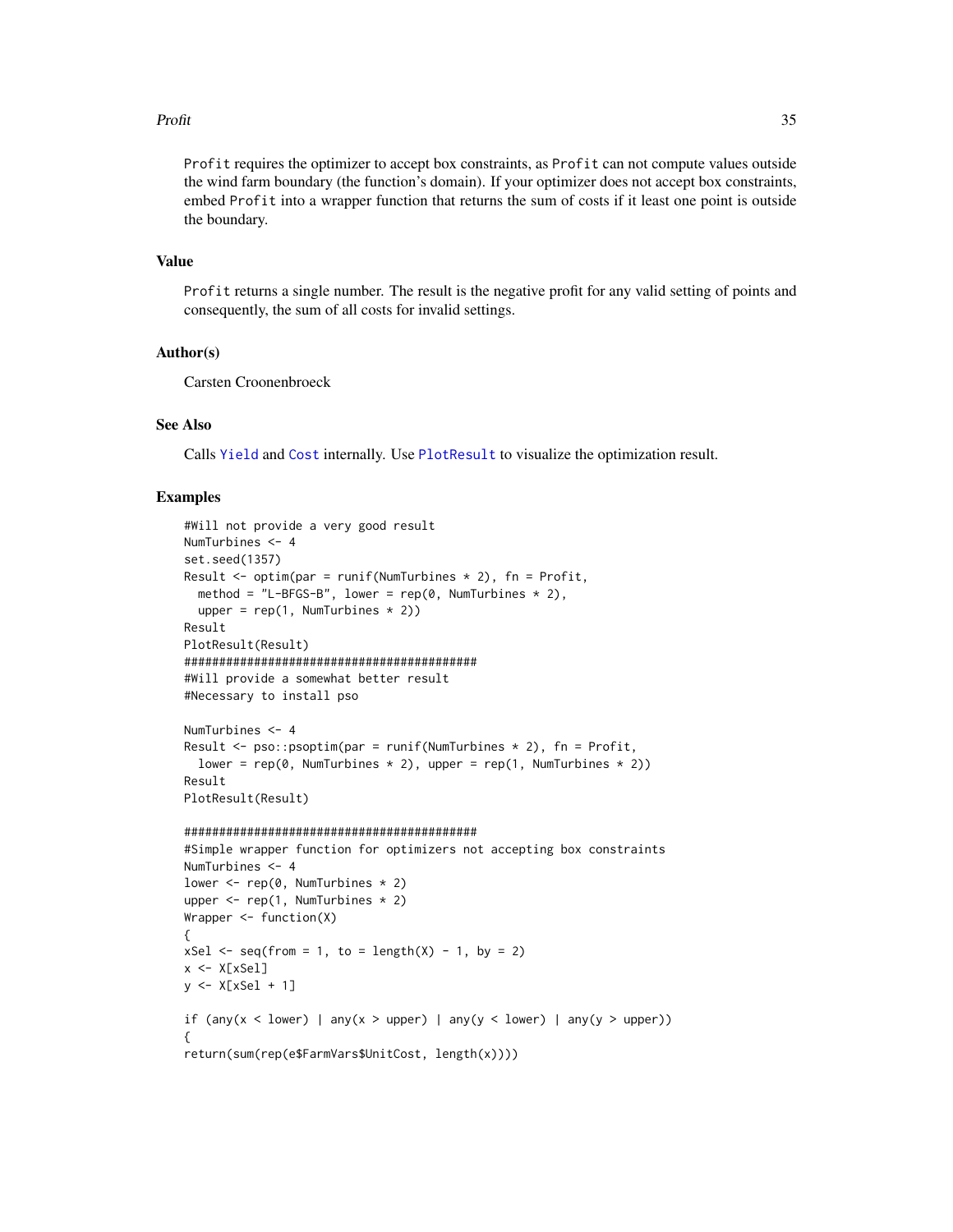```
}
return(Profit(X))
}
## Not run:
set.seed(1357)
Result \le optim(par = runif(NumTurbines * 2), fn = Wrapper, method = "SANN")
Result
PlotResult(Result)
## End(Not run)
```
ProfitContributors *Computes profit contributions for all points in a setup solution.*

# Description

This function takes an optimizer result (or simple vector object) and computes the profit contribution for each point.

#### Usage

```
ProfitContributors(Result)
```
# Arguments

Result must be an optimization result as returned by an optimizer such as [optim](#page-0-0) or a vector. Usually, this will be a list at least containing '\$par'.

# Details

Neglecting a possibly invalid setup (caused by at least one point), computes the profit contributions. If the setup provided is valid, the sum of contributions is identical to the (absulute value of the) returned value of [Profit](#page-33-1).

# Value

ProfitContributors returns a matrix of two columns and n rows, whith n being the number of turbines. The first column is a sequence of 1:n, representing the turbine IDs, while the second column contains the actual profit contributions.

# Author(s)

Carsten Croonenbroeck

#### See Also

See [ValidSetup](#page-44-1) to see how a setup is categorized as valid or not. Use [PlotResult](#page-30-1) to visualize the optimization result.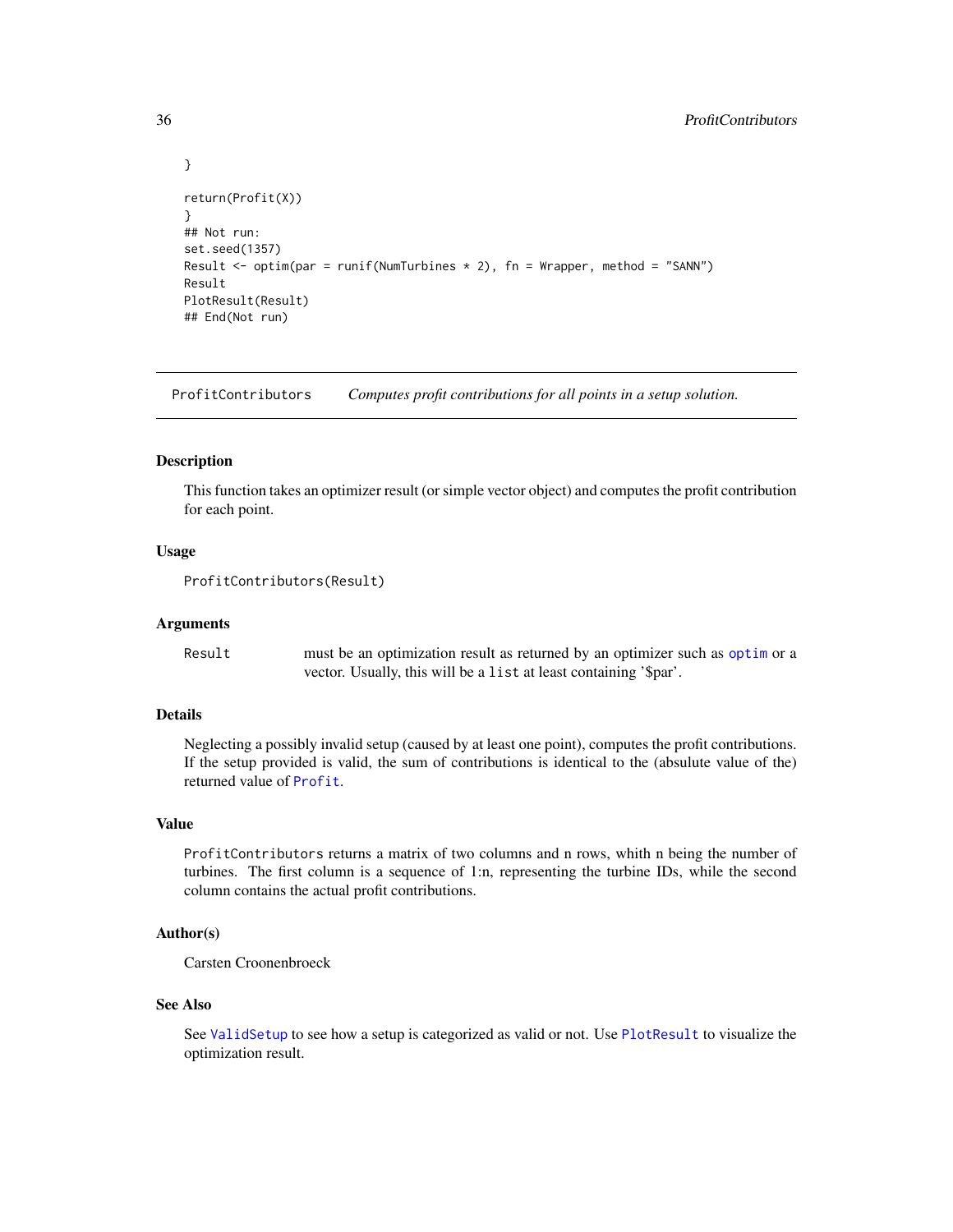# <span id="page-36-0"></span>QuickGauss3D 37

#### Examples

```
#Prints a result and uses the profit contributions as labels.
NumTurbines <- 4
set.seed(1235)
Result \leq optim(par = runif(NumTurbines * 2), fn = Profit,
  method = "L-BFGS-B", lower = rep(\emptyset, NumTurbines * 2),
  upper = rep(1, NumTurbines * 2))MyLabels <- ProfitContributors(Result)
MyLabels
#PlotResult(Result, DoLabels = TRUE, Labels = MyLabels[, 2])
# Given a valid setup, this should be TRUE.
#identical(abs(Profit(Result$par)), sum(MyLabels[, 2]))
```

| QuickGauss3D |  |
|--------------|--|
|--------------|--|

<span id="page-36-1"></span>QuickGauss3D *For an incoming wind speed at reference height, this function computes a 3D Gaussian model based wind speed.*

# Description

This function computes Gaussian wind speeds.

# Usage

QuickGauss3D $(x, y, z, u = 8, refHeight = 10)$ 

# Arguments

| X         | must be a single value. Provide distance in meters.                                                            |
|-----------|----------------------------------------------------------------------------------------------------------------|
| У         | must be a single value. Provide distance in meters.                                                            |
| Z         | must be a single value. Provide distance in meters.                                                            |
| u         | must be a single value. Provide wind speed in meters per second.                                               |
| refHeight | must be a single value. Provide reference height (the height at which wind speed<br>u was measured) in meters. |

# Details

The Gaussian wake model is loosely based on the initial contribution by Bastankhah & Porte-Agel (2014).

# Value

QuickGauss3D returns a single number which can be considered a wind speed in the wake of a turbine at location x, y, and z.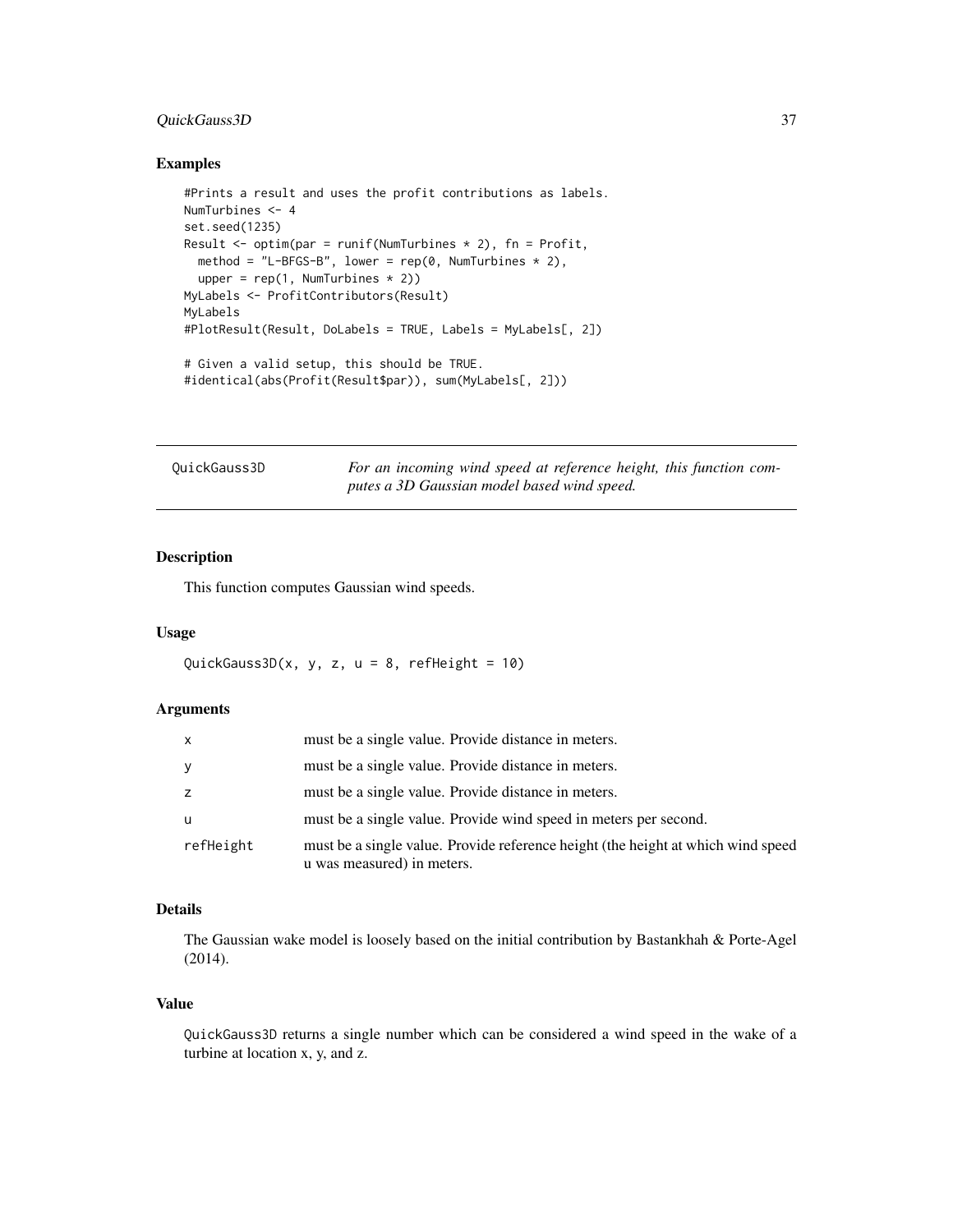Note

Note that the model assumes that along the x axis,  $x = 0$  is the turbine location. x expands along the wind direction downwind. y denoted whether a point is 'left' or 'right' the x axis. Thus, the x-z plane is the plane along the x axis and perpendicular to the ground. The z axis is hight, starting at 0 = ground level.

# Author(s)

Carsten Croonenbroeck

# References

Bastankhah, M., & Porte-Agel, F. (2014). A new analytical model for wind-turbine wakes. Renewable Energy, 70, 116-123.

# See Also

Use [GenerateGauss](#page-11-1) to compute the three-dimensional tensor array object containing the wind speed data. Use [GaussWS](#page-9-1) for a convenience function to look-up the values from the returned array.

#### Examples

```
QuickGauss3D(100, 1, 100)
QuickGauss3D(200, -40, 120)
QuickGauss3D(50, 40, 70)
```
<span id="page-37-1"></span>ShowWakePenalizers *Visualizes the points causing/'suffering' from wake effects.*

# Description

After optimization, this function draws a reduced 'field' and shows which points cause wake penalties on which points. 'Causers' are displayed in grey, 'sufferers', i.e. points that are in (possibly multiple) wakes of (several) causers are displayed in gold.

# Usage

```
ShowWakePenalizers(Result, Cones = TRUE, All = FALSE, VectorField = TRUE,
ImposeMST = FALSE, NS = FALSE, NSOnly = FALSE, Exaggerate = TRUE,
DoubleLine = TRUE, Frames = 100, Alpha = 0.5, MaxContrast = TRUE, Soften = TRUE)
```
<span id="page-37-0"></span>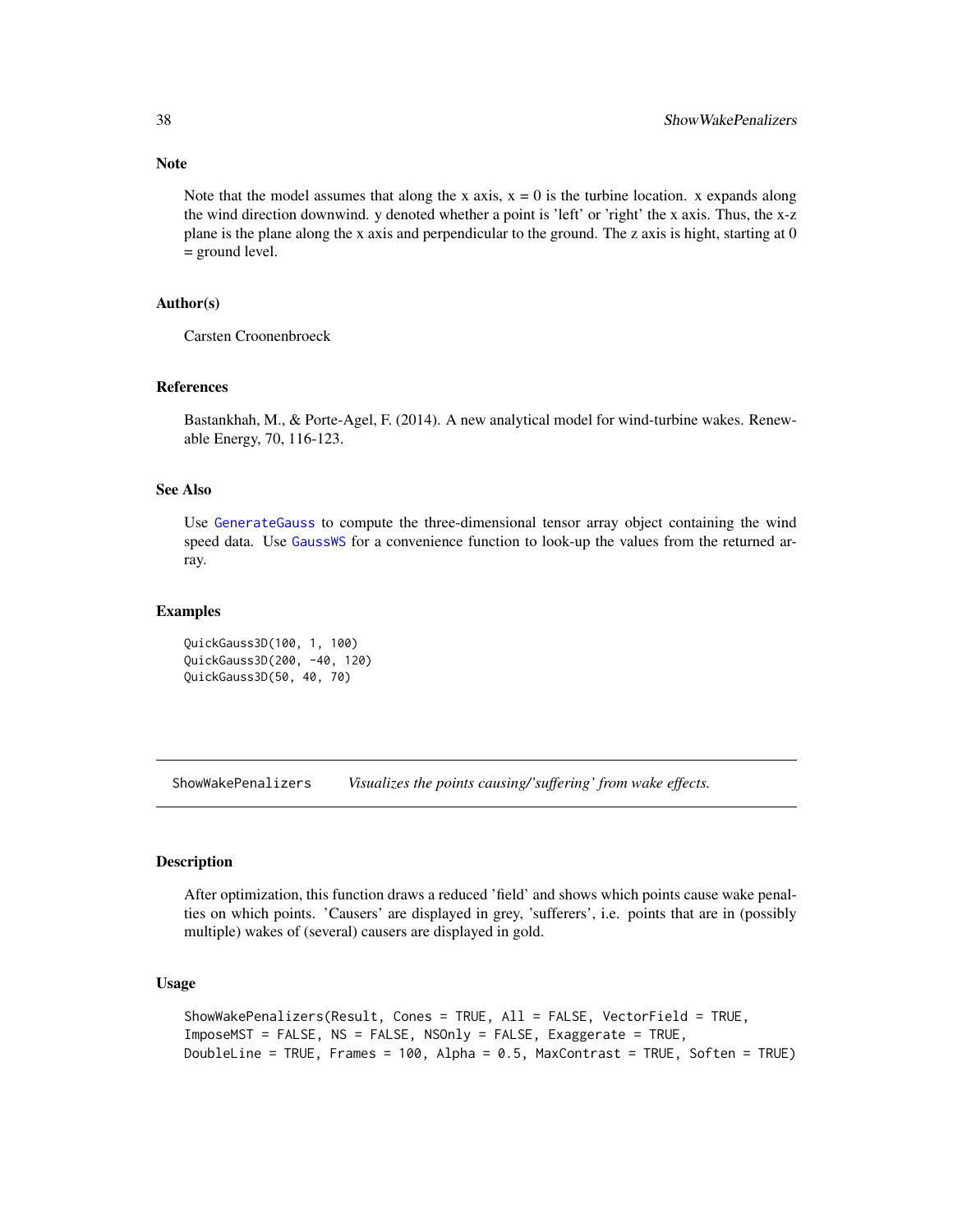# <span id="page-38-0"></span>Arguments

| Result      | must be an optimization result as returned by an optimizer such as optim. Usu-<br>ally, this will be a list at least containing '\$par'. Most optimizers comply with<br>this R standard. If your optimizer does not, wrap its result into a list containing<br>an object '\$par' containing the optimization result (i.e., a vector of points).                                                                                                                                                              |
|-------------|--------------------------------------------------------------------------------------------------------------------------------------------------------------------------------------------------------------------------------------------------------------------------------------------------------------------------------------------------------------------------------------------------------------------------------------------------------------------------------------------------------------|
| Cones       | triggers whether the Jensen cones are to be displayed as well. Defaults to TRUE.                                                                                                                                                                                                                                                                                                                                                                                                                             |
| All         | triggers whether all Jensen cones are to be displayed, instead of just causers and<br>sufferers. Defaults to FALSE, as TRUE results in a mess most of the times.                                                                                                                                                                                                                                                                                                                                             |
| VectorField | controls whether or not to impose the wind directions vector field (arrows). De-<br>faults to TRUE.                                                                                                                                                                                                                                                                                                                                                                                                          |
| ImposeMST   | if TRUE, computes and imposes a minimum spanning tree for the vertices, useful<br>for cable installation purposes. Defaults to FALSE.                                                                                                                                                                                                                                                                                                                                                                        |
| ΝS          | if TRUE, imposes a computationally intensive Navier-Stokes based wake simula-<br>tion image over the plot. Defaults to FALSE.                                                                                                                                                                                                                                                                                                                                                                                |
| NSOnly      | if TRUE, imposes just the Navier-Stokes wake simulation (no Jensen wakes).<br>Defaults to FALSE.                                                                                                                                                                                                                                                                                                                                                                                                             |
| Exaggerate  | if TRUE, displays turbines as squares in the Navier-Stokes visualization. The<br>turbine is then still to scale, but in reality the rotor is a disc instead of a cube,<br>of course. This overly emphasizes wakes, which may be desired in most cases.<br>Thus, defaults to TRUE. Set to FALSE for a more realistic look of the rotor discs,<br>but this will make the wakes appear less severe.                                                                                                             |
| DoubleLine  | applies only if Exaggerate == TRUE. The rotor disc is then a disc instead of a<br>cube (or line instead of square), but the line will be two instead of one pixel<br>wide. This option is a trade-off between Exaggerate == TRUE and Exaggerate<br>== FALSE. Set to TRUE (the default) if Exaggerate == FALSE to apply. Note<br>that only if Exaggerate $==$ FALSE and DoubleLine $==$ FALSE, the rotor disc is a<br>one pixel wide line, the most realistic setting which however shows only weak<br>wakes. |
| Frames      | number of frames to pre-compute for the Navier-Stokes simulation. 100 is a<br>good value. Less makes the computation faster, but more inaccurate. More than<br>100 in only necessary for very low wind speeds. Thus, defaults to 100.                                                                                                                                                                                                                                                                        |
| Alpha       | The Navier-Stokes wake simulation is imposed semi-transparent over the usual<br>image. This controls the transparency. Alpha = $0$ means transparent, Alpha = $1$<br>means opaque. Defaults to 0.5.                                                                                                                                                                                                                                                                                                          |
| MaxContrast | increases the contrast to maximum (this is equivalent to histogram stretching).<br>Defaults to TRUE.                                                                                                                                                                                                                                                                                                                                                                                                         |
| Soften      | applies a Gaussian soften filter to the Navier-Stokes image to have a more ho-<br>mogeneous visualization. Defaults to TRUE.                                                                                                                                                                                                                                                                                                                                                                                 |

# Details

Enables the researcher to inspect the optimization result in an a-posteriori analysis of Jensen's wake model. Parts of the Navier-Stokes code are inspired by Stam (2003).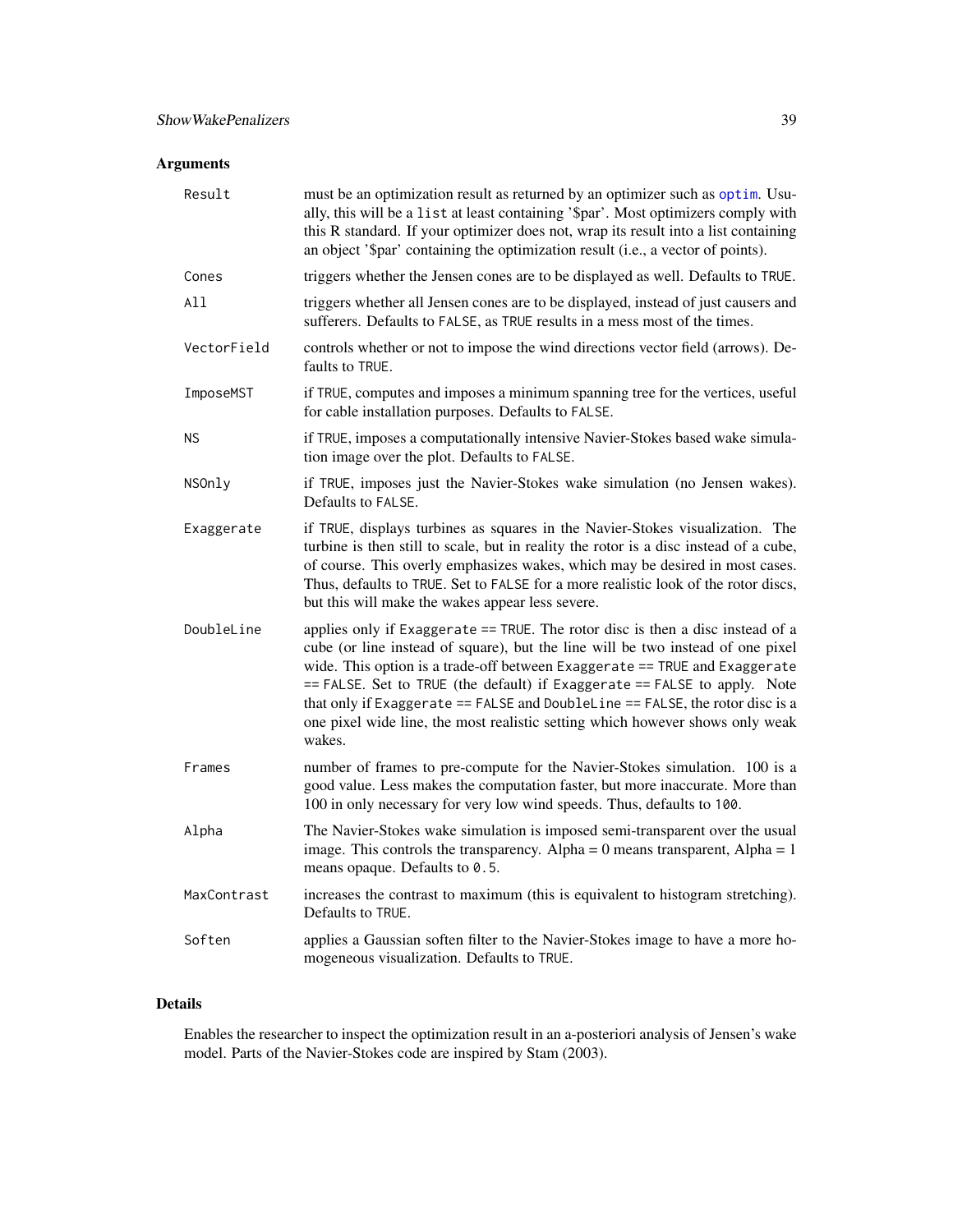#### Value

ShowWakePenalizers invisibly returns a square matrix (dimension: 'number of turbines') of wake penalty pairs: Columns are sufferers, rows are causers. For each row/column pair unequal to one, the turbine in row i sheds wake on the turbine in column j. The actual numbers are those returned by [JensenFactor](#page-23-1).

# Author(s)

Carsten Croonenbroeck

#### References

Stam, S. (2003). Real-Time Fluid Dynamics for Games. [https://www.researchgate.net/](https://www.researchgate.net/publication/2560062_Real-Time_Fluid_Dynamics_for_Games) [publication/2560062\\_Real-Time\\_Fluid\\_Dynamics\\_for\\_Games](https://www.researchgate.net/publication/2560062_Real-Time_Fluid_Dynamics_for_Games), 1-17

#### See Also

Use [PlotResult](#page-30-1) to visualize the optimization result.

# Examples

```
## Not run:
#Will show that turbine 1 sheds wake on turbine 5.
NumTurbines <- 8
set.seed(1357)
Result \leq optim(par = runif(NumTurbines * 2), fn = Profit,
  method = "L-BFGS-B", lower = rep(0, NumTurbines * 2),
  upper = rep(1, NumTurbines * 2))ShowWakePenalizers(Result)
```
#### ###############

```
#This may take some time. A progress bar is displayed.
Result = list(par = e$FarmVars$BenchmarkSolution)
ShowWakePenalizers(Result, All = TRUE, NS = TRUE, VectorField = FALSE, Alpha = 0.7)
```
#### ###############

```
#Generates a few frames of an animation.
Result <- list(par = e$FarmVars$BenchmarkSolution)
MakeFrames <- function(Frames)
{
for (i in 100:(100 + Frames - 1))
{
bmp(file = paste(i, ".bmp", sep = ""))ShowWakePenalizers(Result, All = TRUE, NS = TRUE, Frames = i)
dev.off()
}
}
system.time(MakeFrames(30)) #May take an hour.
```
<span id="page-39-0"></span>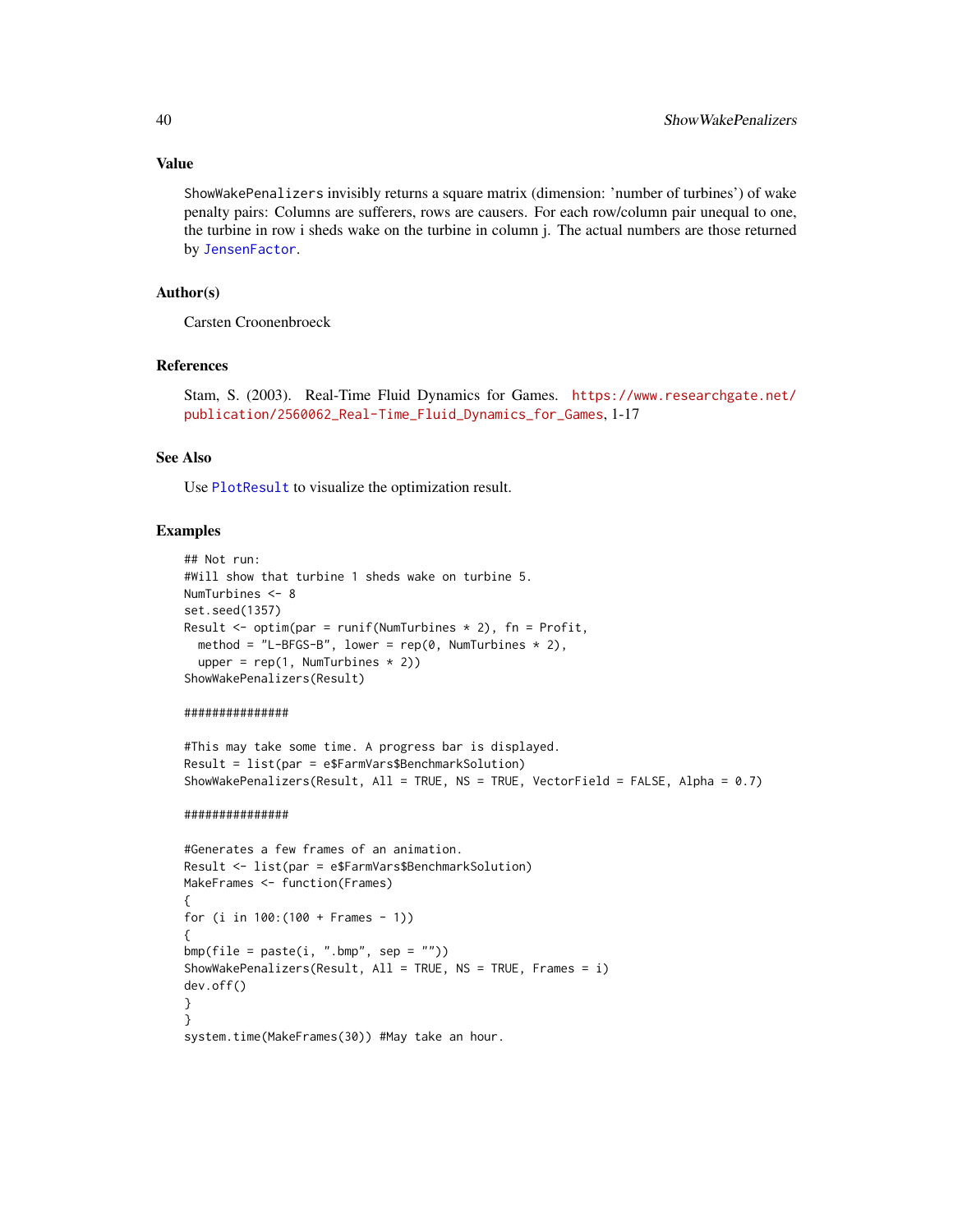#### <span id="page-40-0"></span>SwitchProfile 41

## End(Not run)

SwitchProfile *Helper function for ex-post wind direction dependence analysis*

# Description

This function helps with analzing an already computed turbine setup. As [Profit](#page-33-1) (together with an optimizer) finds an optimal setup given actual wind speeds in that area, the question arises whether that setup is 'robust' against changing wind directions. If for a given setup, there is no or only little wake dependence (analyze e.g. with [ShowWakePenalizers](#page-37-1)), this may change if wind direction changes. Given a different wind direction, a situation may come up at which there is an upwind turbine and a local set of, say, two, three, or even more downwind turbines. As these downwind turbines are in the wake of the upwind turbines ('receiving' only reduced wind speeds), it may be beneficial to shut down the upwind turbine in order to have the downwind turbine receive full wind, thus possibly generating greater profit.

SwitchProfile expects a 'bit' pattern of turbines (so-called 'profiles') at which '1' means that a turbine is to be used, while '0' means, the turbine is to be shut down. For a total of four tubines in a setup, profile  $c(1,1,1,1)$  means that all turbines are used, while profile  $c(1,0,0,1)$  means that turbines 1 and 4 are used, turbines 2 and 3 are to be shut down. If a wind farm is 'robust' against wind direction changes, it should return profiles of all ones for all wind directions.

In the examples we show a short code sample that uses SwitchProfile to loop through 360 integer wind direction degrees and optimizes actual profiles. It is up to the researcher to use alternative optimizers in order to find (possibly) better profiles.

# Usage

```
SwitchProfile(On, Result)
```
# Arguments

| 0n     | must be a numeric vector of length n, where n is the number of turbines in a<br>setup.                                                                                                                                 |
|--------|------------------------------------------------------------------------------------------------------------------------------------------------------------------------------------------------------------------------|
| Result | the actual setup as an optimizer result. Must be a list that contains the turbine lo-<br>cations is a slot "\$par". For example, use Result = list(par = e\$FarmVars\$BenchmarkSolution),<br>see FarmVars for details. |

# Details

For compatibility with non-integer solution optimizers, SwitchProfile expects not only values equal to 0 or 1, but will assume that values below 0.5 are meant to be 0, and values  $\geq 0.5$  are coerced to 1.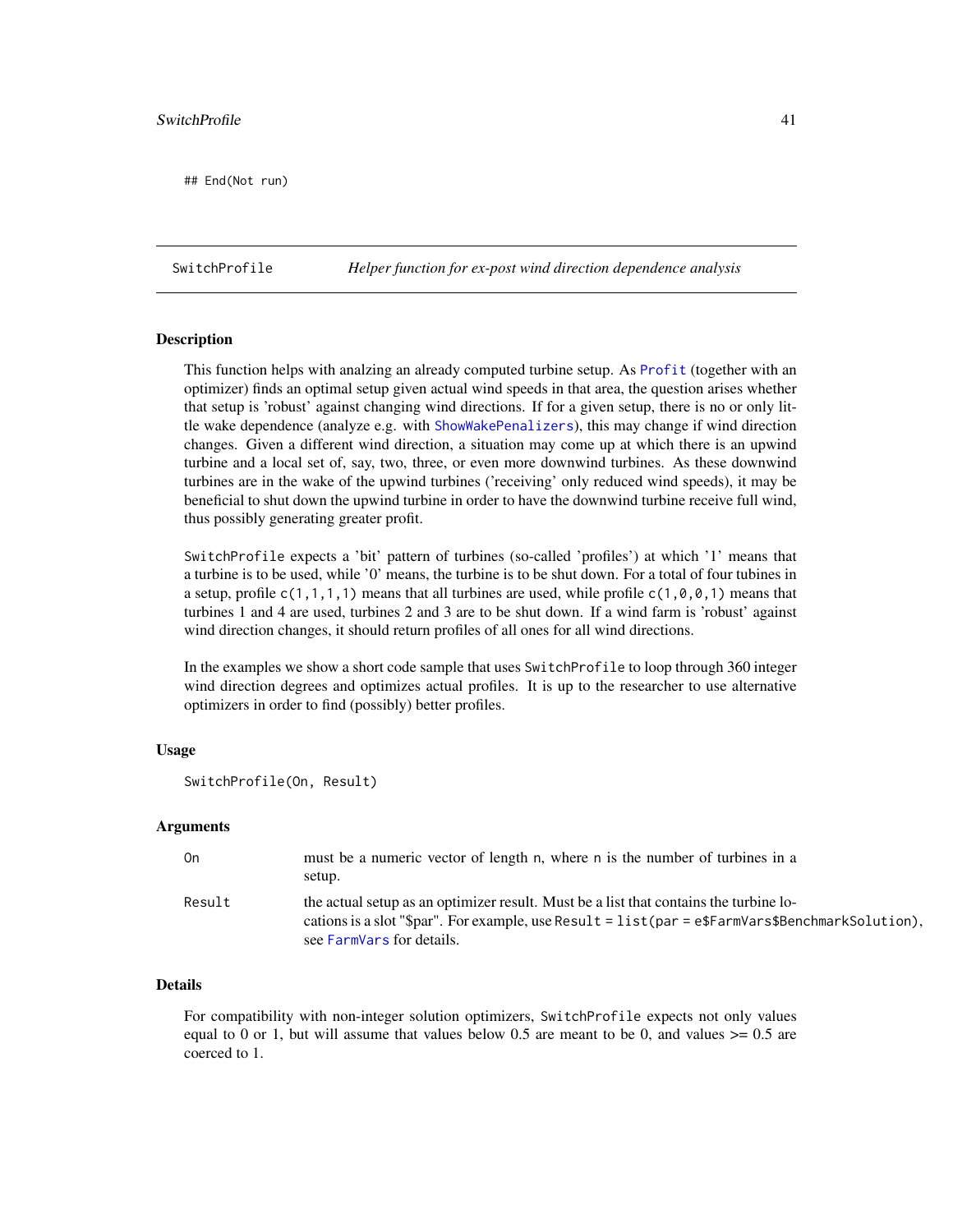#### <span id="page-41-0"></span>Value

SwitchProfile returns a single number. The result is the negative profit for the profile given. The result can be optimized in order to find the maximum profit profile, which should be identical to a profile of all ones if the setup is robust against wind direction changes.

# Author(s)

Carsten Croonenbroeck

# See Also

Use [Profit](#page-33-1) for the target function used internally.

#### Examples

Result <- list(par = e\$FarmVars\$BenchmarkSolution)

```
Profile1 \leq rep(1, times = 20)
```

```
#Will be identical to Profit(Result$par):
SwitchProfile(Profile1, Result)
```

```
Profile2 <- Profile1
Profile2[8] <- 0 #Disable turbine 8.
```

```
#Returns farm profit if turbine 8 is off:
SwitchProfile(Profile2, Result)
```

```
##########################################
```

```
#Warning, this will overwrite e$FarmData. If not dispensable,
#backup before use.
#Computation may be slow.
```

```
Result <- list(par = e$FarmVars$BenchmarkSolution)
e$FarmData <- FarmData
```

```
n <- length(e$FarmVars$BenchmarkSolution) / 2
```

```
Profiles \leq matrix(ncol = n, nrow = 360)
Dom \leq cbind(rep(0, n), rep(1, n))
```

```
for (j in 1:360)
{
e$FarmData$WindDirection <- matrix(data = j, ncol = e$FarmVars$Width,
 nrow = e$FarmVars$Width)
message(paste("Processing wind direction: ", j, " degrees.", sep = ""))
flush.console()
```

```
Result \leq rgenoud::genoud(fn = SwitchProfile, nvars = n, starting.values = runif(n),
 Domains = Dom, boundary.enforcement = 2, MemoryMatrix = FALSE, print.level = 0,
```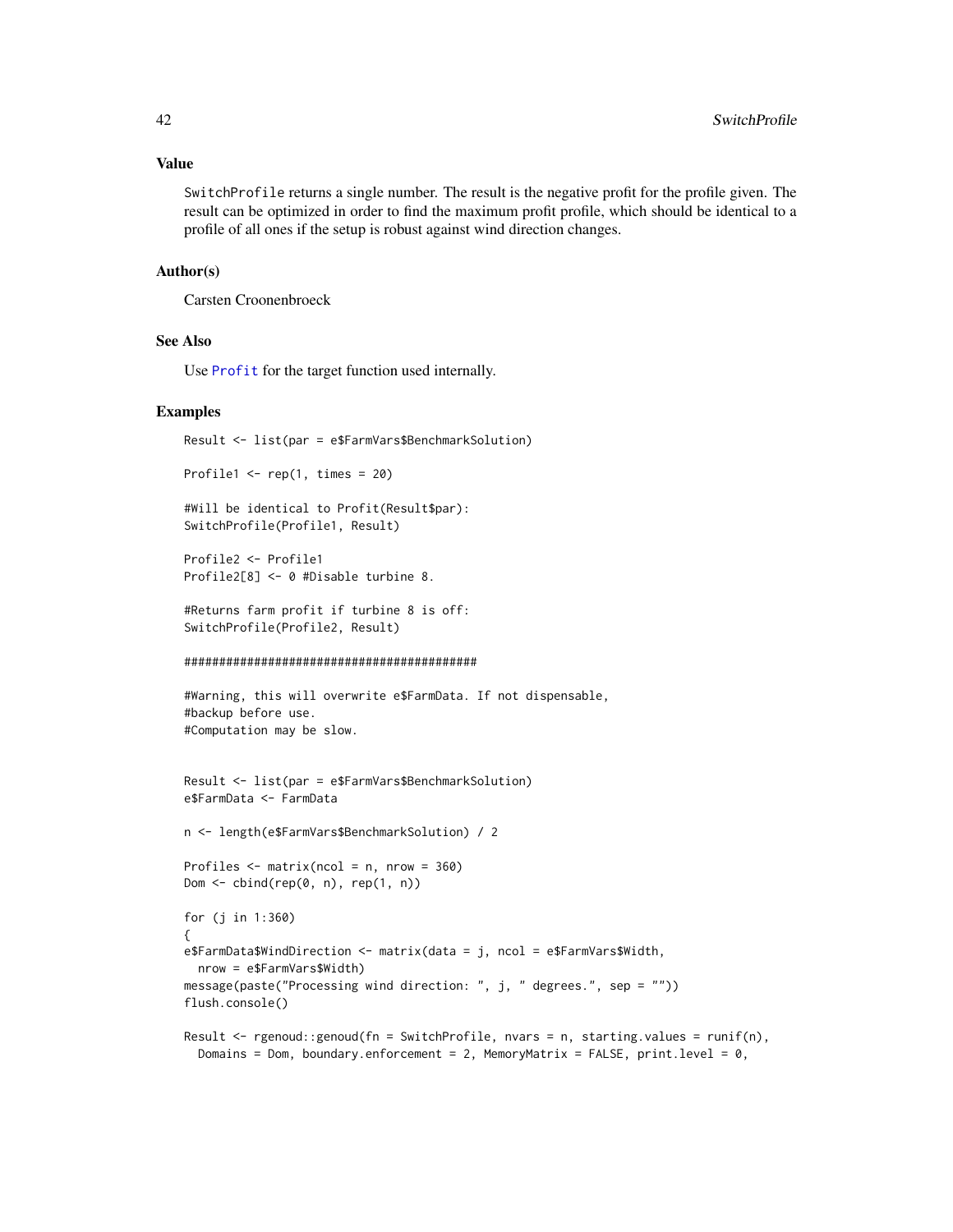```
Result = Result)
On <- Result$par
On[On < 0.5] < -0On[On > = 0.5] < -1Profiles[j, ] <- On
}
```
#Now 'Profiles' is a matrix of 360 rows (degrees) and n columns. #If the setup is robust against wind direction changes, all values #in the columns should be ones. If there are zeros left, double #check these profiles (compare to full turbines setup) manually, #e.g. using

```
for (i in 1:nrow(Profiles))
{
if (any(Profiles[i, ] == 0))
{
e$FarmData$WindDirection \leq matrix(data = i,
    ncol = e$FarmVars$Width, nrow = e$FarmVars$Width)
print(paste("Is unrestricted profit (",
    abs(Profit(e$FarmVars$BenchmarkSolution)), ") still
    greater than 'profile profit' (",
    abs(SwitchProfile(Profiles[i, ], Result)), ")? ",
    abs(Profit(e$FarmVars$BenchmarkSolution)) >=
    abs(SwitchProfile(Profiles[i, ], Result)), ".", sep = ""))
}
}
```
#Is absolute profile profit actually greater than the absolute value #function Profit() returns? If yes, then it is beneficial to turn off #turbines (use profiles) if wind comes from the given angle.

#### ##########################################

#As an alternative to using an optimizer to find the optimal profile, #all possible profiles can be 'looped through' deterministically using #the following few lines of code.

#Warning, this will overwrite e\$FarmData. If not dispensable, #backup before use.

#Be advised, computation may be very slow, even if run on modern #machines and even though using parallelization.

```
Result <- list(par = e$FarmVars$BenchmarkSolution)
e$FarmData <- FarmData
```

```
ComputeProfile <- function(i)
{
e$FarmData$WindDirection <- matrix(data = i, ncol = e$FarmVars$Width,
```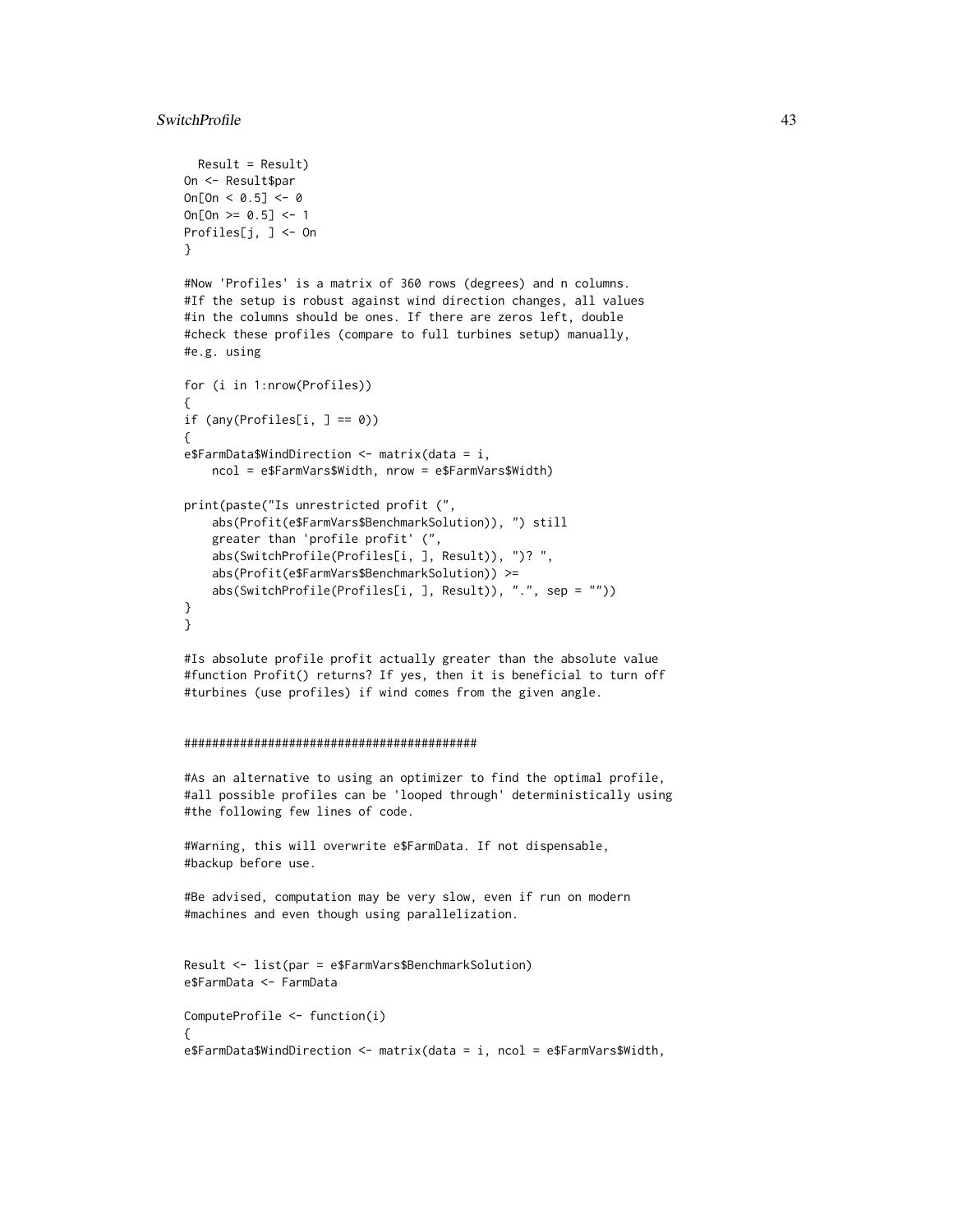```
nrow = e$FarmVars$Width)
BestProfit <- n * e$FarmVars$UnitCost
BestProfile <- rep(0, n)
for (j in 0:MaxNum)
{
ThisProfile \leq as.numeric(rev(intToBits(j)))[(32 - (n - 1)):32]
if (length(which(ThisProfile == 1)) > 1)
{
ThisProfit <- SwitchProfile(ThisProfile, Result)
} else
{
ThisProfit <- n * e$FarmVars$UnitCost
}
if (ThisProfit < BestProfit)
{
BestProfit <- ThisProfit
BestProfile <- ThisProfile
}
}
return(BestProfile)
}
n <- length(e$FarmVars$BenchmarkSolution) / 2
MaxNum <- (2 \land n) - 1NumCores <- parallel::detectCores() - 1
cl <- snow::makeCluster(NumCores)
ParallelProfile <- new.env()
ParallelProfile$FarmVars <- e$FarmVars
ParallelProfile$FarmData <- e$FarmData
snow::clusterExport(cl, list = ls())
snow::clusterExport(cl, list = ls(envir = as.environment("package:wflo")))
doSNOW::registerDoSNOW(cl)
iterations <- 360
pb <- txtProgressBar(max = iterations, style = 3)
progress <- function(n) setTxtProgressBar(pb, n)
opts <- list(progress = progress)
`%dopar%` <- foreach::`%dopar%`
AllProfiles <- foreach::foreach(i = 1:iterations,
  .options.snow = opts) %dopar% ComputeProfile(i)
close(pb)
snow::stopCluster(cl)
```
#Afterward, check the resulting list of profiles for remaining zeros as above.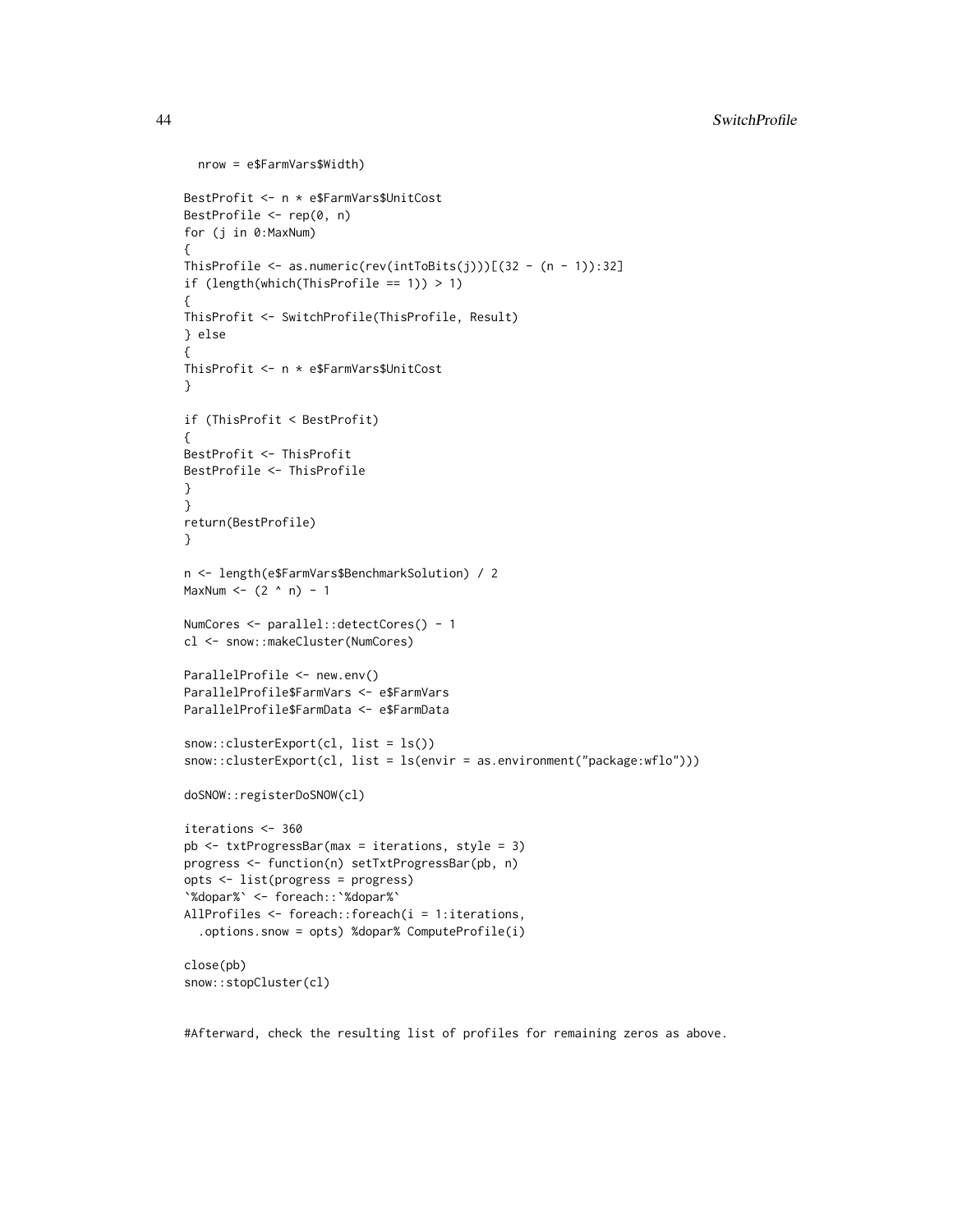#### <span id="page-44-0"></span>ValidSetup **45**

#### ##########################################

```
#Thinking the thought of wind direction dependent layouts further,
#Profit() can be used to optimize a farm setup that takes all wind
#direction wake patterns into account during the optimization
#stage already.
#Warning, this will overwrite \code{e$FarmData}. If not dispensable,
#backup before use.
#Computation may be slow.
e$FarmData <- FarmData
SumProfit <- function(X)
{
MySum <- as.numeric()
for (i in 1:360)
{
e$FarmData$WindDirection <- matrix(data = i, ncol = e$FarmVars$Width,
 nrow = e$FarmVars$Width)
MySum[i] <- Profit(X)
}
MySum <- sum(MySum)
return(MySum)
}
n < - 20Dom \le cbind(rep(0, 2 \star n), rep(1, 2 \star n))
Result \le - rgenoud::genoud(fn = SumProfit, nvars = 2 * n, starting.values = runif(2 * n),
  Domains = Dom, boundary.enforcement = 2, MemoryMatrix = FALSE, print.level = 1)
```
<span id="page-44-1"></span>ValidSetup *Checks whether all turbine locations provided satisfy the minimum distance criterion.*

# Description

For a set of turbine locations represented by  $x$  and  $y$ , checks whether all possible pairs satisfy the minimum distance criterion.

#### Usage

ValidSetup(x, y)

#### Arguments

x must be a numeric vector of at least two values, contains the 'x' location(s) of turbines.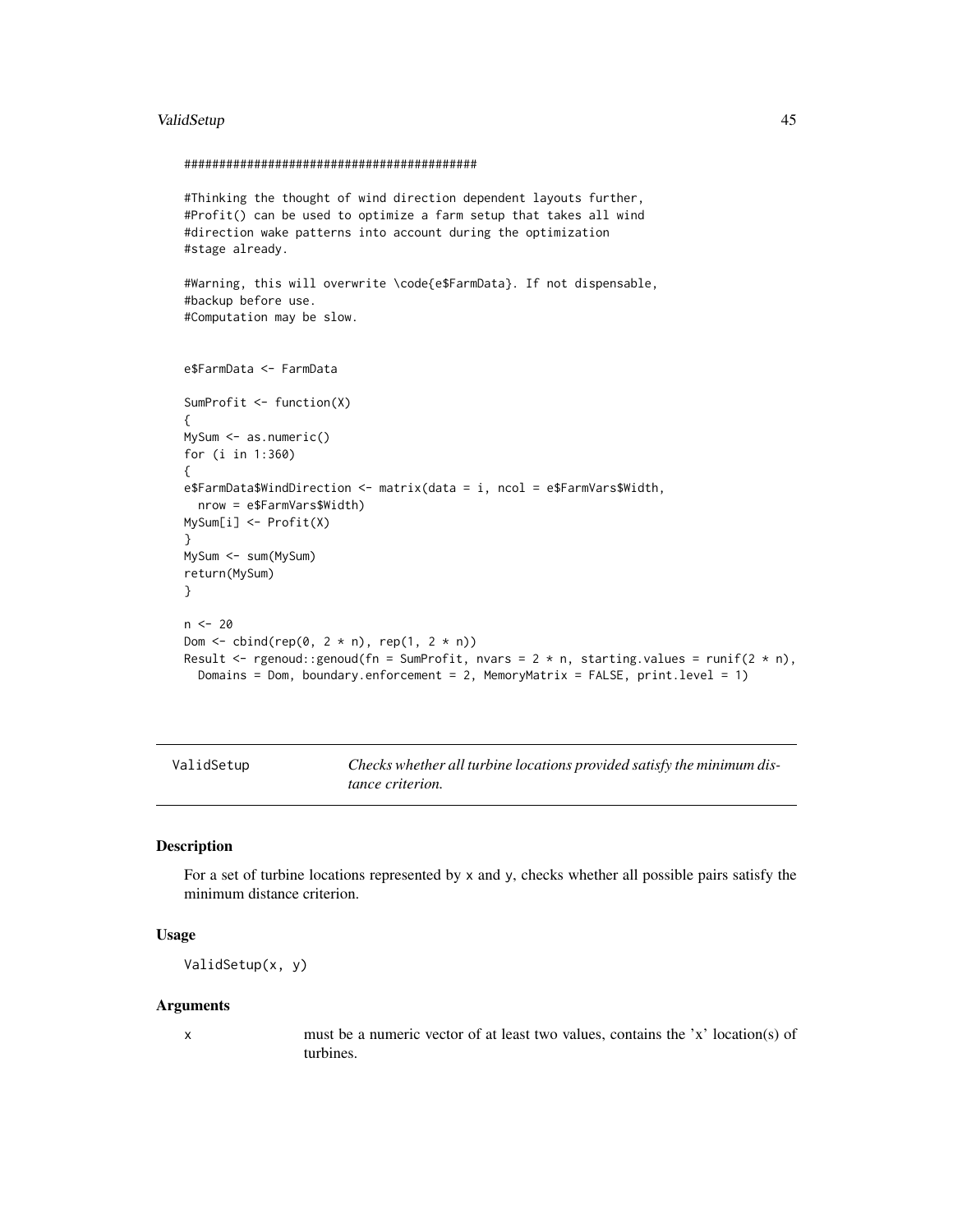<span id="page-45-0"></span>y must be a numeric vector of at least two values, contains the 'y' location(s) of turbines.

## Value

ValidSetup returns TRUE if all pairs of turbines are at least as far away from each other as 'MinDist' from the [FarmVars](#page-7-1) settings object requests, or FALSE, else.

# Author(s)

Carsten Croonenbroeck

# Examples

```
ValidSetup(c(0.5, 0.7), c(0.7, 0.9))
## Returns TRUE if FarmVars$MinDist is at its standard value (0.1).
```
wflo *Data set and functions for wind farm layout optimization.*

#### **Description**

This package makes two contributions to the Wind Farm Layout Optimization (WFLO) research branch: First, it provides a convenient and realistic data set of high resolution and accuracy encompassing wind speeds, wind directions, standard deviations of wind directions, and (adjusted) yields for the entire area of Germany. Second, it supplies a set of helper functions and a benchmark function for economically (profit) driven wind farm layout optimization. This enables researchers in the field of the np-hard problem of wflo to focus on their optimization methodology contribution and also provides a realistic benchmark setting for comparability among contributions.

#### Author(s)

Carsten Croonenbroeck David Hennecke

<span id="page-45-1"></span>WindspeedHellmann *Scales wind speeds to certain heights.*

# **Description**

For a wind speed at given height, returns a scaled wind speed at some different height. Often used to obtain wind speed at hub height.

#### Usage

```
WindspeedHellmann(v0, HH = 100, refHeight = 10, alpha = 1 / 7)
```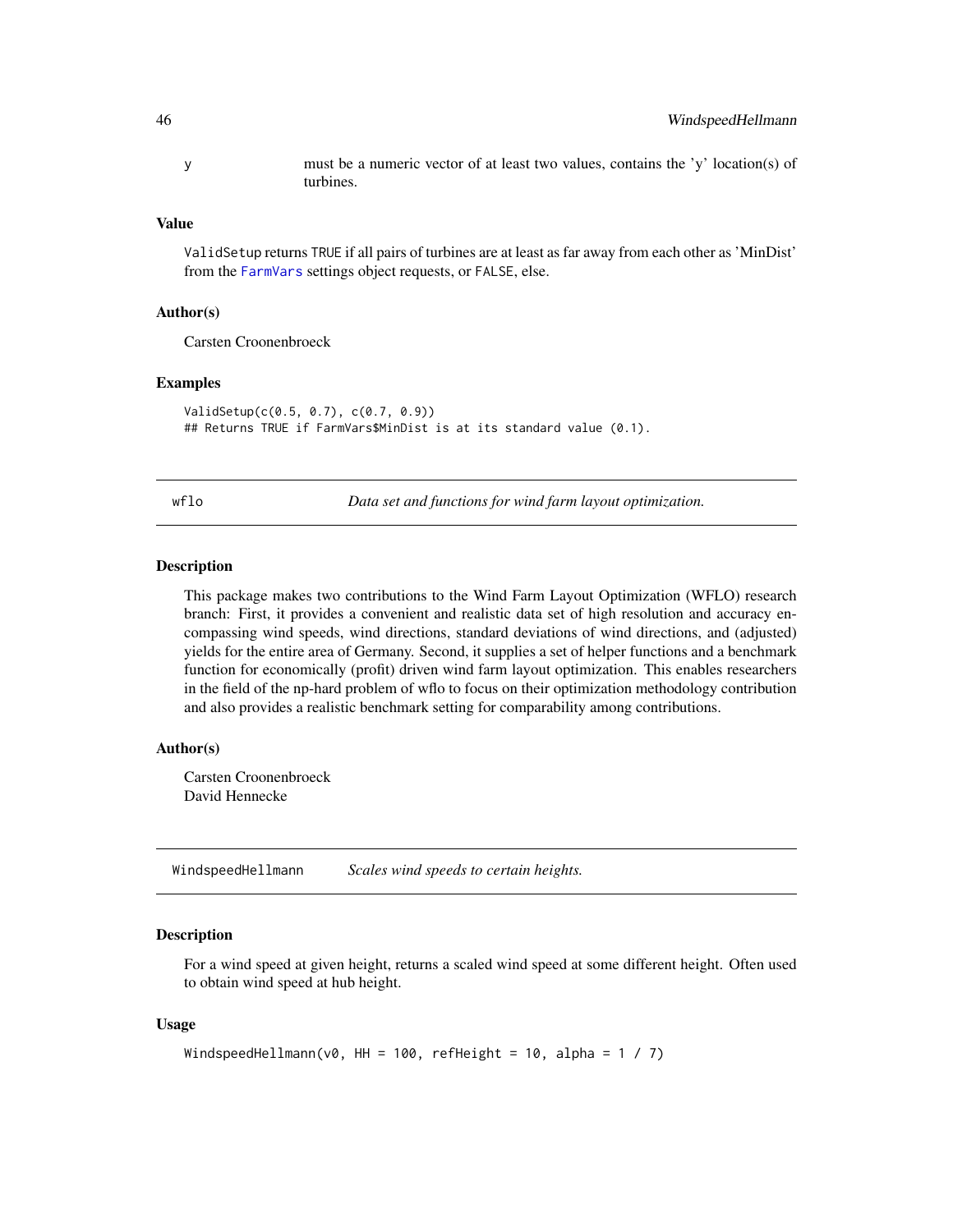# <span id="page-46-0"></span>WindspeedLog 47

# Arguments

| v0        | wind speed (in meters per second) at reference height.                                        |
|-----------|-----------------------------------------------------------------------------------------------|
| HН        | the height (in meters) at which wind speed is desired.                                        |
| refHeight | reference height (in meters). The height at which the actual wind speed (v0) was<br>measured. |
| alpha     | power law parameter. Usually set to 1/7 for onshore sites.                                    |

# Details

This function simply implements

$$
v=v_0(\frac{HH}{refHeight})^{\alpha}
$$

# Value

WindspeedHellmann returns a wind speed (in meters per second) at the desired height.

# Author(s)

Carsten Croonenbroeck

# See Also

[WindspeedLog](#page-46-1) for a different way to scale wind speeds to heights.

# Examples

WindspeedLog(v0 = 6, HH = 80, z0 = 0.1, refHeight = 20) WindspeedHellmann(v0 = 6, HH = 80, refHeight = 20)

<span id="page-46-1"></span>

| WindspeedLog |  |
|--------------|--|
|--------------|--|

Scales wind speeds to certain heights.

# Description

For a wind speed at given height, returns a scaled wind speed at some different height. Often used to obtain wind speed at hub height.

#### Usage

```
WindspeedLog(v0, HH = 100, z0 = 0.1, refHeight = 10)
```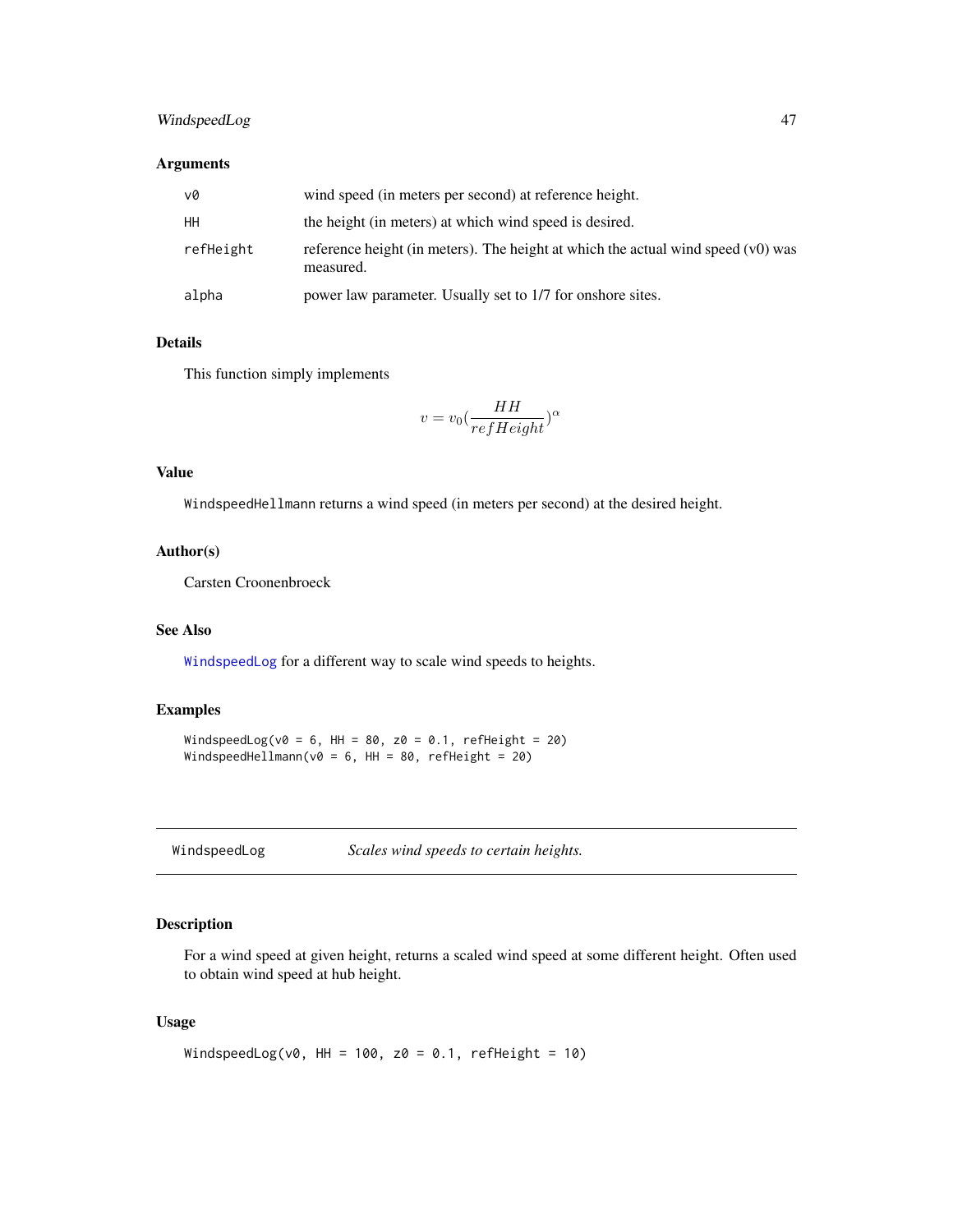#### <span id="page-47-0"></span>Arguments

| v0        | wind speed (in meters per second) at reference height.                                        |
|-----------|-----------------------------------------------------------------------------------------------|
| HН        | the height (in meters) at which wind speed is desired.                                        |
| z0        | roughness length (in meters). Usually set to 0.1 m for onshore sites.                         |
| refHeight | reference height (in meters). The height at which the actual wind speed (v0) was<br>measured. |

# Details

This function simply implements

$$
v = v_0 \left( \frac{\log \frac{HH}{z_0}}{\log \frac{refHeight}{z_0}} \right)
$$

Note that this way to scale wind speeds to certain heights is frequently considered deprecated in the literature. Use [WindspeedHellmann](#page-45-1) instead.

# Value

WindspeedLog returns a wind speed (in meters per second) at the desired height.

#### Author(s)

Carsten Croonenbroeck

#### See Also

[WindspeedHellmann](#page-45-1) for a different way to scale wind speeds to heights.

#### Examples

WindspeedLog(v0 = 6, HH = 80, z0 = 0.1, refHeight = 20) WindspeedHellmann(v0 = 6, HH = 80, refHeight = 20)

<span id="page-47-1"></span>

Yield *Returns yearly yield for a turbine's location.*

# Description

For a turbine's location represented by x and y, looks up the (adjusted) yield from the matrix Adj. Internally transforms coordinates of x and y from problem space (usually unit square) to the matrix space of Adj.

#### Usage

Yield(x, y, Adj)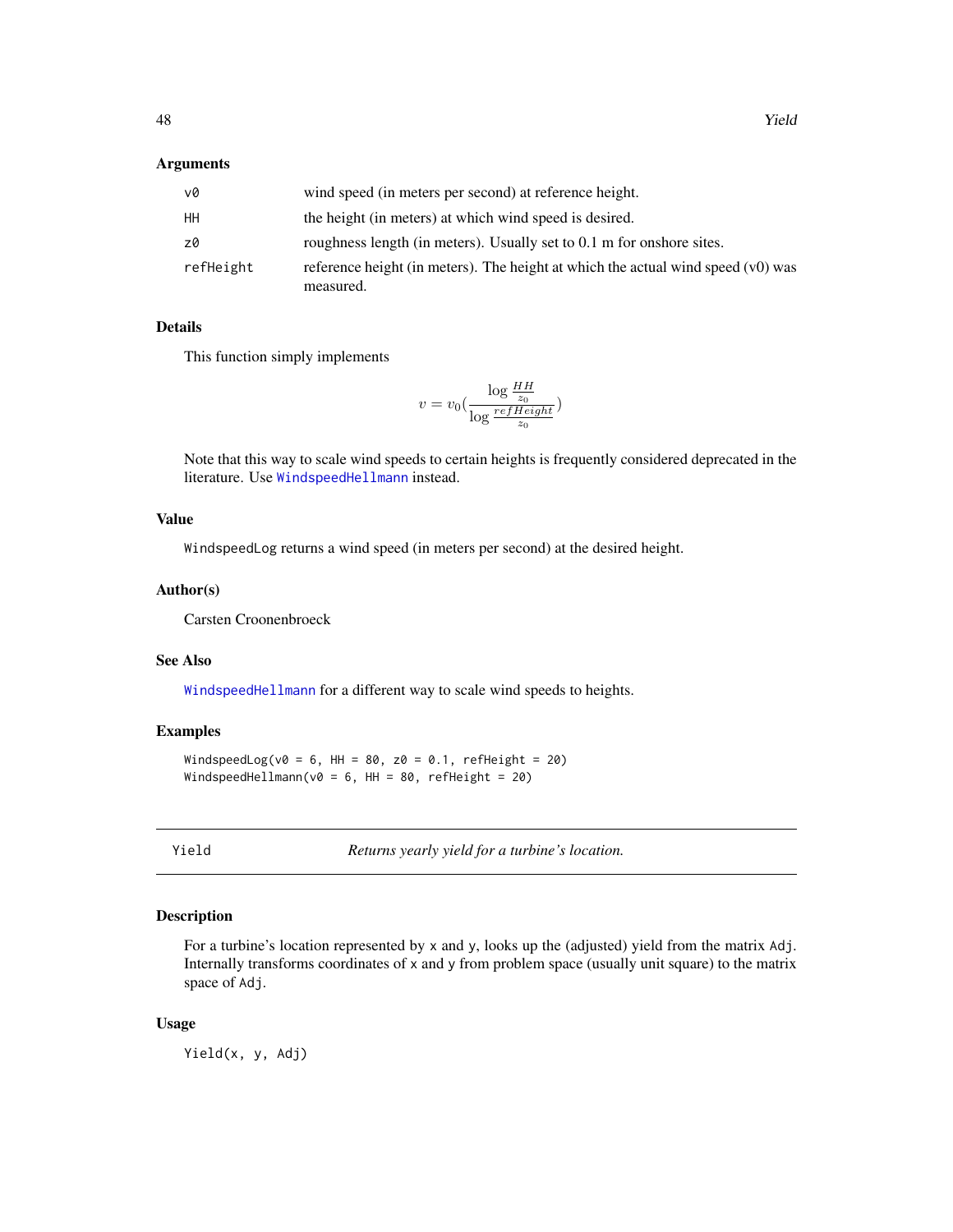#### <span id="page-48-0"></span>**The Second Contract of the Second Contract of the Second Contract of the Second Contract of the Second Contract of the Second Contract of the Second Contract of the Second Contract of the Second Contract of the Second Con**

#### Arguments

| $\mathsf{X}$ | must be a single value containing the 'x' location of a turbine in problem space.                                           |
|--------------|-----------------------------------------------------------------------------------------------------------------------------|
| <b>y</b>     | must be a single value containing the 'y' location of a turbine in problem space.                                           |
| Adi          | a matrix containing adjusted yields. Usually, the first element of the list object<br>FarmData will be used as this matrix. |

# Details

Adjusted yields are the projected yearly average yields dependent on wind speed, hub height and other settings at each point in the raster data. Annual Energy Production (AEP) at a specific location, weighted by a location quality correction factor, produces adjusted yields. This adjustment returns a better guess on the marketable yield at a specific point. For details on the data, see the data set description to this package.

Note that [Profit](#page-33-1) internally multiplies the outcome of Yield by e\$FarmVars\$Price to obtain revenue. Users who replace the function by e\$Yield need to provide that manually, if revenue is desired.

# Value

Yield returns a single value.

# Author(s)

Carsten Croonenbroeck

#### See Also

[Profit](#page-33-1) to see where to use Yield, [Cost](#page-4-1) for a similar function for yearly cost. [FarmData](#page-6-1) for the data set.

# Examples

```
## Returns adjusted yield for the given location.
Adj <- FarmData[[1]][e$FarmVars$StartPoint:e$FarmVars$EndPoint,
e$FarmVars$StartPoint:e$FarmVars$EndPoint]
Yield(0.5, 0.7, Adj)
## Replace the function by another function
## also called 'Yield', embedded in environment e.
## Also, see the vignette.
e$Yield <- function(x, y, AEP) #x, y \in R
{
return(x + y)}
set.seed(1357)
Result \leq pso::psoptim(par = runif(NumTurbines * 2), fn = Profit,
  lower = rep(\emptyset, NumTurbines * 2), upper = rep(1, NumTurbines * 2)Result
rm(Yield, envir = e)
```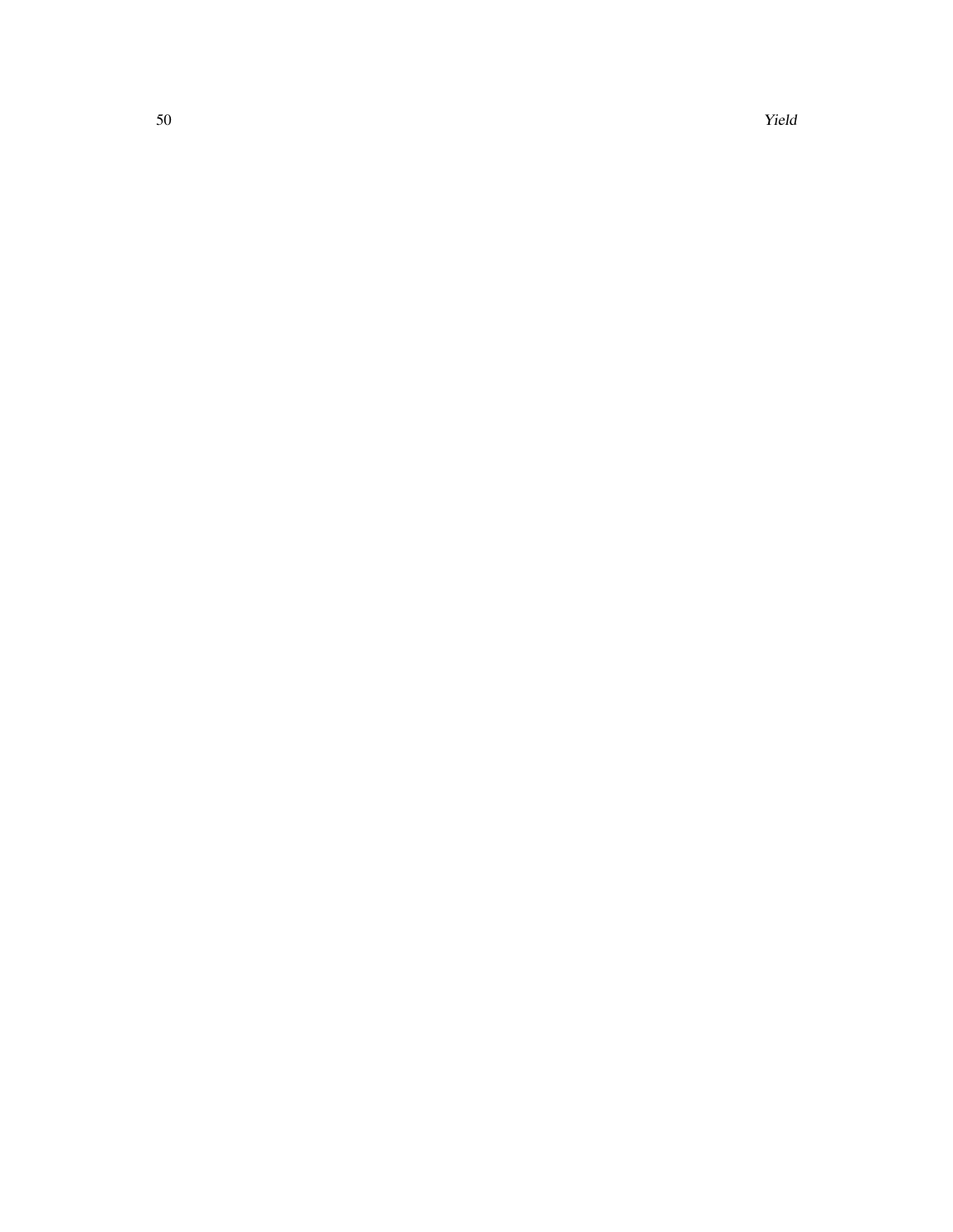# <span id="page-50-0"></span>Index

∗ AirDensity AirDensity, [3](#page-2-0) ∗ Area Area, [4](#page-3-0) ∗ Cost Cost, [5](#page-4-0) ∗ Data set AcquireData, [2](#page-1-0) ∗ Data e, [6](#page-5-0) ∗ FarmData AcquireData, [2](#page-1-0) ∗ FarmVars GetArrow, [15](#page-14-0) ImposeVectorField, [21](#page-20-0) ∗ GK2Index GK2Index, [18](#page-17-0) ∗ GK2LonLat GK2LonLat, [19](#page-18-0) ∗ GaussWS GaussWS, [10](#page-9-0) GenerateGauss, [12](#page-11-0) QuickGauss3D, [37](#page-36-0) ∗ GenerateGauss GaussWS, [10](#page-9-0) GenerateGauss, [12](#page-11-0) QuickGauss3D, [37](#page-36-0) ∗ Geolocation GetFarmFromLonLat, [17](#page-16-0) GK2Index, [18](#page-17-0) GK2LonLat, [19](#page-18-0) Index2GK, [22](#page-21-0) LonLat2GK, [26](#page-25-0) ∗ GetDirInfo Geo2Ari, [13](#page-12-0) ∗ GetFarmFromLonLat GetFarmFromLonLat, [17](#page-16-0) ∗ Height Height, [20](#page-19-0)

∗ Index2GK Index2GK, [22](#page-21-0) ∗ Jensen GetAngle, [14](#page-13-0) JensenAngle, [23](#page-22-0) JensenFactor, [24](#page-23-0) JensenTrapezoid, [25](#page-24-0) PairPenalty, [28](#page-27-0) PlotResult, [31](#page-30-0) PointInPolygon, [33](#page-32-0) Profit, [34](#page-33-0) ProfitContributors, [36](#page-35-0) ShowWakePenalizers, [38](#page-37-0) ∗ LonLat2GK LonLat2GK, [26](#page-25-0) ∗ MosettiTurbineCost MosettiTurbineCost, [27](#page-26-0) ∗ PartialJensen PartialJensen, [29](#page-28-0) ∗ PlotResult GetArrow, [15](#page-14-0) ImposeVectorField, [21](#page-20-0) ∗ Profit Area, [4](#page-3-0) Cost, [5](#page-4-0) Geo2Ari, [13](#page-12-0) GetAngle, [14](#page-13-0) Height, [20](#page-19-0) JensenAngle, [23](#page-22-0) JensenFactor, [24](#page-23-0) PairPenalty, [28](#page-27-0) PartialJensen, [29](#page-28-0) PlotResult, [31](#page-30-0) Profit, [34](#page-33-0) ProfitContributors, [36](#page-35-0) ValidSetup, [45](#page-44-0) Yield, [48](#page-47-0) ∗ QuickGauss3D GaussWS, [10](#page-9-0)